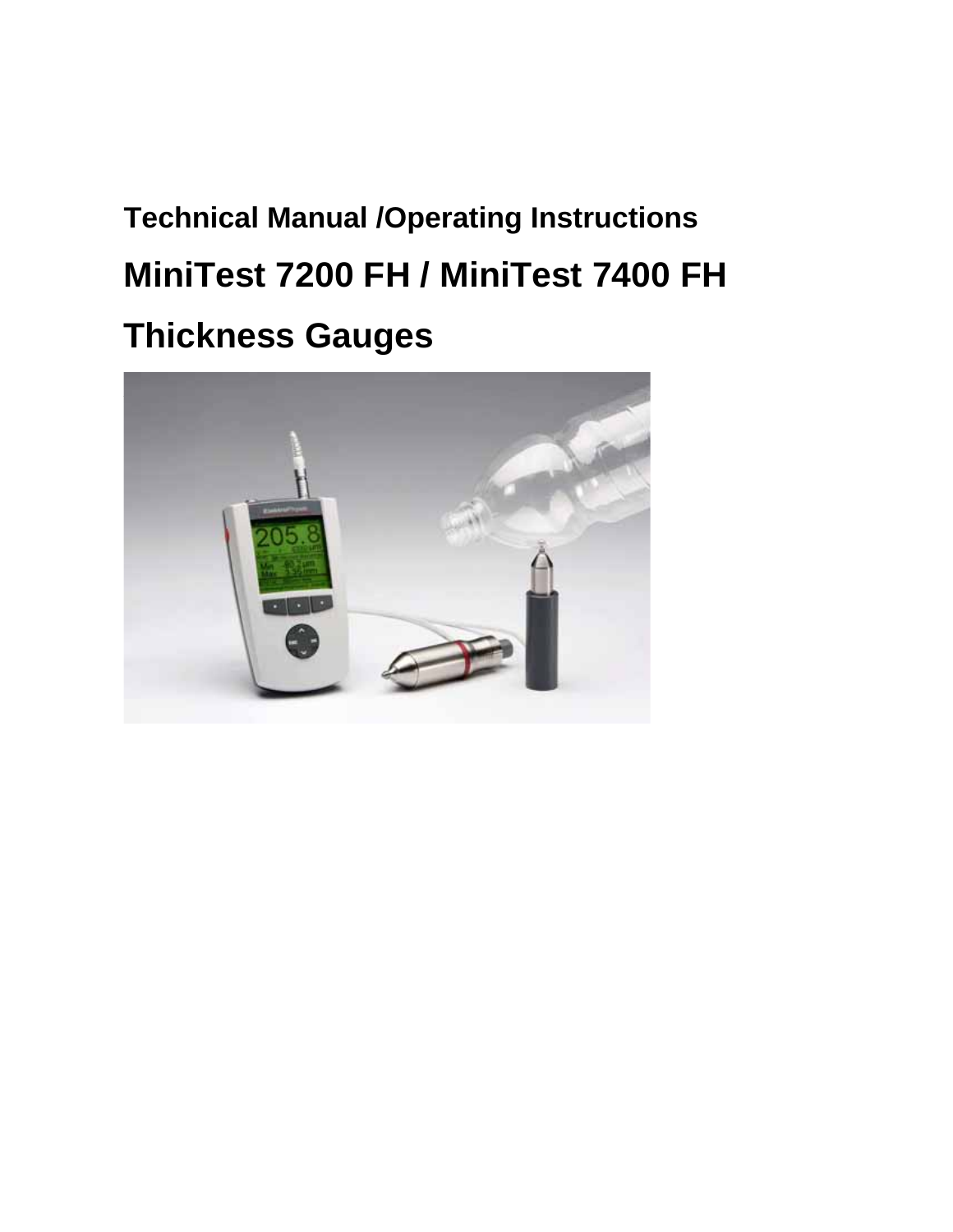## **Contents**

| © ElektroPhysik | MiniTest 7200 FH / MiniTest 7400 FH | $\overline{2}$ |
|-----------------|-------------------------------------|----------------|
|                 |                                     |                |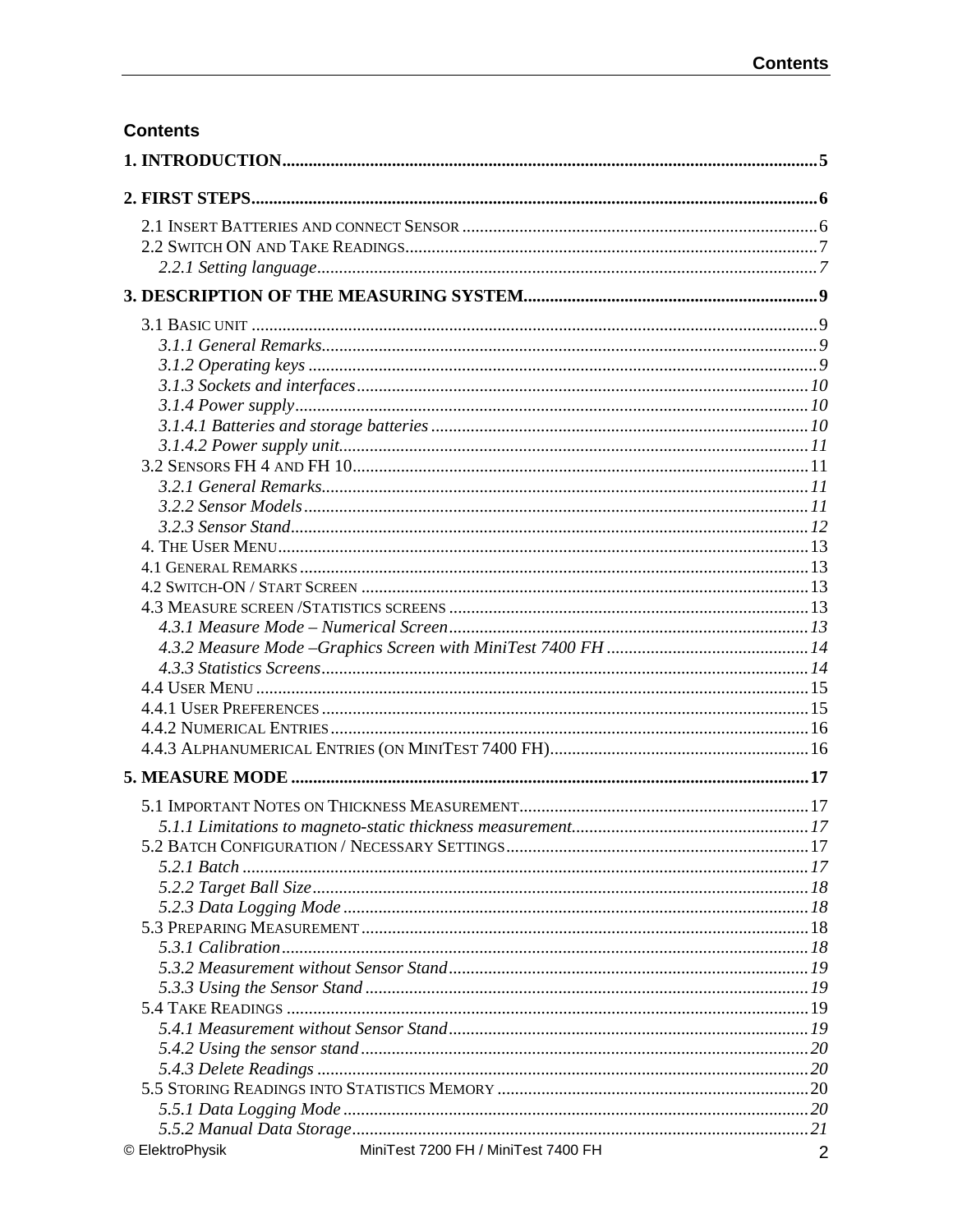| © ElektroPhysik | MiniTest 7200 FH / MiniTest 7400 FH | 3 |
|-----------------|-------------------------------------|---|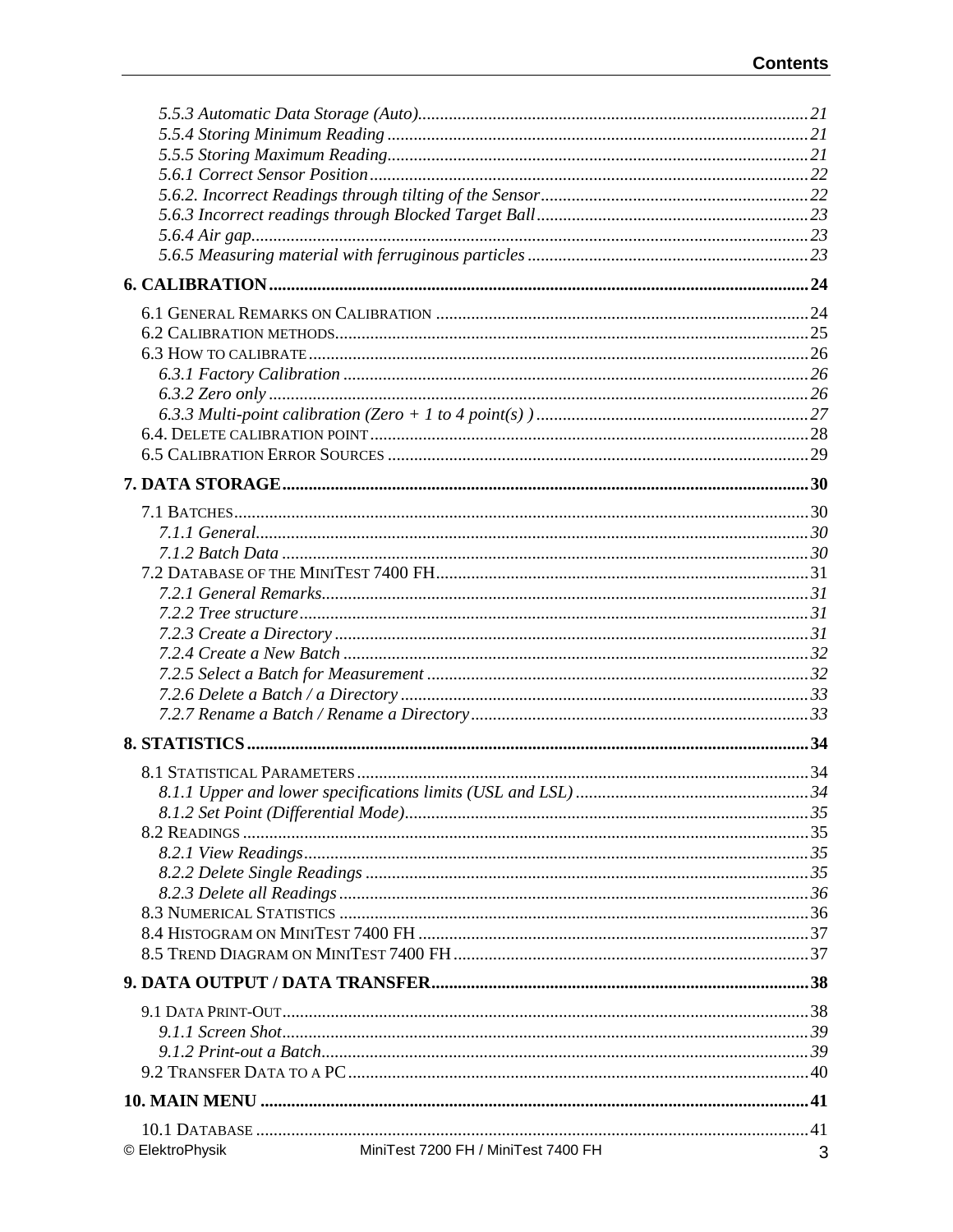| 13.2 |  |
|------|--|
|      |  |
|      |  |
|      |  |
|      |  |
|      |  |
|      |  |
|      |  |
|      |  |
|      |  |
|      |  |
|      |  |
|      |  |
|      |  |
|      |  |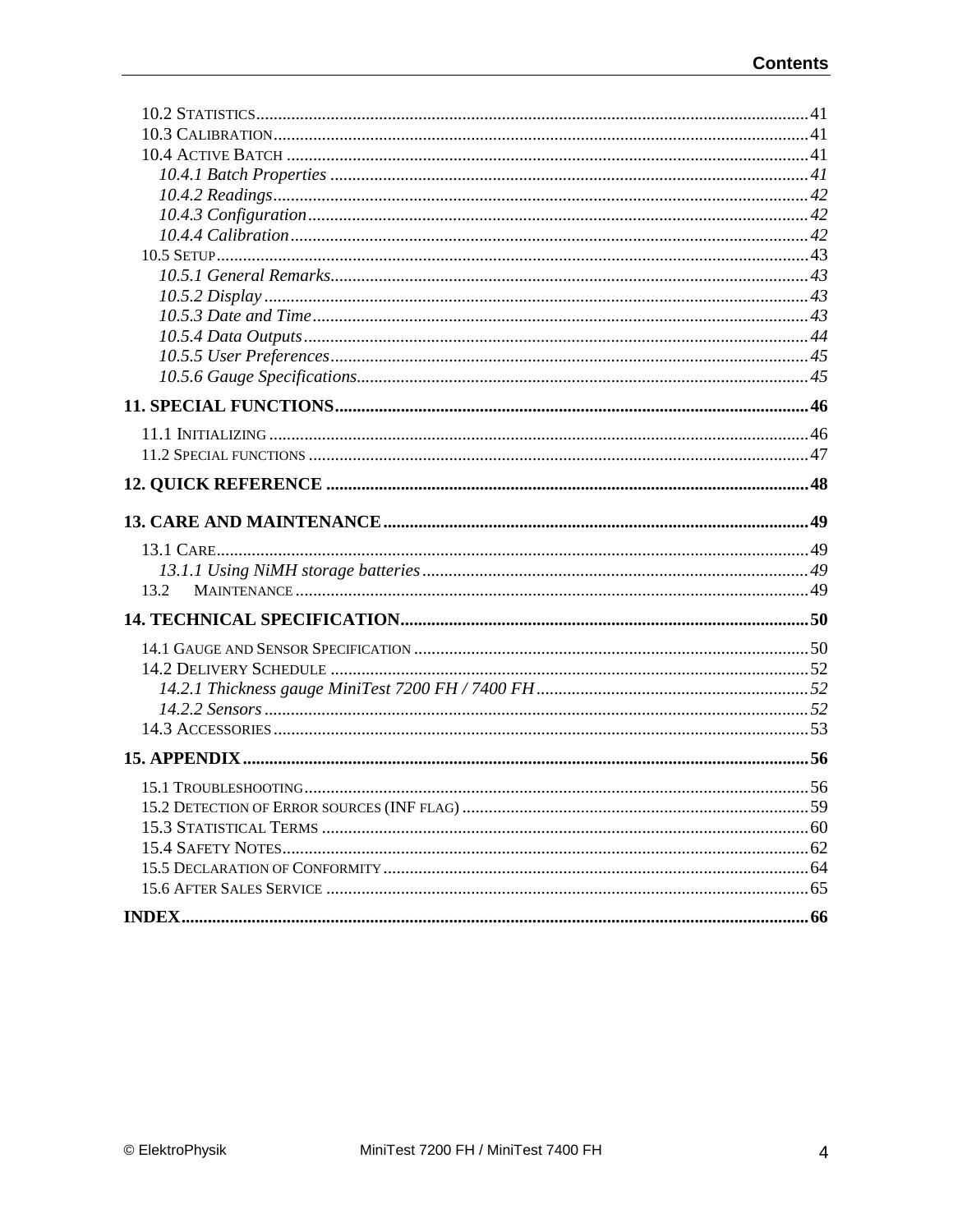#### **1. Introduction**

Designed for non-destructive thickness measurement, the portable MiniTest 7200 / 7400 FH measuring systems are suitable for in the field or laboratory use. Working on the magneto-static principle, the gauges enable quick and easy measurement on non-ferromagnetic materials.

The measuring system consists of a handy sensor, which is connected via a cable to the base and display unit for visualization and processing of readings. For measurement, specially treated target balls made of a ferromagnetic material are used as a reference. For measurement, a target ball is placed on the material to be measured so that the material thickness between target ball and sensor will be measured. The measuring system comes with sensor stand (available as an option) to add additional comfort of handling during measurement.

For documentation a portable data printer is available. The measuring system may also be connected to a PC for data communication.

For taking readings, the sensor is placed on the surface of the measuring object, the target ball is placed on the opposite side of sample. The sensor is placed on the opposite side of sample. Equipped with a strong permanent magnet, the sensor attracts the target ball and holds it exactly over its sensor tip. When moving the sensor, the target follows accordingly. The presence of the target ball will change the magnetic field near the sensor tip. The magnetic field changes according to the distance between target ball and sensor tip. The change of magnetic field increases with the distance between target ball and sensor tip getting smaller and can be taken as a reference for the material thickness of the sample to be measured. The sensor incorporates a Hall element to capture the change of magnetic field and to translate it into thickness.

For measuring hollow parts, a target ball is placed into the interior of sample and the sensor is placed on the opposite side in order to attract the target ball exactly over the sensor tip. For taking readings, the sensor is moved over the surface of sample. For measuring sheets, the sensor is placed on the surface of sheet and the target ball is placed near the sensor on the opposite side of sheet. The target ball will automatically center on the correct measuring position and the measuring processes can be started.

For measuring large-sized parts, the sensor can be guided manually over the sample to be measured. For measuring small parts, it is recommended to use the sensor stand supplied with the sensor.

Suitable for use in industrial production areas, the measuring systems MiniTest 7200 / 7400 FH measure hollow parts, containers and sheet material of all kinds such as bottles, cans, injections moldings, car bodies, glass, SMC components etc made of non-magnetic (non-ferrite) materials.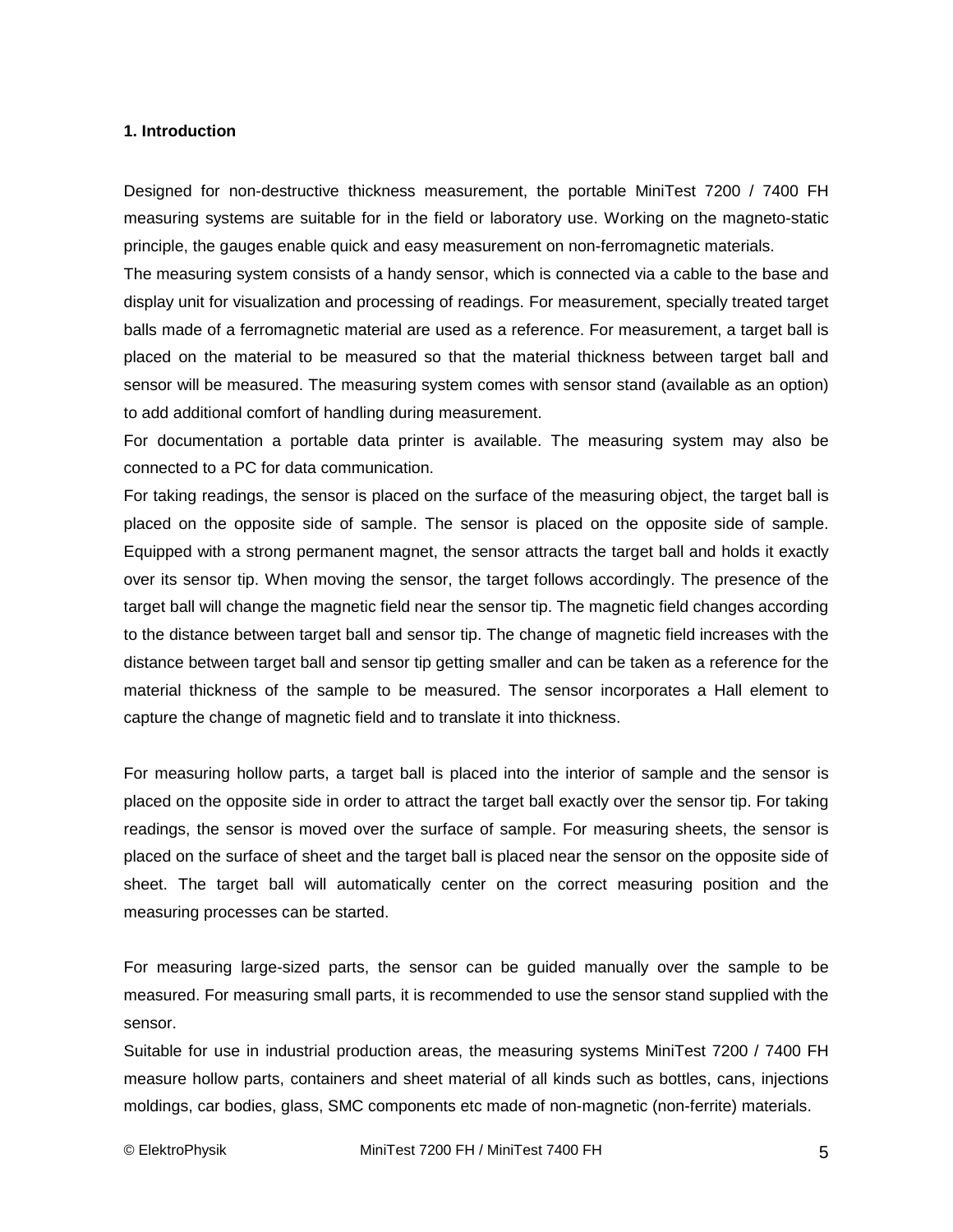## **2. First Steps**

This section refers to persons to use the gauge for the first time. This section explains the main features of the gauge and how to take readings.

## **2.1 Insert Batteries and connect Sensor**

- a) Take gauge and batteries from the carrying case.
- b) Push the battery compartment lid at the gauge bottom in arrow direction (as shown below)
- c) Insert batteries into the battery compartment. Respect polarities (as shown below).
- d) Close lid.



- e) Take requested sensor (FH4 or FH10) form the carrying case. Plug sensor into the socket on top of the base unit (as shown below). Make sure the nib of plug is correctly inserted into the guide way of socket. The red marking at the probe plug must be positioned correctly to the red marking at the sensor plug.
- f) Fully engage the sensor plug into the sensor socket to the stop.

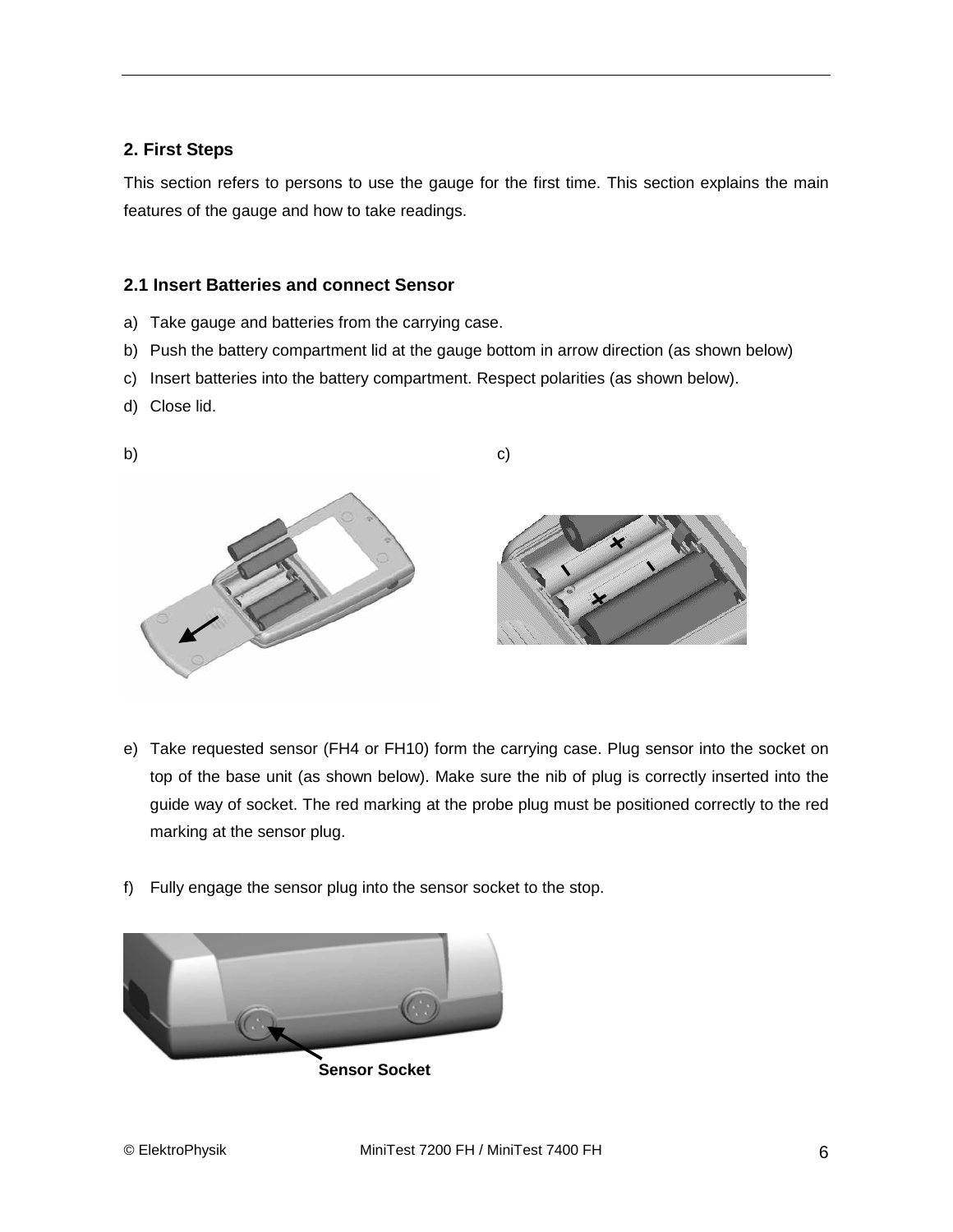## **2.2 Switch ON and Take Readings**

## **2.2.1 Setting language**

This setting can be made at initial use or as requested at any time (see section 11.1) Press the red ON/OFF button on the left side of gauge and ESC simultaneously to switch on and to go to initialization menu.

- 1. A banner appears with a language option. User arrow keys ↑↓ to go to your requested language option. Press OK to confirm or ESC to abort.
- 2. On display appears "Total Reset". A Total Reset restores factory settings. To abort Total Reset, press Function key "No" (section 11.1)

| Elektro <b>Physik</b><br>Surface Testing Instuments |  |  |
|-----------------------------------------------------|--|--|
| MiniTest 7400FH                                     |  |  |
| Sensor:<br>FH4                                      |  |  |
| 0.4                                                 |  |  |

- a) **Start Screen** appears showing company logo, gauge version and sensor type that is currently connected (see illustr. on the left.
- b) After approx. 2 seconds, the gauge switches automatically into measure mode and is ready to take readings. The **Measure Screen** will appear without any reading being shown.
- c) At initial switch-on the gauge is in "Direct Mode" (see section 7.1.1). For this mode, the factory calibration is preset (for more detailed information on "Calibration" topics please refer to section 6). The Status Line provides information on the active calibration method and the active batch (MiniTest 7400 FH) Please check whether the target ball size as adjusted matches your application (for more details on target ball size pleaser refer to section 5.2.2 "Target ball size").

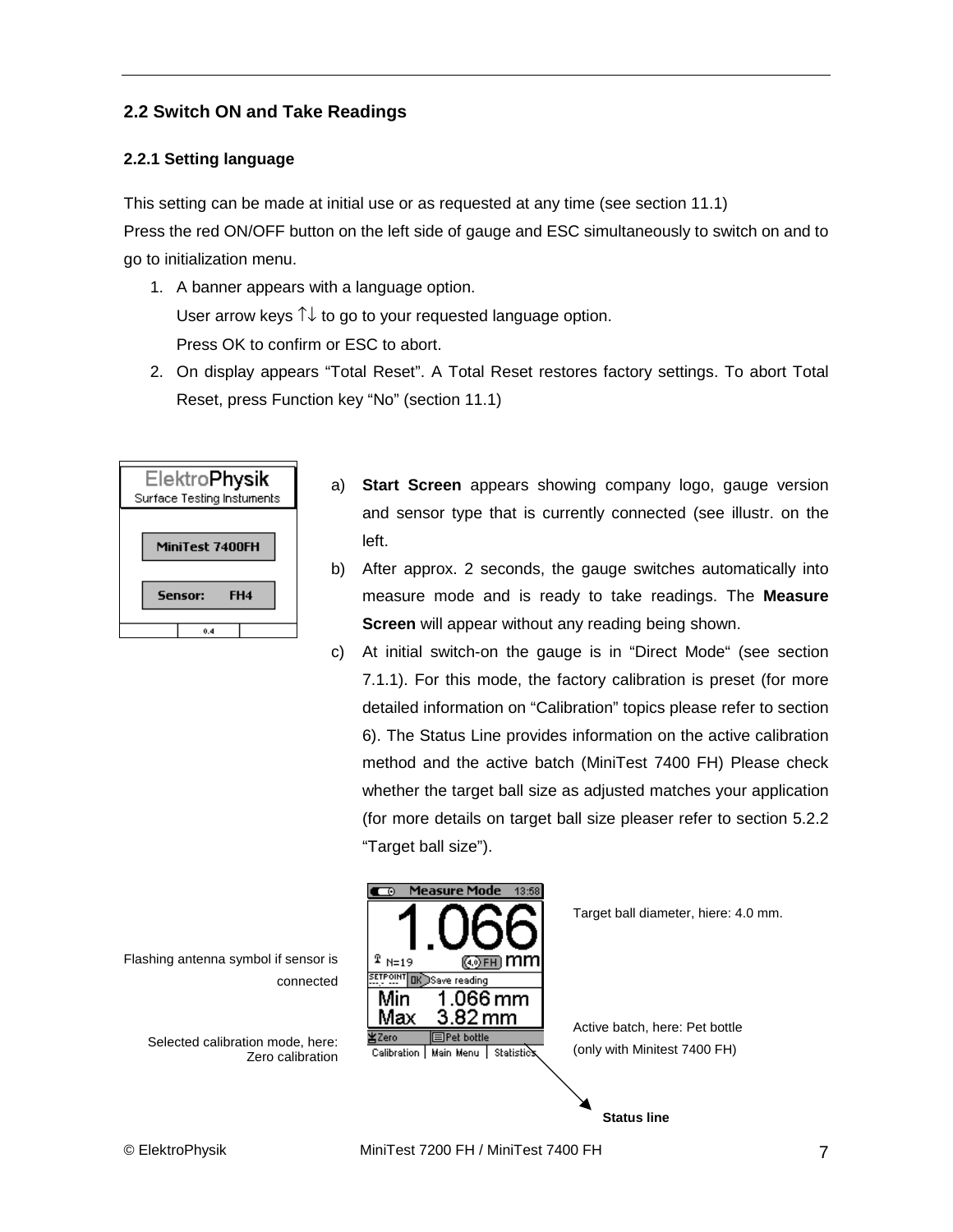- d) The factory calibration is for quick and easy measurement when larger measuring errors are acceptable. For other calibration methods please refer to section 6.2.
- e) For measurement, please use the sensor stand supplied with the gauge. Place the measuring object on the sensor. Place the target ball on the opposite side. For measuring hollow parts, place the ball inside the sample. Equipped with a strong permanent magnet, the sensor attracts the target ball and holds it exactly over its sensor tip. Hold the measuring object in rectangular position to the sensor and move it smoothly over the sensor. Press OK to store the reading into memory. Press Function key "Statistics" to view readings and the numerical statistics.

For measuring large-sized sheeting material or large hollow parts, place the senor on the surface of sample. The target ball is placed on the opposite side near the sensor. Keep the sensor in rectangular position to the surface and move it across the surface of sample.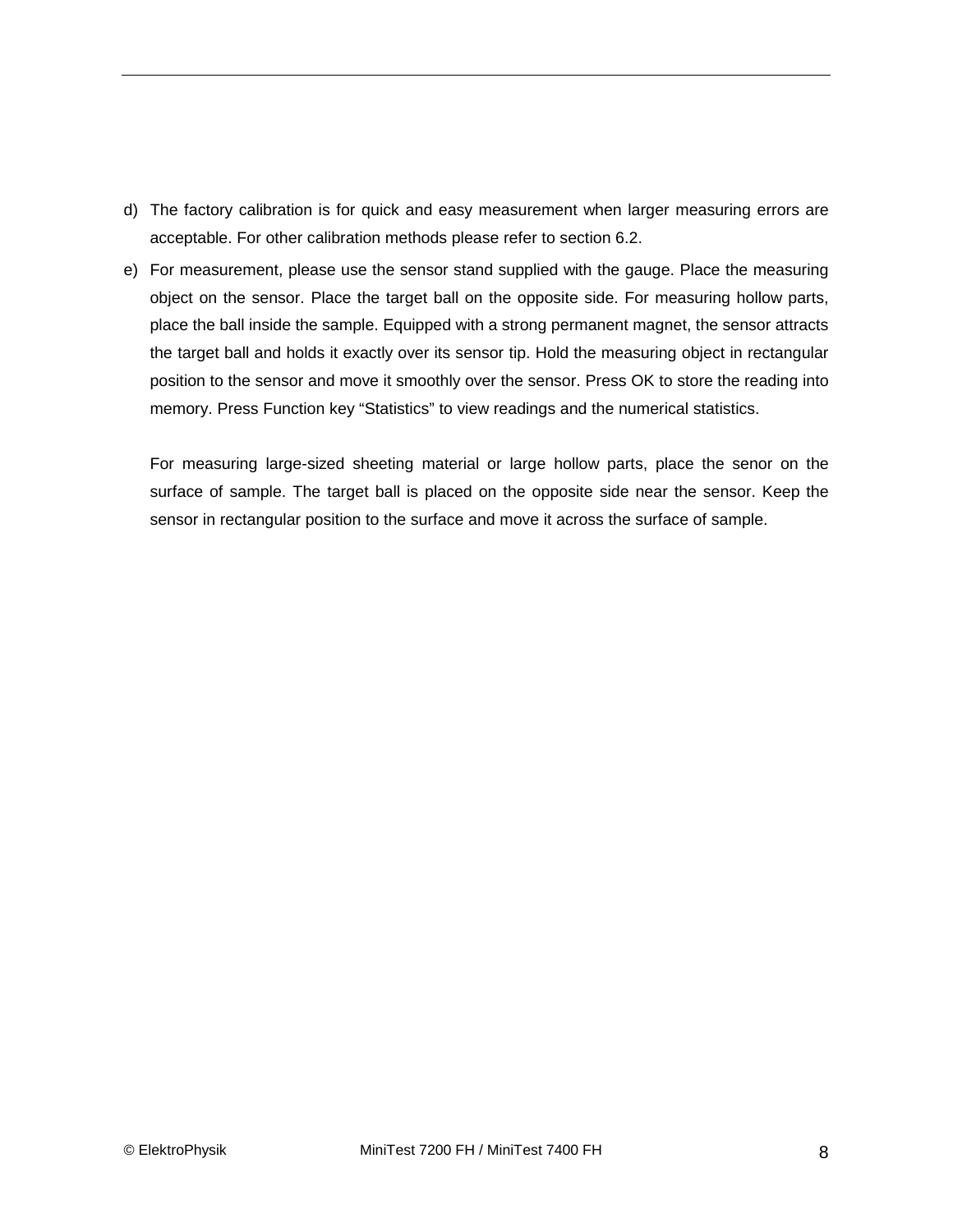## **3. Description of the measuring system**

## **3.1 Basic unit**

**3.1.1 General Remarks** 



Large backlit display for easy reading of measuring values, statistical data, histogram and trend diagram.

Robust scratch resistant plastics housing.

## **3.1.2 Operating keys**



Use the **ON/OFF button** to switch the gauge ON or OFF. If you press ON/OFF button and ESC

simultaneously, the initializing procedure will be performed (for more details please refer to section 11.1).

The **Function keys** may assume different functions according to the menu being active. Their current properties are displayed in the line upper to the Function keys.

The **command and navigation key block** may also assume different functions:

- Press OK to confirm settings, store values or select menu items.
- Press ESC to abort actions or to quit submenus.
- Use ARROW keys to navigate through the menu or change settings.
- If the alphanumerical block has been activated, OK and ESC keys also assume navigation functions.

The Function keys and the command and navigation key block may be backlit on request. This adds additional comfort in poor light conditions (for more details please refer to section 10.5.2)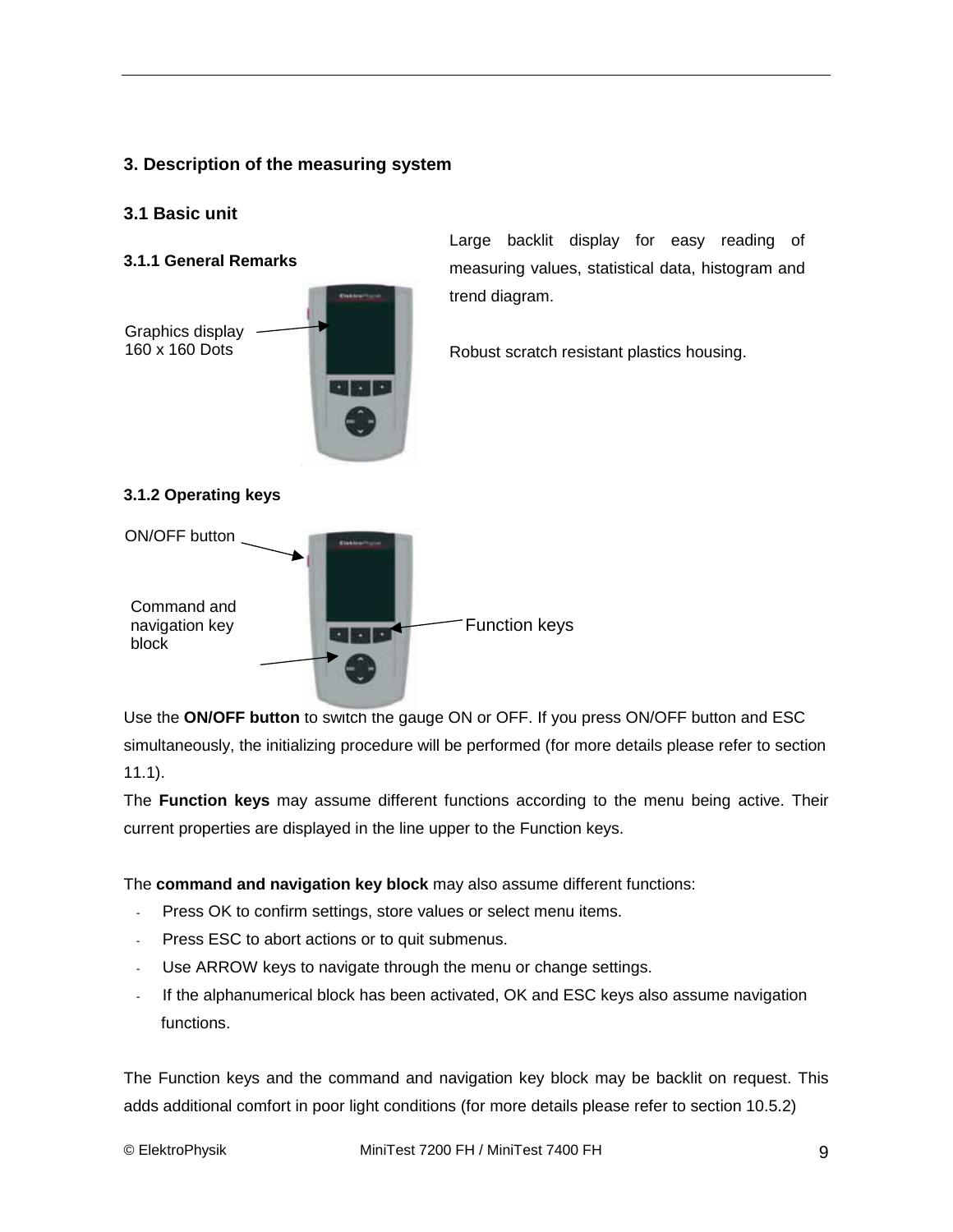Press the **"Help" Function key** for calling the context-oriented on-line "Help".

## **3.1.3 Sockets and interfaces**



The basic unit features a sensor socket for connecting the FH 4 or the FH 10 sensor. The multipurpose socket is used for connecting the mains unit, the foot switch, the alarm device or the RS232 interface cable.

## **3.1.4 Power supply**

## **3.1.4.1 Batteries and storage batteries**

Both models, MiniTest 7400 FH and MiniTest 7200 FH, are powered by a set of four alkalinemanganese cells, 1.5V, AA LR6 size (Batteries included in the standard supply schedule.).

As an alternative, both models may be operated on rechargeable NiMH (type AA-HR6) storage batteries or via a power supply unit (available as an option). Please use only products as recommended by ElektroPhysik (See section 14.3, Accessories).

If you wish to use the storage batteries, they must be recharge using the external charger unit (available as an option). Please also refer to section 13.1 "Care and maintenance" for more details.

## **Note:**

- Remove batteries or storage batteries from the instrument if you are not going to use it for a longer period of time.
- The battery symbol on display indicates the battery state.
- For field use, replacement batteries should be made available.
- Erratic readings due to low battery voltage do not occur because the gauge switches off or does not switch on if the battery is too low.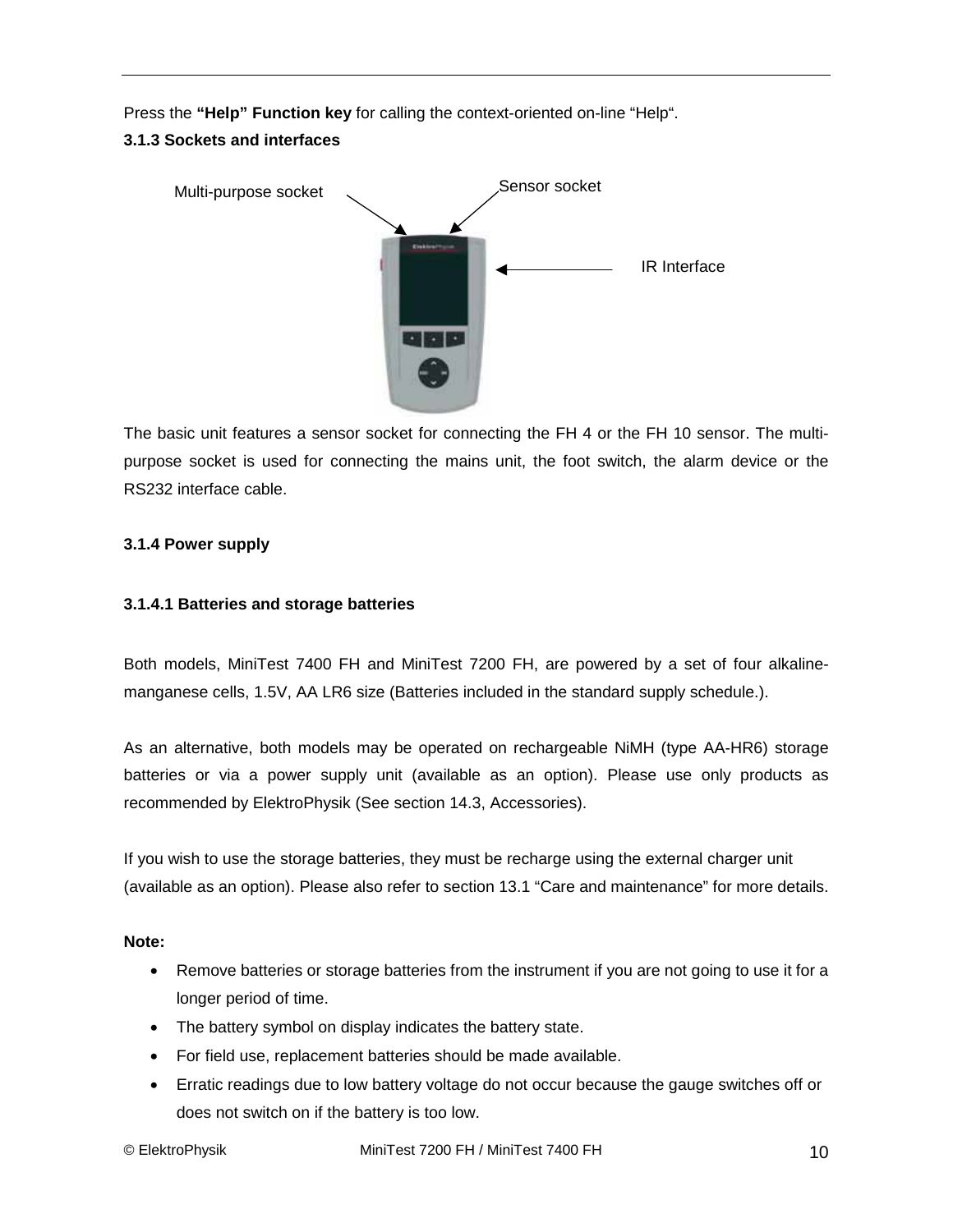• Used or defective batteries or storage batteries may contain hazardous substances and must be disposed according to the legal provisions of your country.

## **3.1.4.2 Power supply unit**

For mains operation, the power supply unit must be used. If operated via the power supply unit, batteries should be inserted to supply the internal time clock, otherwise, after approx. 1 minute, the settings of the real-time clock will go lost as soon as supply from the mains is cut.

The power supply unit comes with two different adapter plug versions (Euro and US plug). If the power supply unit comes with an adapter plug connected that does not match your socket, simply change the adapter plug accordingly.

Simply remove the adapter from the power supply unit and fix the other one as required.

## **Note:**

The adapter has not been designed for frequent change.

## **3.2 Sensors FH 4 and FH 10**

## **3.2.1 General Remarks**

In this new SIDSP (Sensor integrated digital signal processing) procedure, all necessary measuring signals are created and completely processed in the sensor itself. Only the completely processed digital readings are transferred to the base unit for display, statistical evaluation and data storage. Unlike the commonly used analog procedures, the new SIDSP procedure excludes any error influences on the measuring data during transfer over the probe cable. The result is a measuring accuracy and constancy of readings that has been unmatched so far. The complete sensor technique is integrated into a robust stainless-steel housing.

## **3.2.2 Sensor Models**

Two sensor models are available:

- FH 4 sensor to cover the 0 ...4 mm range
- FH 10 sensor to cover the 0...10 mm range.

© ElektroPhysik MiniTest 7200 FH / MiniTest 7400 FH 11 Both sensors feature a wear-resistant sensor tip most suitable also for hard materials such as glass, for instance.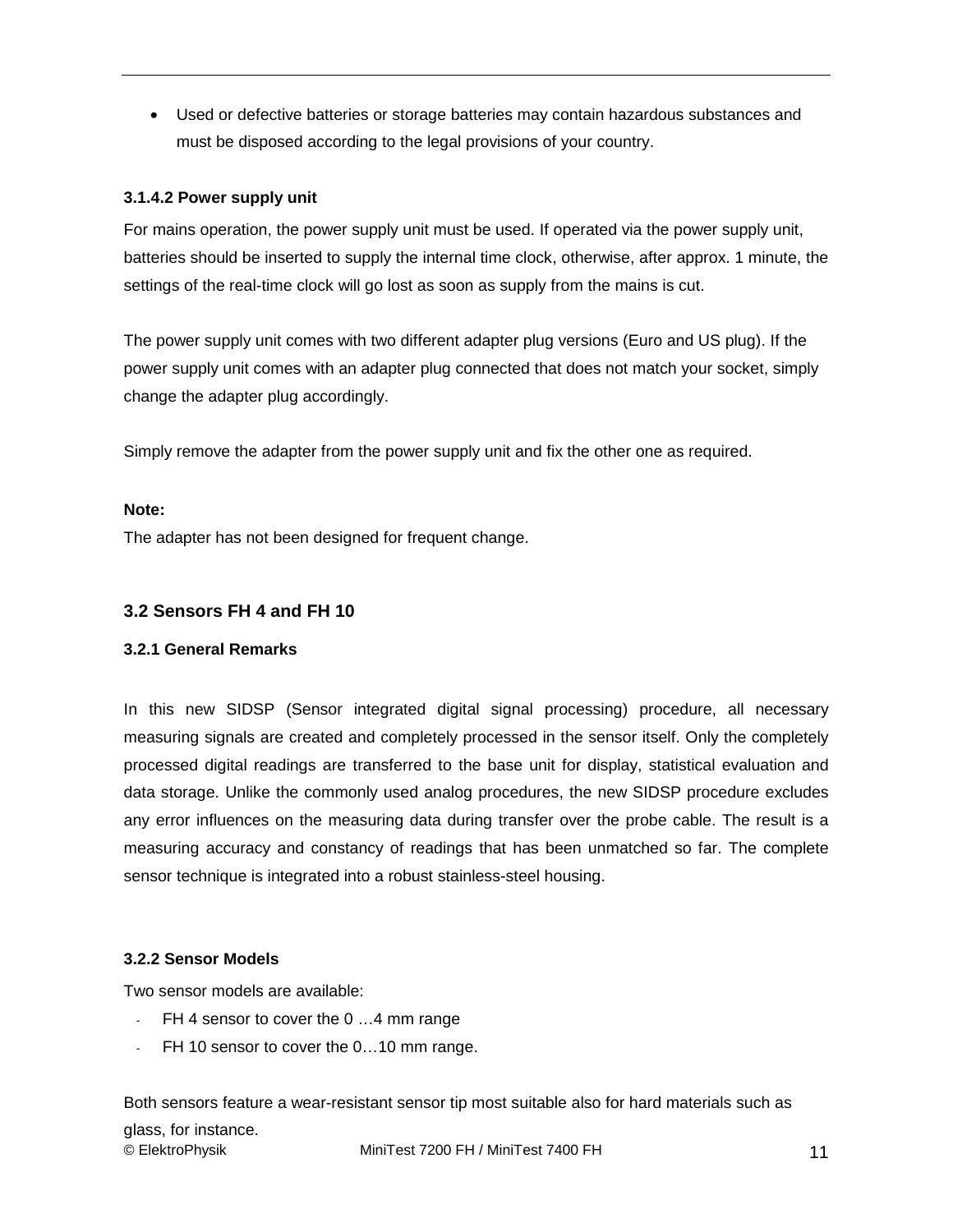#### **3.2.3 Sensor Stand**

Both sensor types come with a spring-loaded V-grooved sensor stand. The use of the sensor stand ensures increased reproducibility of readings by adding stability of the sensor during measurement so that even small parts can be measured without problems.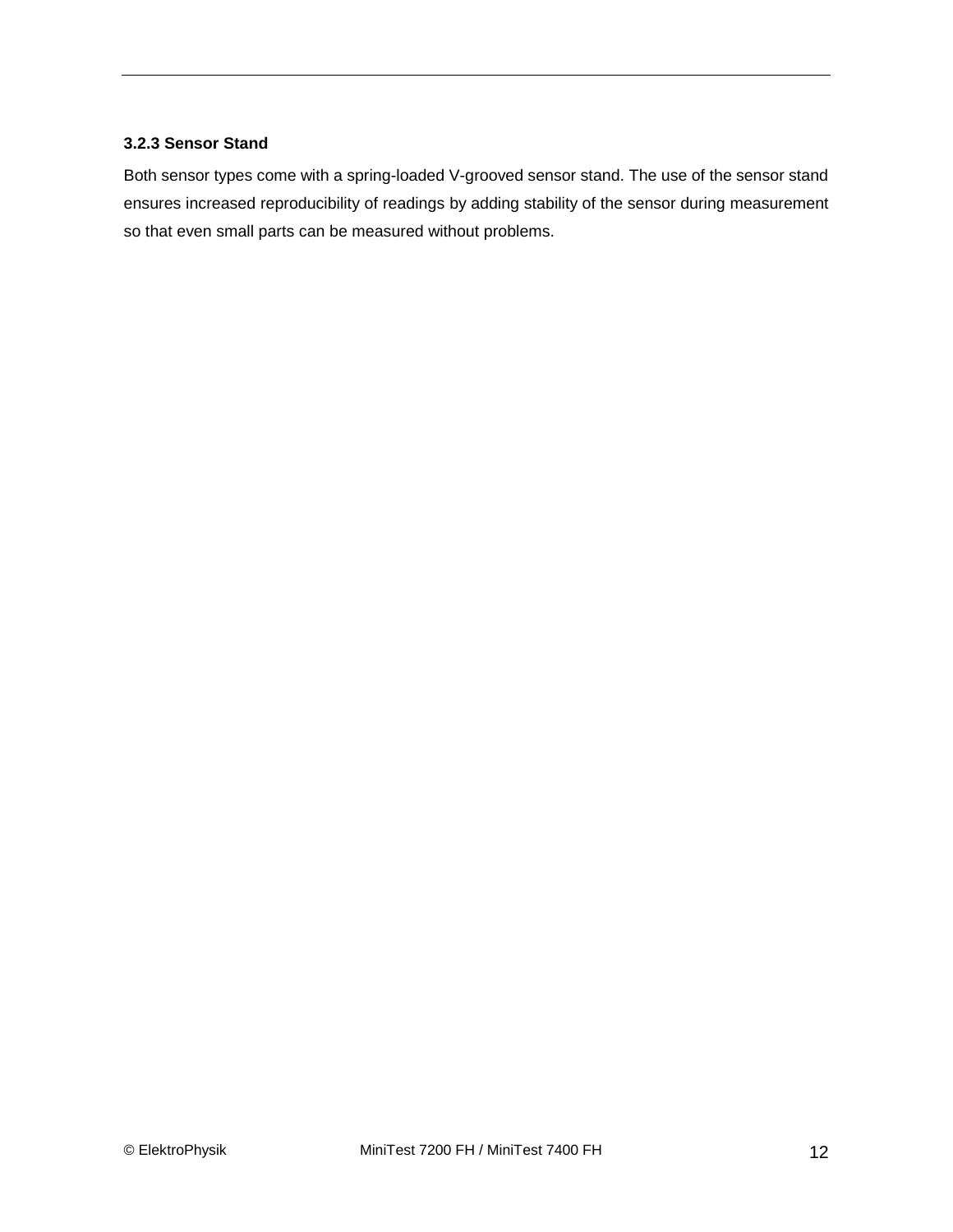## **4. The User Menu**

## **4.1 General Remarks**

## **4.2 Switch-ON / Start Screen**

At switch on, the company logo, gauge version and type of sensor being connected appear on display.



After approx. 2 seconds the gauge switches to the measure screen of the last batch that was active before the gauge was switched off.

## **4.3 Measure screen /Statistics screens**

Readings can be displayed numerically only or numerically combined with a diagram (only with MiniTest 7400 FH)

## **4.3.1 Measure Mode – Numerical Screen**



are indicated in the line above the function keys.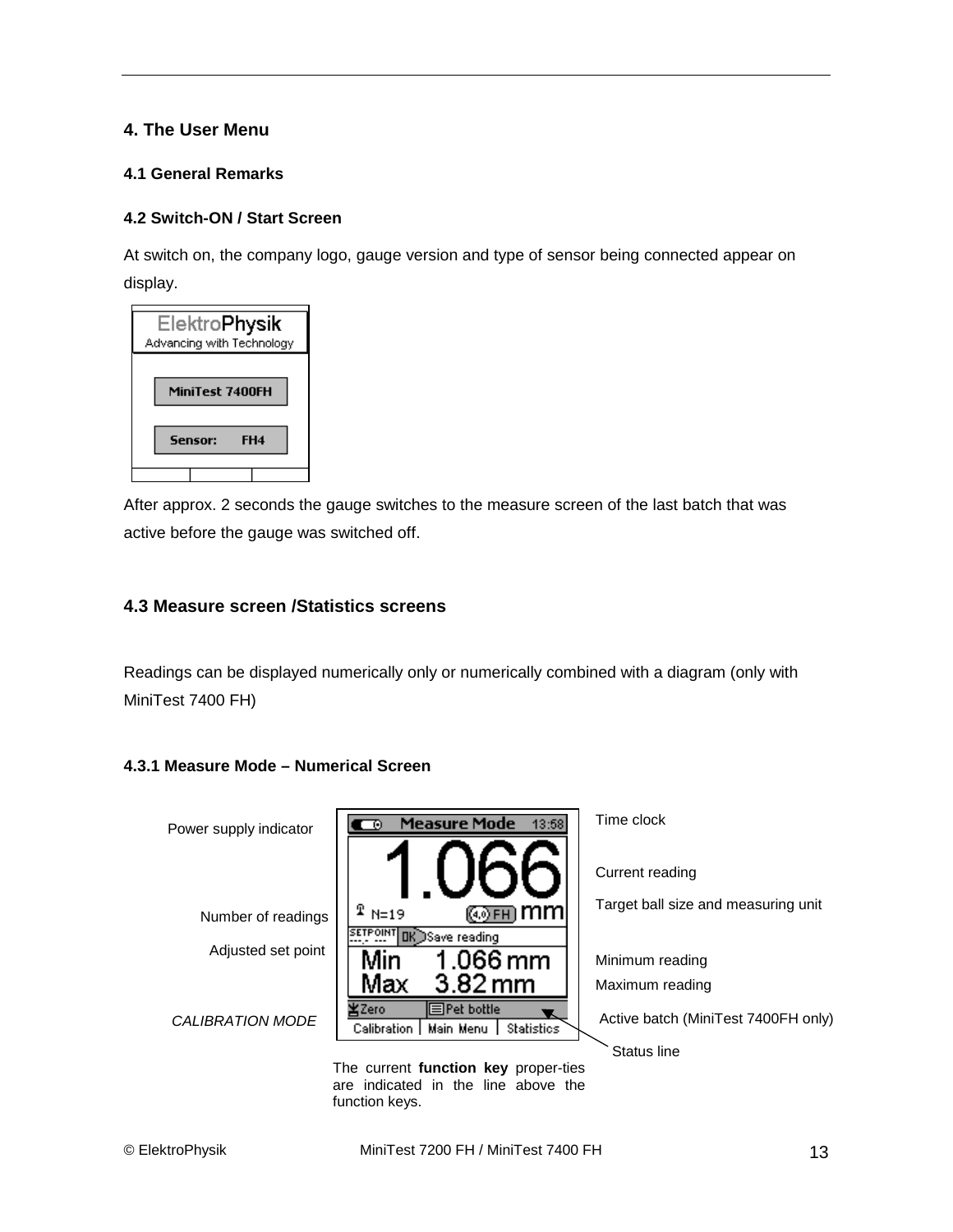## **4.3.2 Measure Mode –Graphics Screen with MiniTest 7400 FH**



For setting the Real-Time Trend display option, select "Active Batch" form the Main Menu. Press OK to confirm. Select "Configuration" from the Batch Menu and press OK to confirm. Use the arrow keys to move to the "Graphics" option. ON or OFF is highlighted. Use arrow keys to make your selection and press OK to confirm or the "ESC" navigation button to restore previous setting and to go back to the previous menu level.

To take full advantage of the real-time trend it is necessary to tolerance limits (see also section 8.11 "Upper specification limits (USL) and lower specification limits (LSL)".

| דוטיוט פוועט נאזט טייד                                         |                                                                                                                                                                                                                                                                                                                                                                                                                                       |                                         |
|----------------------------------------------------------------|---------------------------------------------------------------------------------------------------------------------------------------------------------------------------------------------------------------------------------------------------------------------------------------------------------------------------------------------------------------------------------------------------------------------------------------|-----------------------------------------|
| Power supply indicator<br>,                                    | <b>Statistics</b><br>14:37<br>⊂⊙                                                                                                                                                                                                                                                                                                                                                                                                      | Time clock                              |
| Process capability,<br>cp and cpk<br>Selected calibration mode | Number of readings:<br>19<br>1.0655 mm<br>Average:<br><b>Standard Deviation:</b><br>$2.48 \,\mathrm{\mu m}$<br>1.064 mm<br>Minimum:<br>1.072 mm<br>Maximum:<br>Variation Coefficient:<br>0.27<br>Cp:<br>33.60<br> Cpk:<br>8.80<br>$\overline{\mathbf{\mathsf{Z}Z}}$ ero<br><b>ElPet bottle</b><br>Help/Extra  <br>Histogram<br>Batch<br>The current function key proper-ties<br>are indicated in the line above the<br>function keys. | Active batch<br>(MiniTest 7400 FH only) |

# **4.3.3 Statistics Screens**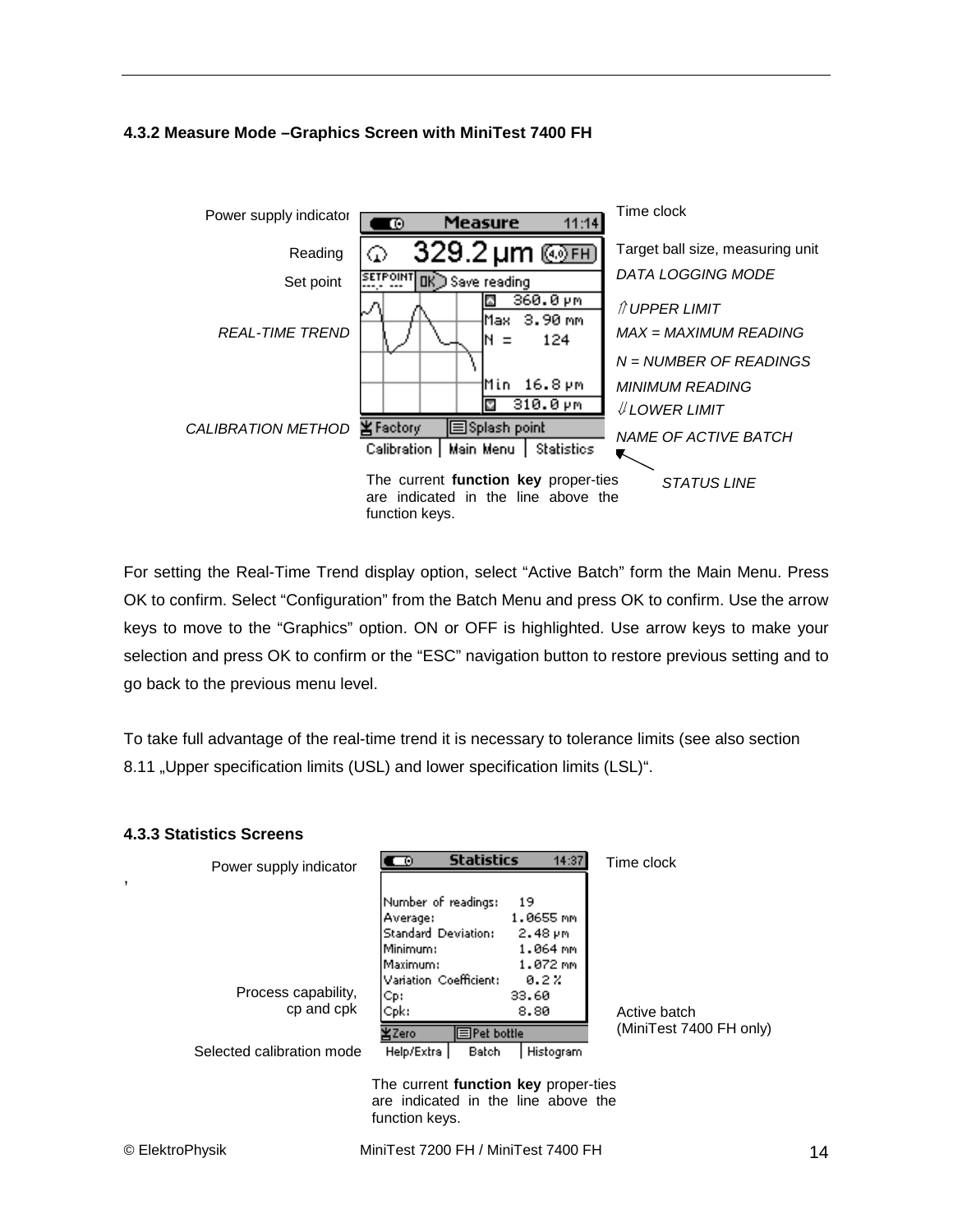## **4.4 User Menu**

The numerous MiniTest FH 7400 / 7200 features can be accessed via the different menus that are divided into submenus.

Press the Function key "**Main menu"** in order to get access to the main menu.



Select an item from the Main Menu (e.g. **Database**) and press OK to confirm. You will go to a submenu. Use the arrow keys to select the requested item and press OK to confirm. To go back to the previous menu level press ESC.

According selected submenu you can

- View settings (e.g. Gauge specs = Gauge specifications in the Setup Menu)
- Select preset parameters (e.g. 100% brightness from the Display Menu)
- Make numerical or alphanumerical entries (e.g. Enter a directory name in the database / new directory option).

## **4.4.1 User Preferences**

| <b>। User Preferences १३:३६</b>  |               |  |
|----------------------------------|---------------|--|
| Language                         | English       |  |
| Meas, system                     | lmetric       |  |
| Loudspeaker                      | OFF           |  |
| Signal Volume                    | llow          |  |
| Auto Switch OFF after 10 minutes |               |  |
| Entry accepted                   | after 0.5 sec |  |
| Modification lock                | <b>OFF</b>    |  |
| <b>EDirect Mode</b><br>Factory   |               |  |
| Help                             |               |  |

Use the arrow keys to select your requested menu item, e.g. **Language.** Press OK to confirm. The current selection will be highlighted. Use the arrows to select the requested parameter (e.g. English) and press OK to confirm. To undo your selection, press ESC and you will return to the previous menu level.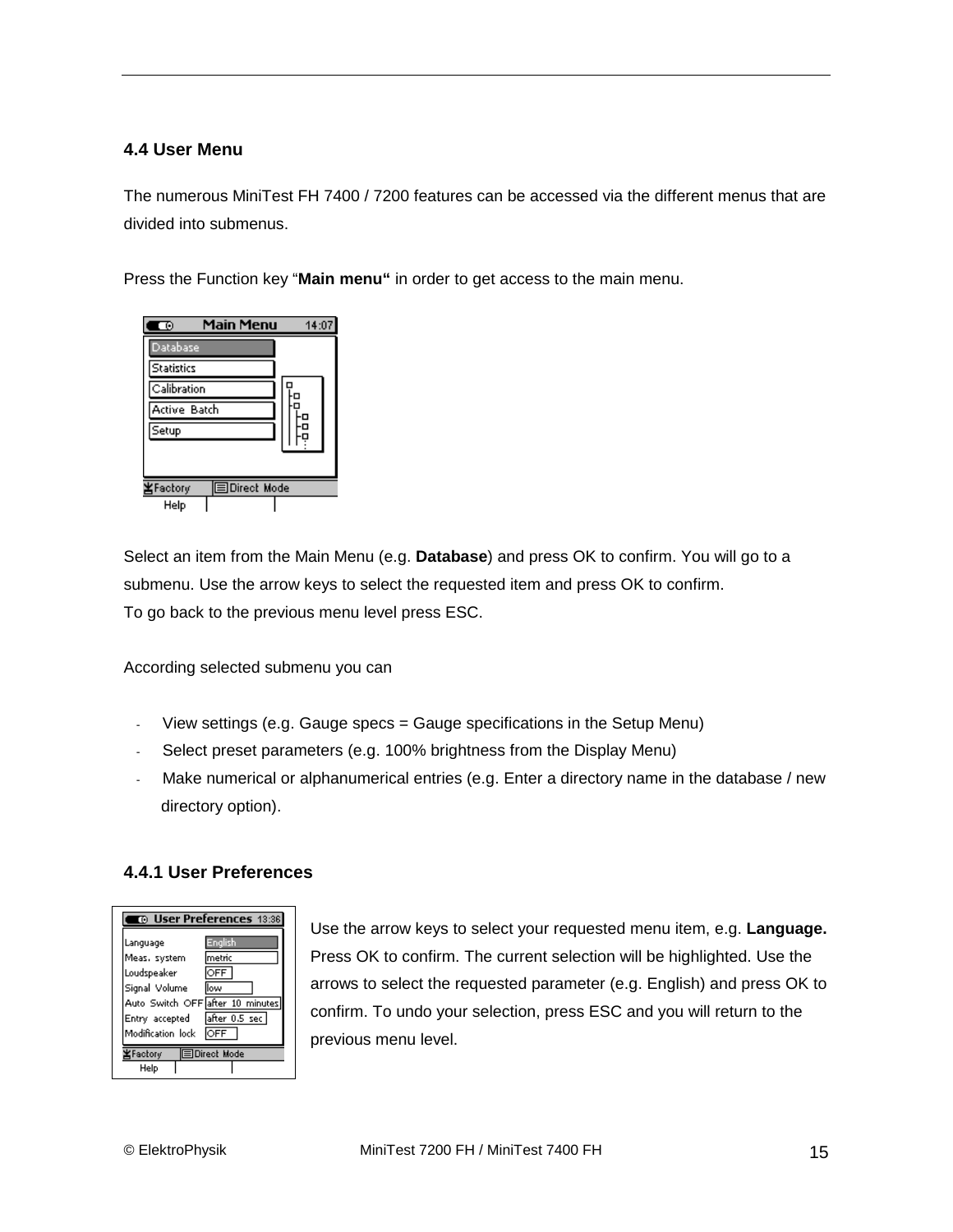## **4.4.2 Numerical Entries**



As soon as the alphanumeric block is activated, ESC and OK will assume navigation functions to the left or right. Choose your character by placing the cursor over the requested character. After a certain period of time, the entry will be accepted automatically without the need to confirm. This period of time can be specified under User Preferences in the "Entry accepted" option. See also section 10.5.5 for further reference. Complete your entry by pressing Function key **"Ready**" and then confirm "Save changes?" by pressing **OK**.

## **4.4.3 Alphanumerical Entries (on MiniTest 7400 FH)**



For alphanumerical entries you can use as many as 15 characters for entering a name. ESC and OK assume navigation functions to the left or right. Choose your character via the alphanumerical block. Your selection will be automatically accepted after the previously specified period of time. This period of time can be set under User Preferences in the "Entry accepted" option. See also section 10.5.5 for further reference. Complete your entry by pressing Function key "**Ready**". Complete your entry by pressing Function key **"Ready**" and then confirm "Save changes?" by pressing **OK**.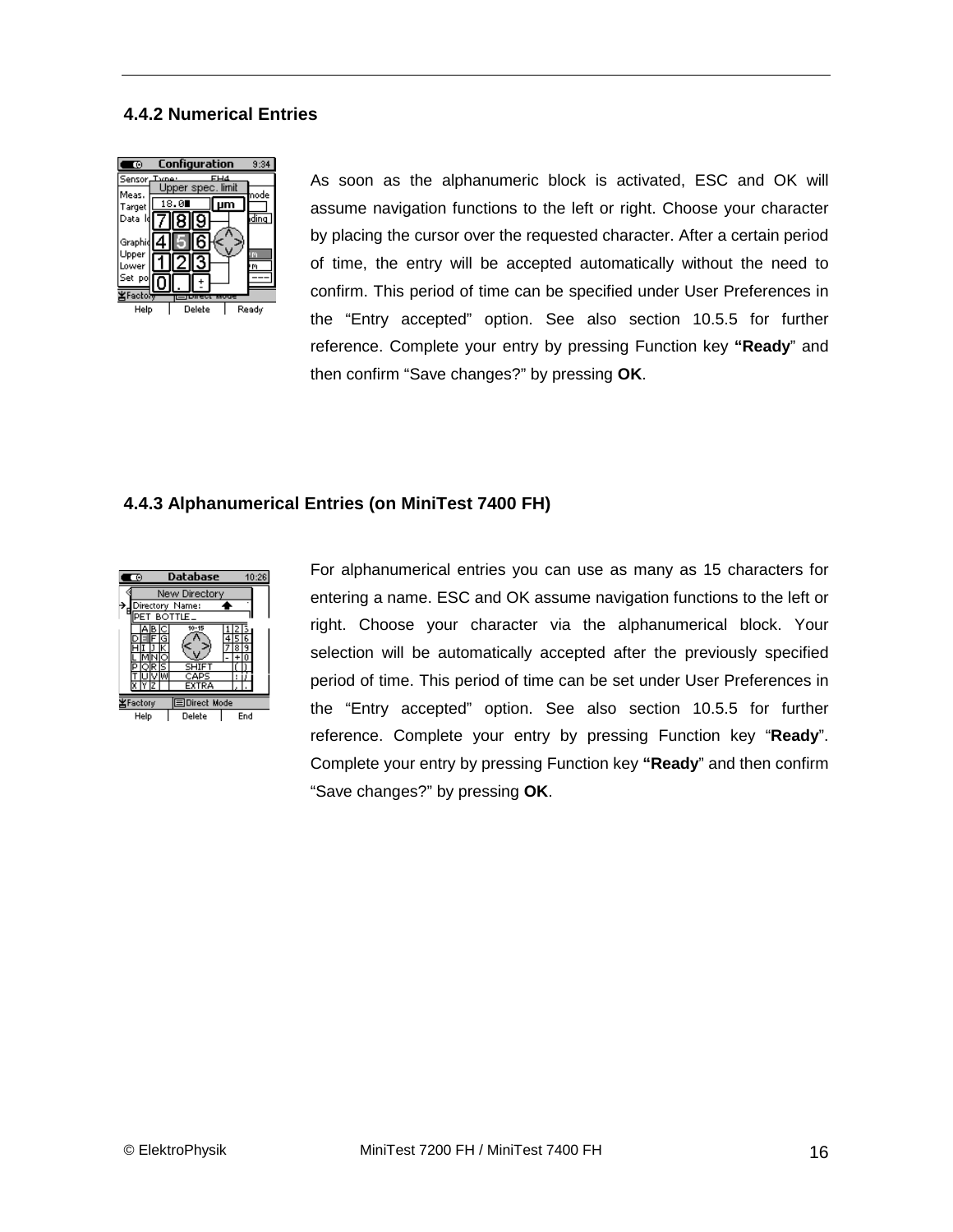## **5. Measure Mode**

## **5.1 Important Notes on Thickness Measurement**

Make sure that the operator has been properly instructed regarding the use of thickness gauges and has basic knowledge of the specific requirements for measurement of the application. The operator should have basic knowledge of the following:

- Selection of a measuring device suitable for his application
- Fundamentals on the magneto-static measuring principle
- Influences on the magnetic fields through the surrounding field
- Influence of the surface properties of the material to be tested (roughness, build-up on the surface)
- Statistical evaluation of measuring series
- Gravity influencing the reference ball

#### **5.1.1 Limitations to magneto-static thickness measurement**

The information obtained from thickness measurements according to the magneto-static principle only refer to those parts of the test object that have been covered by the magnetic sensor. For that reason, be careful to draw conclusion on other parts of the measuring object that have not been covered by the sensor during measurement. In general, such conclusions are only admissible if comprehensive experience and approved methods of statistical data acquisition are available.

## **5.2 Batch Configuration / Necessary Settings**

Before taking readings, it is necessary to make a few settings in the Configuration menu. The Configuration always refers to a certain measuring series (Batch).

## **5.2.1 Batch**

- You can continue to take readings in the active batch
- You can create a new batch (only with MiniTest 7400 FH model)
- You can choose an exiting batch from the database (please refer to section 7.2).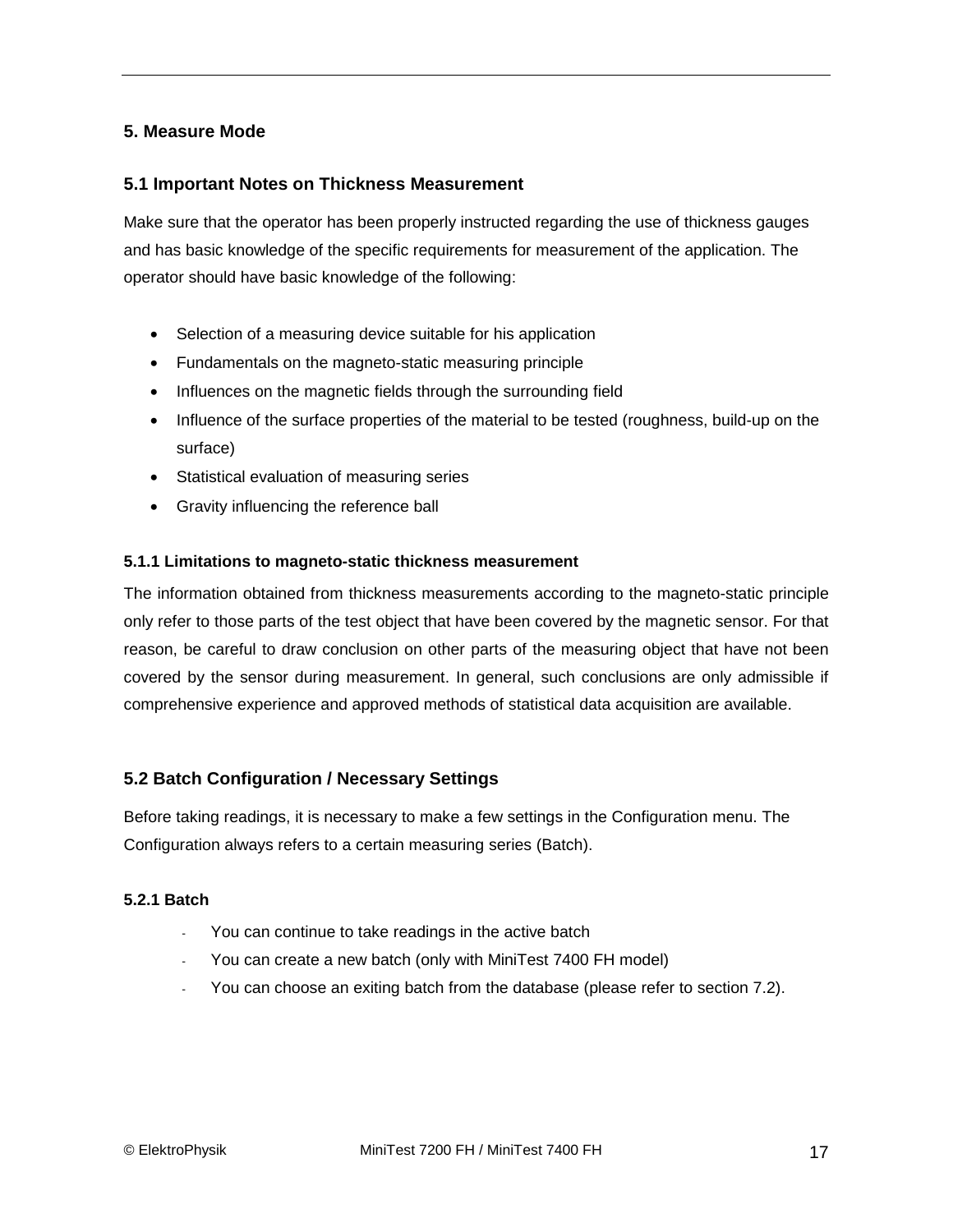## **5.2.2 Target Ball Size**

| Configuration                                                        | 10:49                                                 |
|----------------------------------------------------------------------|-------------------------------------------------------|
| Sensor Type:                                                         | FH <sub>4</sub>                                       |
| Meas. Mode:<br>Target Ball Size:<br>Data logging mode: Curr. reading | Contin,mode<br>194.0 mm                               |
| Graphics:<br>Upper spec, limit<br>Lower spec. limit<br>Set point:    | OFF<br>$18.0 \text{µm}$<br>$15.0 \text{ }\mu\text{m}$ |
| <b>¥Factor</b> y                                                     | <b>EDirect Mode</b>                                   |
| Help                                                                 | Calibration                                           |

According to sensor type and the shape of measuring object, a suitable target ball must be set. This can be made in the Configuration menu, menu item "Target ball" (also refer to section 6 "Calibration". Use arrow keys to move to "Target Ball" size and press OK. Use arrow keys to adjust the requested target ball size. Press OK to confirm your setting or press ESC to undo your setting. If you undo, you will automatically quit target ball setting option and go back to the previous menu level.

#### **5.2.3 Data Logging Mode**

In the data logging mode you can specify how you wish readings to be stored in memory. Several modes are available:

- manually or via footswitch (Current reading, MIN, MAX)
- Automatic (Auto)

Note: For logging data into memory please always proceed as follows: Put the sensor into the correct measuring position, press ESC. Then readings can be taken.

## **5.3 Preparing Measurement**

Before measurement, the probe must be adapted to the ambient temperature. In case of high variations in temperature, the target ball must be lifted from the probe tip at regular intervals (e.g. every other minute). This is to compensate for frequency drift due to variations in temperature. It is recommended to switch on the gauge for warming up around 2 to 3 minutes in order to ensure maximum measuring accuracy.

#### **5.3.1 Calibration**

According to your setting of task, you may use different calibration methods. Measuring accuracy depends on the selected calibration method. Please refer to section 6 for more details on this issue.

There are three calibration methods available:

- **Factory**
- Zero only
- Multi-point calibration (Zero  $+ 1$  to 4 Point(s)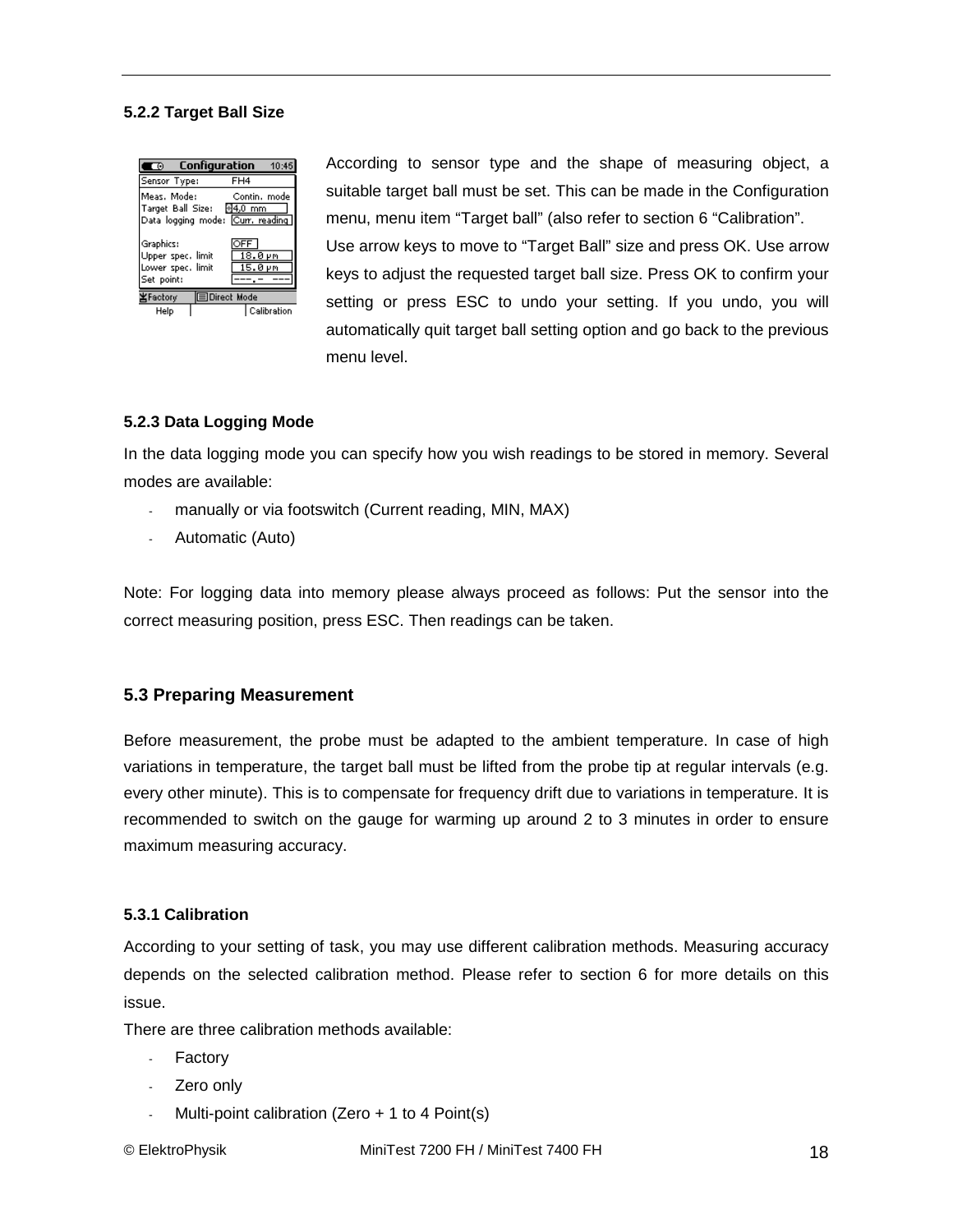## **5.3.2 Measurement without Sensor Stand**

For measuring large-sized parts, the sensor can be guided manually over the measuring sample. For measuring thick samples (6 mm and thicker) make sure to keep the sensor in vertical position to the sample. When holding the sensor in horizontal position, due to the influence of gravity on the steel ball, the readings will be higher than the actual thickness.

#### **5.3.3 Using the Sensor Stand**

For measuring small parts, bottles or other cylindrical bodies the sensor stand (supplied with the sensor) and a footswitch (available as an option) should be used.



Put the sensor into the stand and secure with the red sensor stand retaining ring.

## **5.4 Take Readings**

## **5.4.1 Measurement without Sensor Stand**

For measurements on large-sized sheeting material or large hollow parts, place the sensor onto the surface of the object to be measured. Place an appropriate target ball on the opposite side of object near the sensor. The target ball will be attracted by the strong permanent magnet of sensor and be positioned centrally just opposite of the sensor tip. Keep the sensor in right-angle position to the object to be measured and scan continuously over the surface. For storing readings, please refer to section 5.5.1.

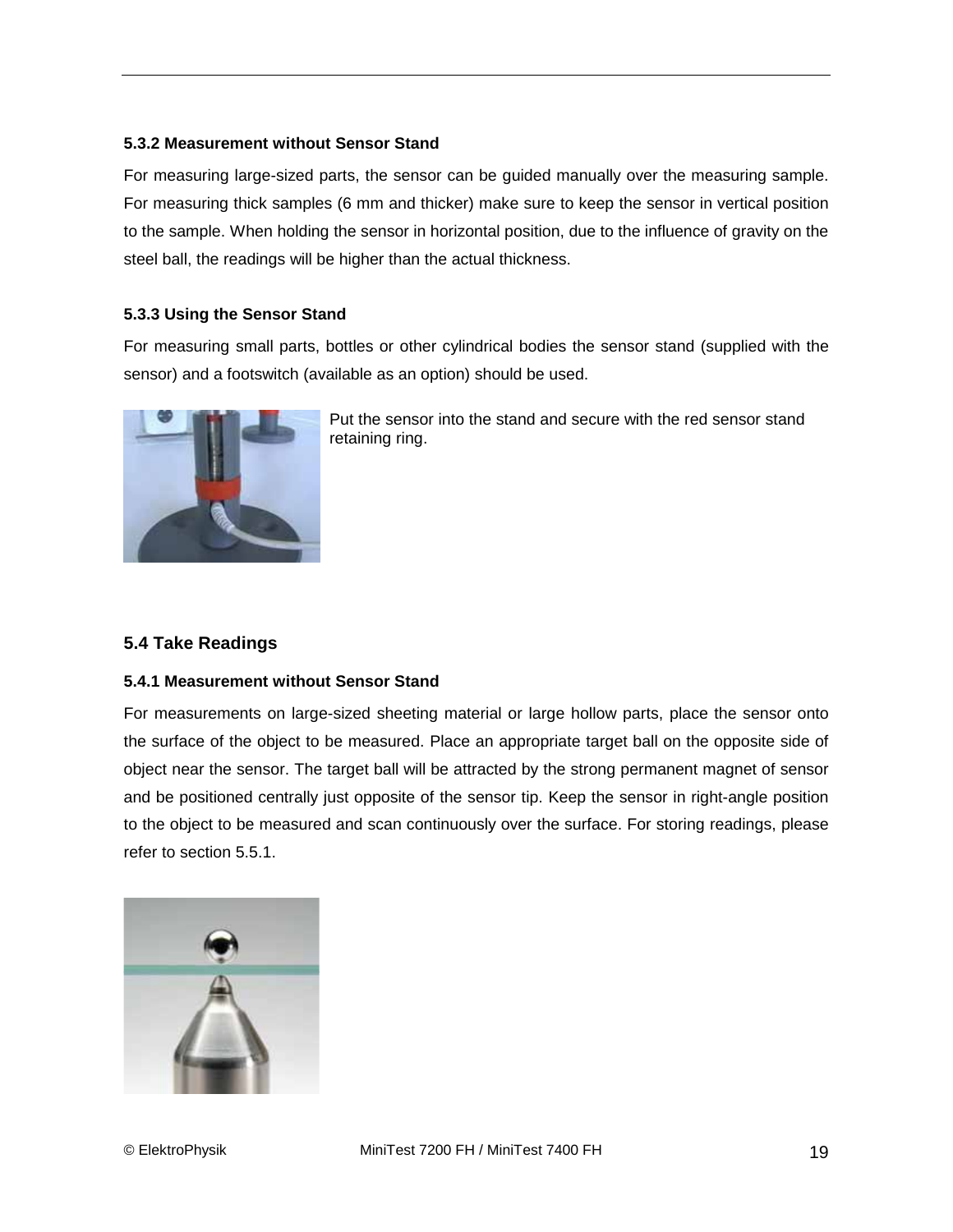#### **5.4.2 Using the sensor stand**

If you are using the sensor stand, position the sample on the sensor tip and keep it in right-angle position to the sensor. Place the appropriate target ball on the opposite side of object. Make sure to keep the right-angle position while moving the object continuously over the sensor. For storing readings, please refer to section 5.5.1.

When measuring small hollow parts such as bottles e.g., put the target ball inside the object and place the object onto the v-grooved device of sensor stand. Turn the object until the target ball is centered directly over the sensor tip. Then move the object continuously over the v-groove of sensor stand. For storing readings, please refer to section 5.5.1.

## **5.4.3 Delete Readings**

Please refer to section 8.2.2 "Delete Single Readings".

## **5.5 Storing Readings into Statistics Memory**

#### **5.5.1 Data Logging Mode**

During measurement, readings can be stored into memory manually or automatically. Data in memory will be used for statistics.

The following storing options are available:

- Storing the current reading manually or automatically
- Storing the minimum reading (only manually)
- Storing the maximum reading (only manually).

The Data logging mode can be specified in the "Configuration" submenu. Use arrow keys to select the **Data logging mode** option and press OK to confirm. You can chose from the following setting options:

- Curr. reading (Current reading)
- Auto
- Max
- Min

Make your selection and press OK to confirm. If you wish to undo your setting (before OK has been pressed) press ESC and the gauge will return to the previous menu level.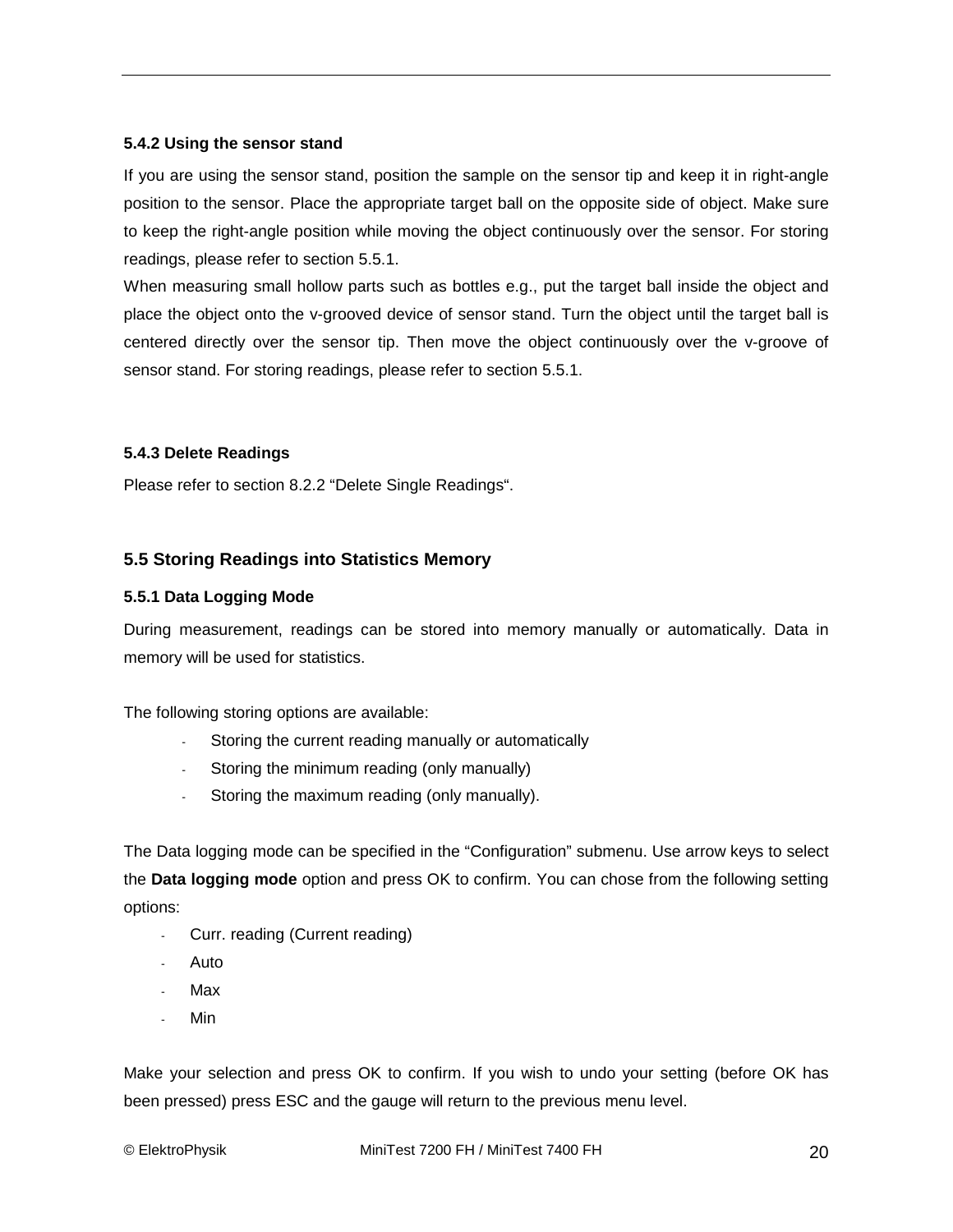## **5.5.2 Manual Data Storage**

During the measuring procedure, current readings can be stored manually into the active batch by pressing OK or by actuating a footswitch. For this option set Data logging mode to "Curr. reading".

## **5.5.3 Automatic Data Storage (Auto)**

## **Auto option**

In the auto mode, readings will be stored automatically during the measuring procedure as soon as you press OK. To stop the automatic data storage press OK again. If a footswitch is connected, readings are stored as long as the footswitch is actuated.

Before starting the automatic data storage make sure the sensor is placed in the correct measuring position. Make sure to stop the automatic data storage BEFORE the sensor has left the measuring position. This is to avoid erratic readings to be stored into memory that might occur when putting the sensor to or lifting it from the sample.

After setting the Data logging option to the **Auto** option, a **Logging rate** option will appear. The logging rate defines the time intervals at which data will be stored into memory (1, 2, 5, 10 or 20 readings per second). For slow measurement scans, a low logging rate should be set, for quick scanning, the logging rate should be set to a higher rate.

## **5.5.4 Storing Minimum Reading**

In the Minimum option, minimum readings will be stored to the active batch by pressing OK during measurement or by activating a foot switch.

To set Data logging mode to the MIN option, go to the **Configuration** submenu and select Data logging mode. Use arrow keys to select MIN and press OK to confirm. Please note: The minimum reading can also be stored even after the sensor has been lifted from the sample.

## **5.5.5 Storing Maximum Reading**

In the Maximum option, maximum readings will be stored to the active batch by pressing OK during measurement or by activating a footswitch.

To set Data logging mode to the MAX option, go to the **Configuration** submenu and select Data logging mode. Use arrow keys to select MAX and press OK to confirm.

## **Important note:**

- Make sure to put the sensor into the correct measuring position and to press ESC before storing the Maximum reading into memory.
- © ElektroPhysik MiniTest 7200 FH / MiniTest 7400 FH 21 OK must be pressed BEFORE the sensor is moved from its measuring position.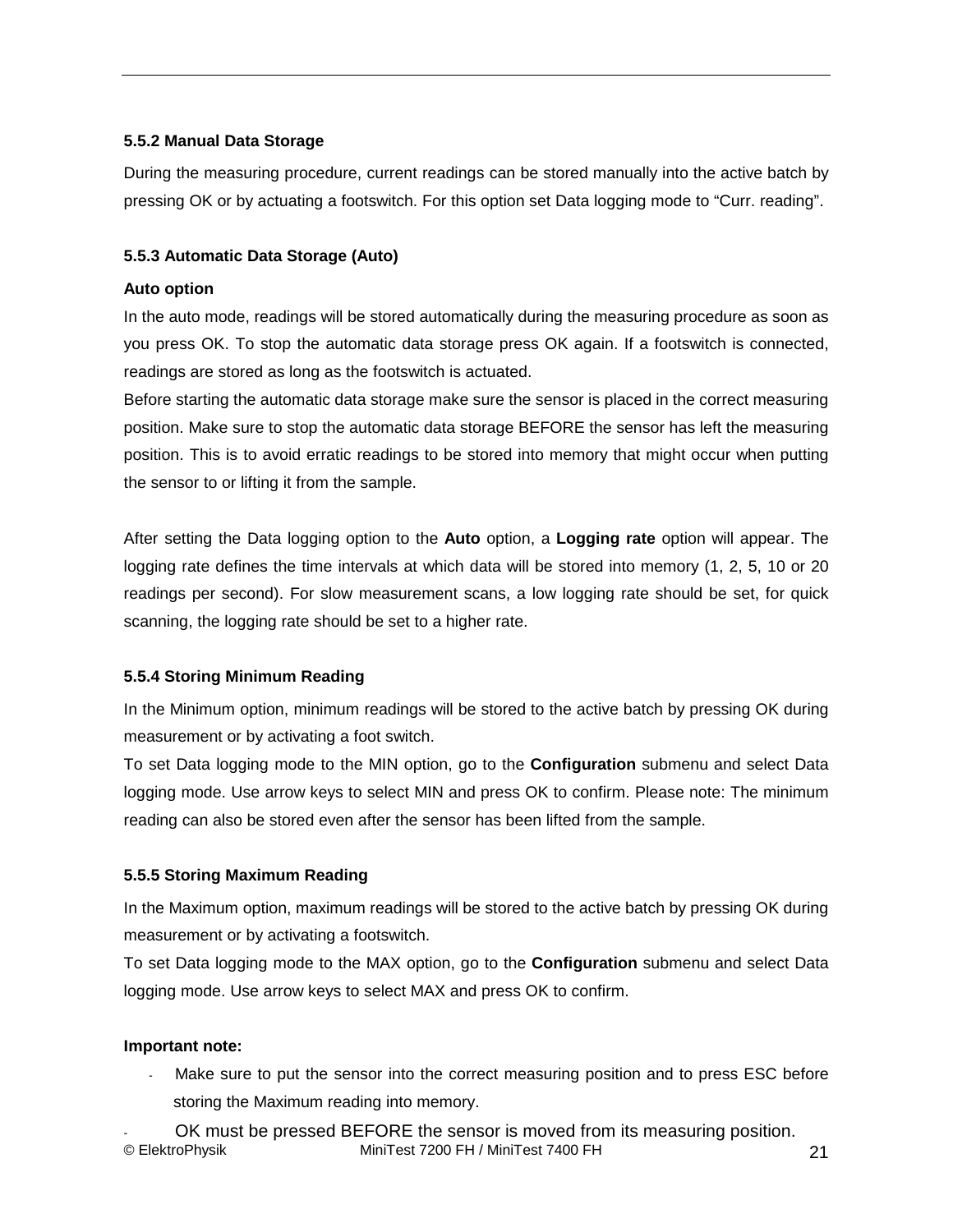## **5.6 Error Sources during Measurement**

After calibrating the gauge according to your application and appropriate target ball size, the gauge is ready for measurement.

The readings will be correct as long as you measure within the range as specified for this target ball. The target ball is placed on one side of the sample to be measured and will be attracted by the sensor tip on the other side of the sample. The target ball serves as a reference to the sensor. What is being measured is the distance between sensor and target ball.

Make sure to place both, the sensor tip and the target ball correctly onto the sample. Both must be in good contact with the surface of sample. Otherwise erratic readings (higher readings) might occur. Make sure to keep the sensor in perpendicular position while moving it over the sample. The target ball on the other side must be freely movable.

## **5.6.1 Correct Sensor Position**



The picture illustrates the correct position of sensor tip and steel ball. Make sure to keep the sensor tip perpendicular to the surface of sample.

## **5.6.2. Incorrect Readings through tilting of the Sensor**



Error source:

The sensor tip is not positioned correctly in perpendicular position to the sample. The reading will therefore be higher than the actual thickness.

## Remedy:

Make sure to keep the sensor in perpendicular position to the sample. If necessary, use the sensor stand.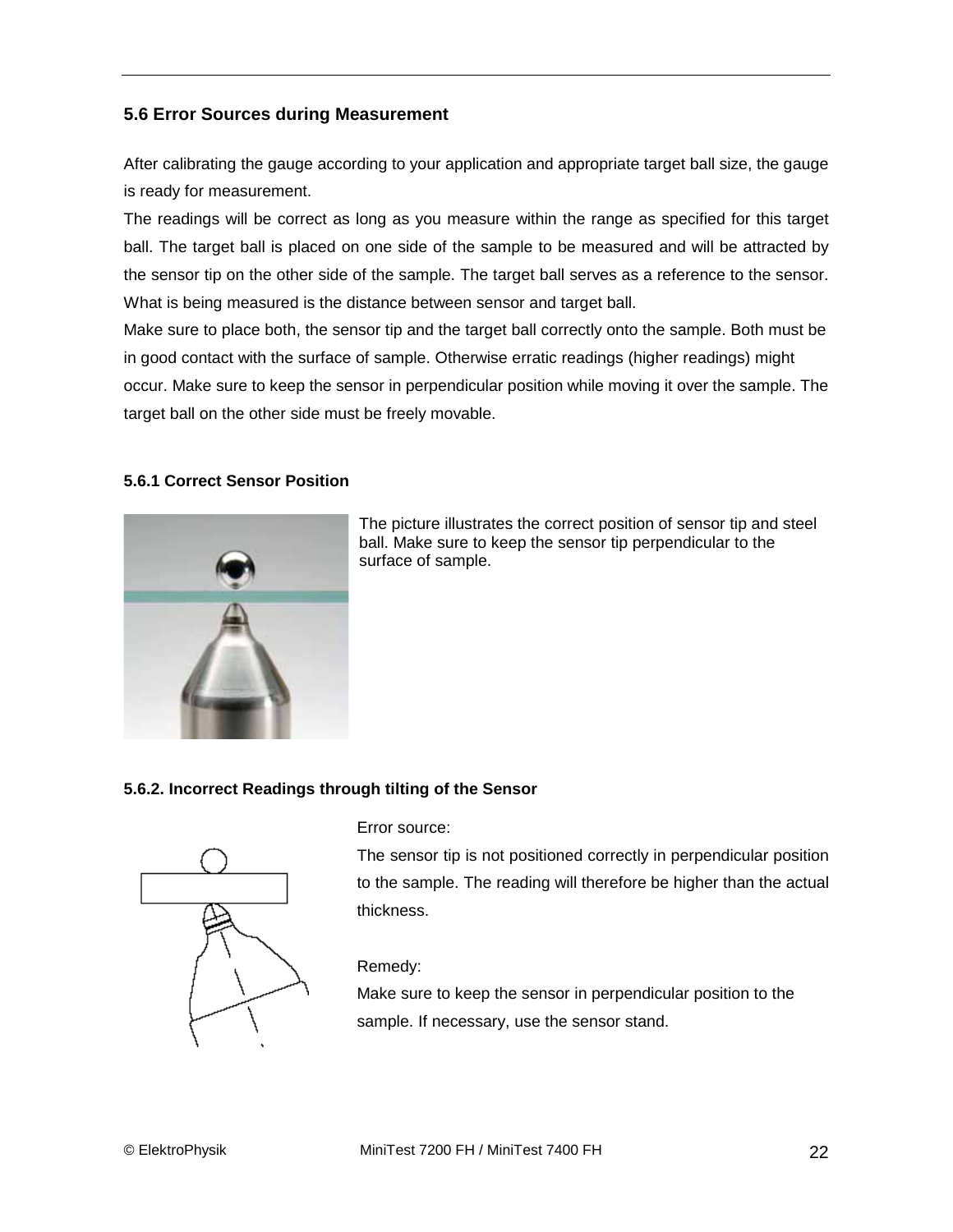## **5.6.3 Incorrect readings through Blocked Target Ball**



Error source:

The target ball has got stuck through a bulge, e.g. inside the sample. It is out off the correct measuring position.

Remedy:

Move the sample in order to release the target ball.





Error source:

Due to the shape of sample, an air gap is between target ball and measuring object. The reading will be higher than the actual thickness.

Remedy:

If the target ball is too large, use a smaller one. If the sensor is not in good contact, change measuring position and use a smaller target ball, if necessary.

## **5.6.5 Measuring material with ferruginous particles**

Ferruginous particles in the material to be measured may lead to erratic readings because the ferruginous particles may influence the measuring signal. This will lead to readings smaller than the actual thickness.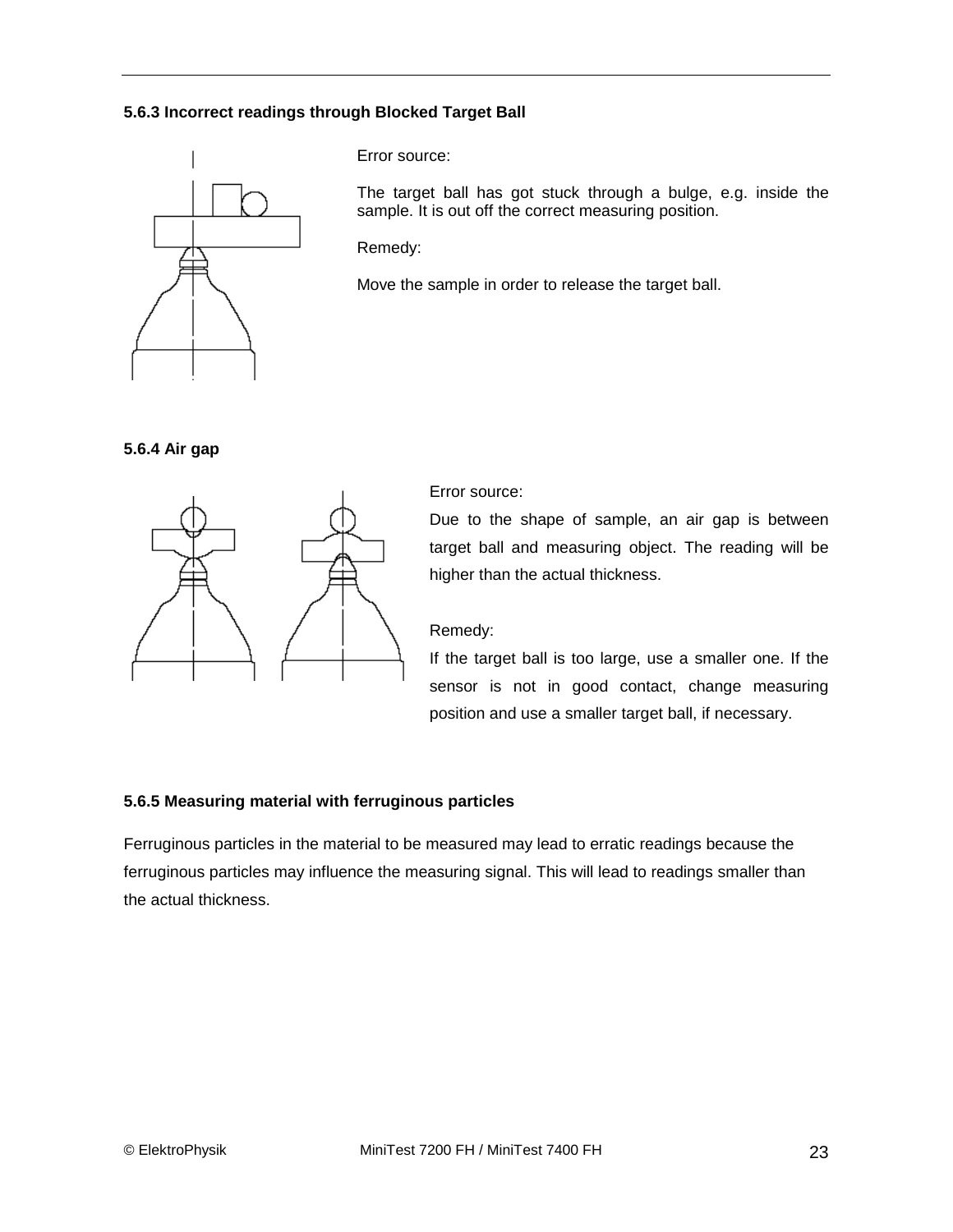## **6. Calibration**

Calibration is made in the batch being active and will always refer to this batch, i.e. each batch has its own calibration. Before calibration, an appropriate target ball diameter must be set in the **Calibration** menu. Please refer to section 5.2.2 "Target ball size".

There are two options to go to the Calibration menu:

- from the **Main menu** choose **Calibration**
- from the **Measure Mode menu** press **Calibration** function key.

For selecting an appropriate target ball, the following aspects should be taken into consideration:

- minimum radius of sample to be measured
- maximum thickness to be measured
- required measuring accuracy

| <b>Sensor</b>   | <b>Target ball to</b><br>be used | Min. Internal<br>radius of sample | <b>Measuring</b><br>range | <b>Recommended</b><br>measuring range |
|-----------------|----------------------------------|-----------------------------------|---------------------------|---------------------------------------|
| FH <sub>4</sub> | $Ø1.5$ mm                        | $0.75$ mm                         | $0 1.5$ mm                | $0 1.5$ mm                            |
| FH 4 / FH 10    | $Ø$ 2.5 mm                       | $1.25$ mm                         | $0 2.5$ mm                | $1 2.5$ mm                            |
| FH 4 / FH 10    | $Ø$ 4.0 mm                       | $2.0$ mm                          | $04.0$ mm                 | 2 4.0 mm                              |
| <b>FH 10</b>    | Ø 6.0 mm                         | 3.0 <sub>mm</sub>                 | $010$ mm                  | 3 6 mm                                |
| <b>FH 10</b>    | $Ø$ 9.0 mm                       | 4.5 mm                            | $010$ mm                  | 6 10 mm                               |

## **6.1 General Remarks on Calibration**

For achieving maximum accuracy, please observe the following calibration instructions:

- Make sure to keep off strong magnetic fields from the sensor during measurement.
- Keep away from any ferromagnetic metal parts in a safety distance of at least 30 cm.
- It is recommended to switch on the gauge for warming up around 2 to 3 minutes before starting calibration procedure.
- Make sure the sensor tip, target balls and calibration standards are clean. Any foreign matter may lead to erratic readings.
- For maximum accuracy of calibration and later measurements, choose the thickness of calibration standard within the same thickness range as the later measuring sample.
- In some cases it may become necessary to recalibrate if a new target ball is used (also if it has the same diameter as the previously used one). To be sure, check calibration in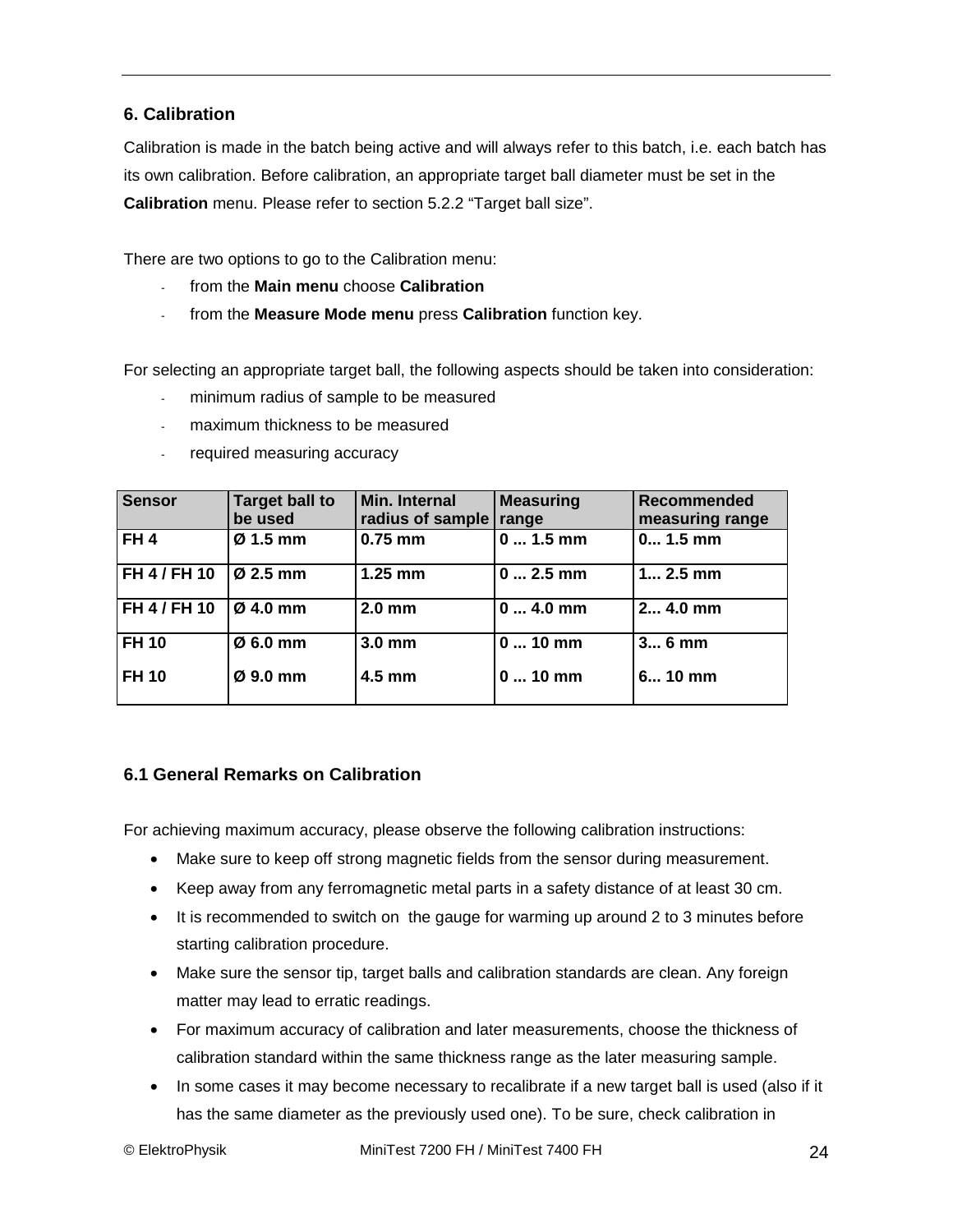measuring mode by putting the matching precision standard with the appropriate target ball on the sensor.

• Please note that large target balls will compress soft material more than small target balls.

#### **Please note:**

If the gauge switches off during the calibration procedure due to low battery voltage, calibration must be repeated after installing fresh batteries.

#### **Please note:**

Each time the target ball is removed from the sensor tip in a distance of more than 30 mm, the gauge will automatically be adjusted to the infinite range. Any possible drift influences (e. g. through variations in temperature) will be extensively compensated. The more often the target ball is removed form the sample, the more often compensation will take place so as to increase measuring accuracy.

For that reason it is recommended to lift the target ball from the sensor tip at least every three minutes. A message will appear on display accordingly to remind you to repeat infinite setting ("Refresh infinite Value !!!).

To ensure measuring accuracy, check calibration after one hour of use of the gauge and recalibrate if necessary.

## **6.2 Calibration methods**

According to your setting of task, you may use different calibration methods. Measuring accuracy depends on the selected calibration method. The following calibration methods are available:

## - **Factory calibration**.

This calibration method is suitable for quick and simple measurement and if larger measuring errors are admissible as compared to zero calibration.

- **Zero only** (zero point calibration). This method is for quick calibration with a medium measuring accuracy.
- **Multi -point calibration** (Zero + 1 to 4) Calibration standard(s). In most cases a Two-point calibration (Zero + one standard) will be sufficiently good as far as calibration is made in the range of thickness to be expected. Further calibration points are recommended if measurement will be over a larger thickness range and if

accuracy requirements are high.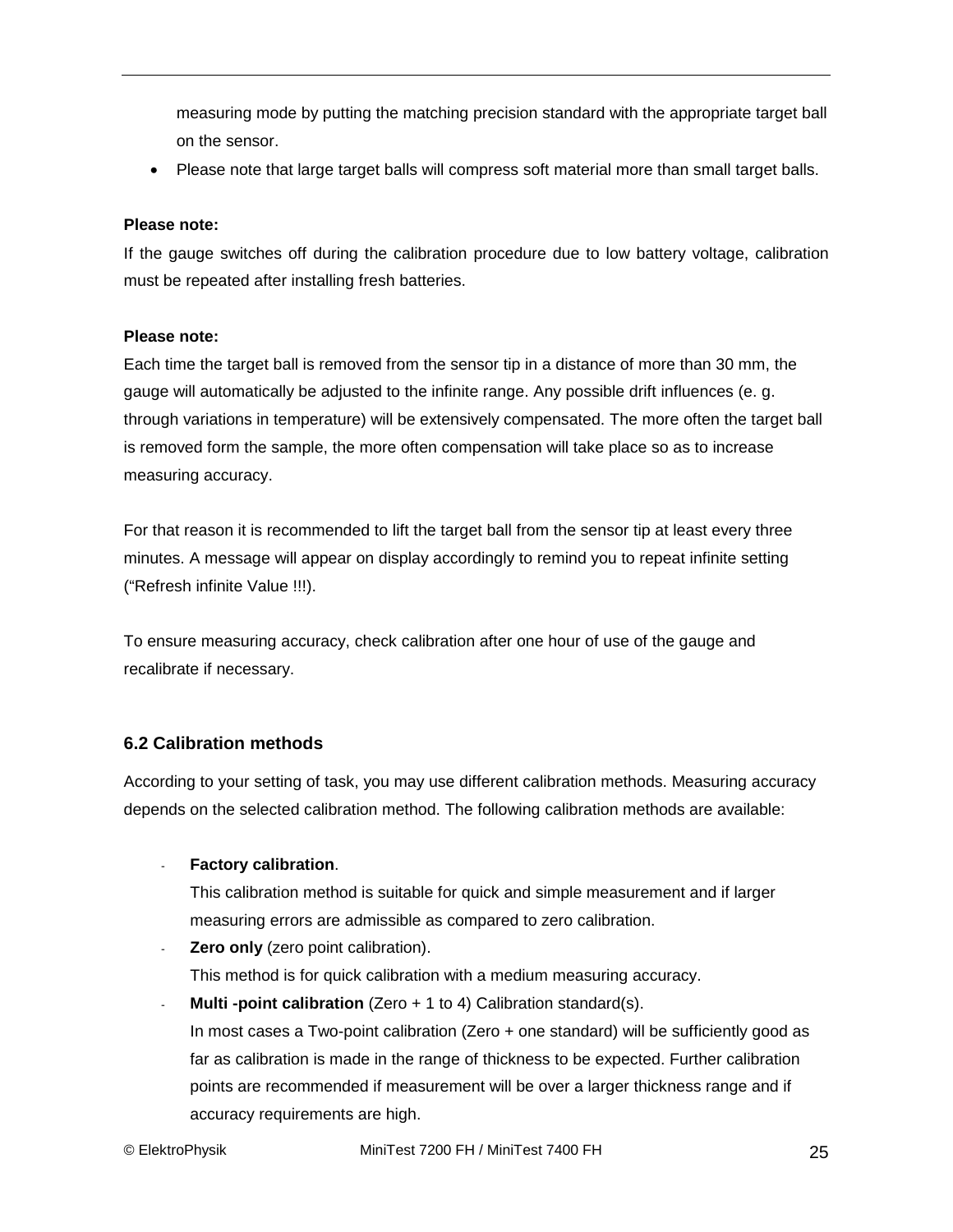## **6.3 How to calibrate**

Using the sensor stand will add additional comfort during the calibration procedure. For more details please refer to section 5.3.3.

## **For all calibration methods the following applies:**

- To call the Calibration menu from Measure mode menu, press the Calibration function key.
- Use the arrow keys to go to "Target Ball". Press OK to confirm. Use arrow keys to adjust to the requested target ball size. Press OK to confirm.
- Use arrow key to go to "Calibration Mode". Press OK to confirm and use arrow keys to make your selection. Press OK to confirm.

## **6.3.1 Factory Calibration**

-



Use arrow keys to select "Factory". Press OK to confirm. The gauge is ready for measurement.

## **6.3.2 Zero only**





Use arrow keys to select "Zero only". Press OK to confirm.

For zero point calibration, the zero standards supplied with the gauge must be used together with the matching target balls. Make sure always first to place the target ball into the zero standard. Then put both together onto the sensor. Wait for the sound to bleep, remove the precision standard and keep it in a distance of at least 30 mm.

For mean calculation it is recommended to repeat the procedure several times. (To get reasonable values it is always recommended to take several readings and to have the mean calculated). Press OK to confirm.

A ticked box right to "Zero" will confirm successful calibration. Now the gauge is ready for measurement.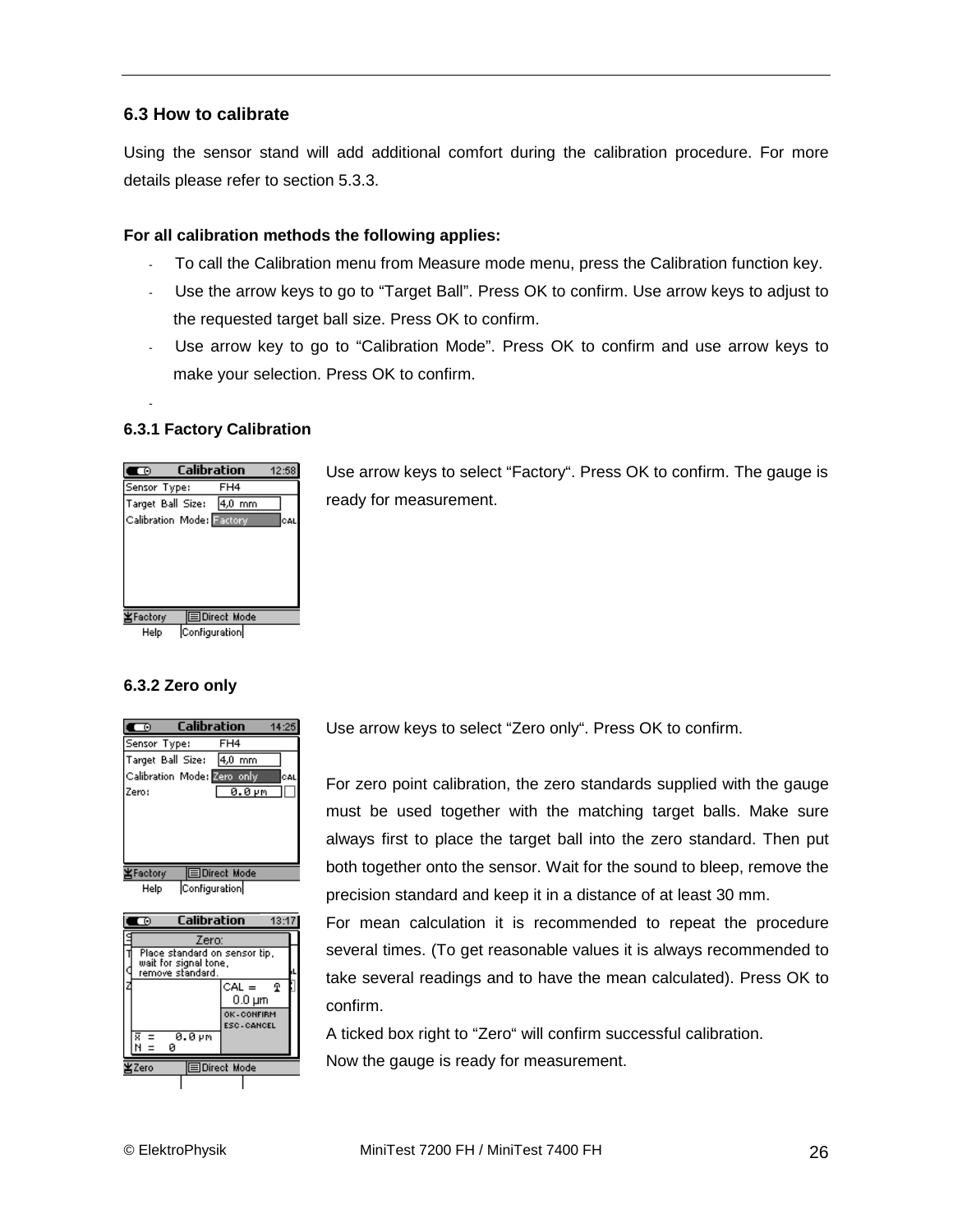

**Zero calibration standard with target ball put on it** 

## **6.3.3 Multi-point calibration (Zero + 1 to 4 point(s) )**

For multi-point calibration you must first carry out a zero point calibration. The precision standards must be used (1 to 4 as requested) to calibrate for the further calibration points. The precision standards have different thickness values.

- 1. In most cases a Two-point calibration (Zero + one standard) will be sufficiently good as far as calibration is made in the range of thickness to be expected.
- 2. Further calibration points are only necessary if measurement will be made over a larger thickness range and if accuracy requirements are high.



|                             | Calibration<br>14:08<br>ত                                                  |                                                          |         |                                                                         |   |  |
|-----------------------------|----------------------------------------------------------------------------|----------------------------------------------------------|---------|-------------------------------------------------------------------------|---|--|
|                             |                                                                            | Calibr, Point 1:                                         |         |                                                                         |   |  |
|                             | Place standard on sensor tip,<br>wait for signal tone,<br>remove standard. |                                                          |         |                                                                         |   |  |
| C<br>Z<br>C                 | <u>ဉ်</u><br>$\overline{\mathbf{x}}$<br>Ξ<br>з                             | $10.5 \,\mathrm{\nu m}$<br>10.2 pm<br>10.9 pm<br>10.6 pm | $CAL =$ | 10.6 µm<br>OK-CONFIRM<br><b>ESC-CANCEL</b><br>UP-SET CAL<br>DOWN-SETCAL | т |  |
| <b>EDirect Mode</b><br>Zero |                                                                            |                                                          |         |                                                                         |   |  |
|                             |                                                                            |                                                          |         |                                                                         |   |  |

Now use arrow keys to select "Zero + 1 point" calibration. Press OK to confirm. Carry out zero calibration as described under 6.3.2. Then use arrow keys to select "Calibr. Point 1", press OK to confirm.

Please always use one of the precision standards supplied with the sensor. Make sure first to place the target ball on the precision standard. Then place the precision standard together with the target ball onto the sensor. Wait for the signal tone to sound and lift the precision standard more than 30 mm from the sensor. For calculation of average repeat several times.

In the "CAL  $=$  " field, the calibration mean value will be shown which has been calculated form the set of single readings you have taken. If this value is the same as specified on the precision standard, press OK to complete the calibration procedure. If not, please use arrow keys to correct the value as requested.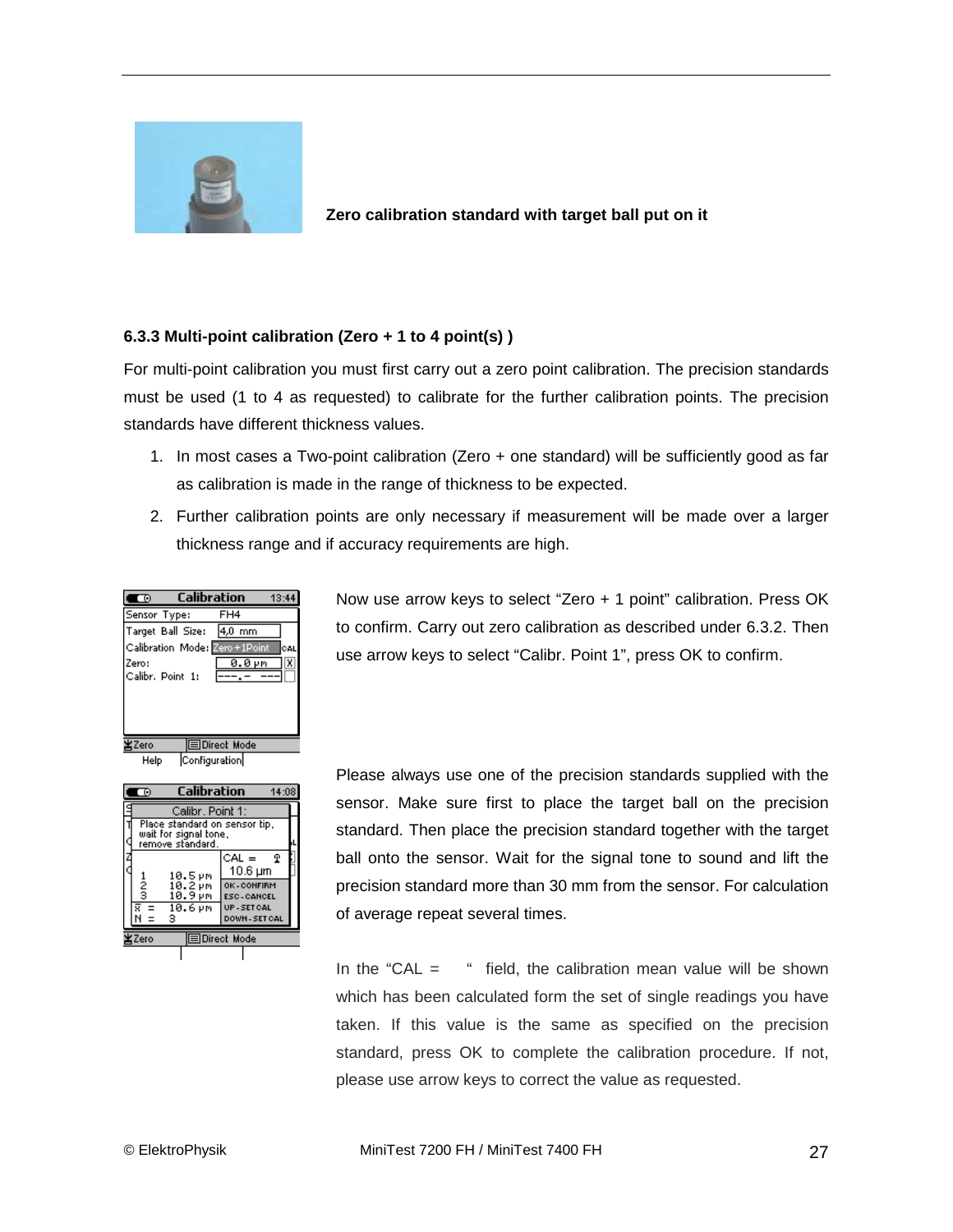

In the alphanumerical input field, you can enter the thickness of the precision standard along with the unit. ESC and OK assume navigation functions to the left or right. You can select the requested character via the numerical block. Your selection will be automatically accepted after the specified period of time. This period of time can be specified in the Setup menu. Chose User Preferences and select "Entry accepted" (see also section 10.5.5). Complete your entry by pressing Function key "**Ready**". To store your setting, press OK. Then press OK again to quit.

For more calibration points repeat procedure as necessary. The current state of calibration is indicated in the calibration check box in the calibration menu. Ticked boxes will mark successful calibration points.

After successful calibration of the last calibration point, the gauge is ready for measurement.

## **6.4. Delete calibration point**

Use arrow keys to move to the calibration point to be deleted.

Press "Delete" Function key and press OK to confirm or ESC to abort. Pressing "Delete" Function key a second time will remove the (X) from the check box. If you press again "Delete" Function key, the calibration value will also be deleted.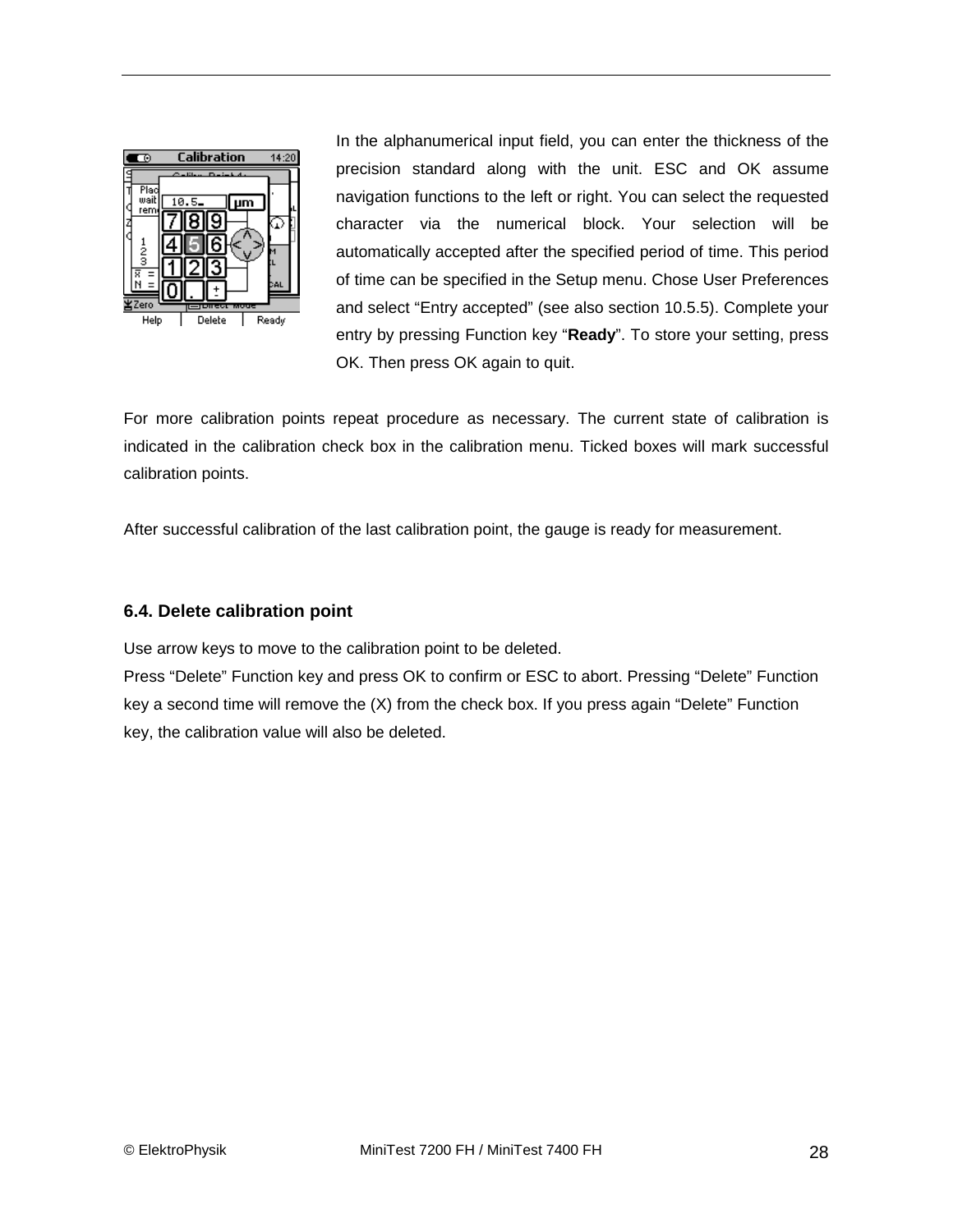# **6.5 Calibration Error Sources**

The following situations may lead to erratic calibration:

| Error:                                          | <b>Remedy:</b>                                         |
|-------------------------------------------------|--------------------------------------------------------|
|                                                 |                                                        |
| Wrong target ball:                              | Select an appropriate target ball suitable for         |
|                                                 | your measuring sample and the thickness to be          |
|                                                 | expected.                                              |
|                                                 | Adjust to the correct target ball size via the         |
|                                                 | menu.                                                  |
|                                                 |                                                        |
| Calibration range does not match to the         | Calibrate within the thickness range to be             |
| thickness to be expected:                       | expected.                                              |
|                                                 |                                                        |
| During calibration, the precision standard has  | Make sure to fully engage the<br>precision             |
| not been placed correctly on the sensor Tipp.   | standard on the sensor tip.                            |
|                                                 |                                                        |
| Calibration error due to changes in temperature | Before calibration, the sensor must be adapted         |
|                                                 | to the ambient temperature. Please wait 30             |
|                                                 | minutes<br>after<br>switch<br>before<br>on<br>starting |
|                                                 | measurement.                                           |
|                                                 |                                                        |
| Worn or damaged precision standards:            | Please<br>precision standards<br>use<br>new<br>in      |
|                                                 | impeccable condition.                                  |
|                                                 |                                                        |
| Build-up on the sensor tip.                     | Clean sensor tip from metal parts, dirt particles      |
|                                                 | etc. by using a soft cloth.                            |
|                                                 |                                                        |
|                                                 |                                                        |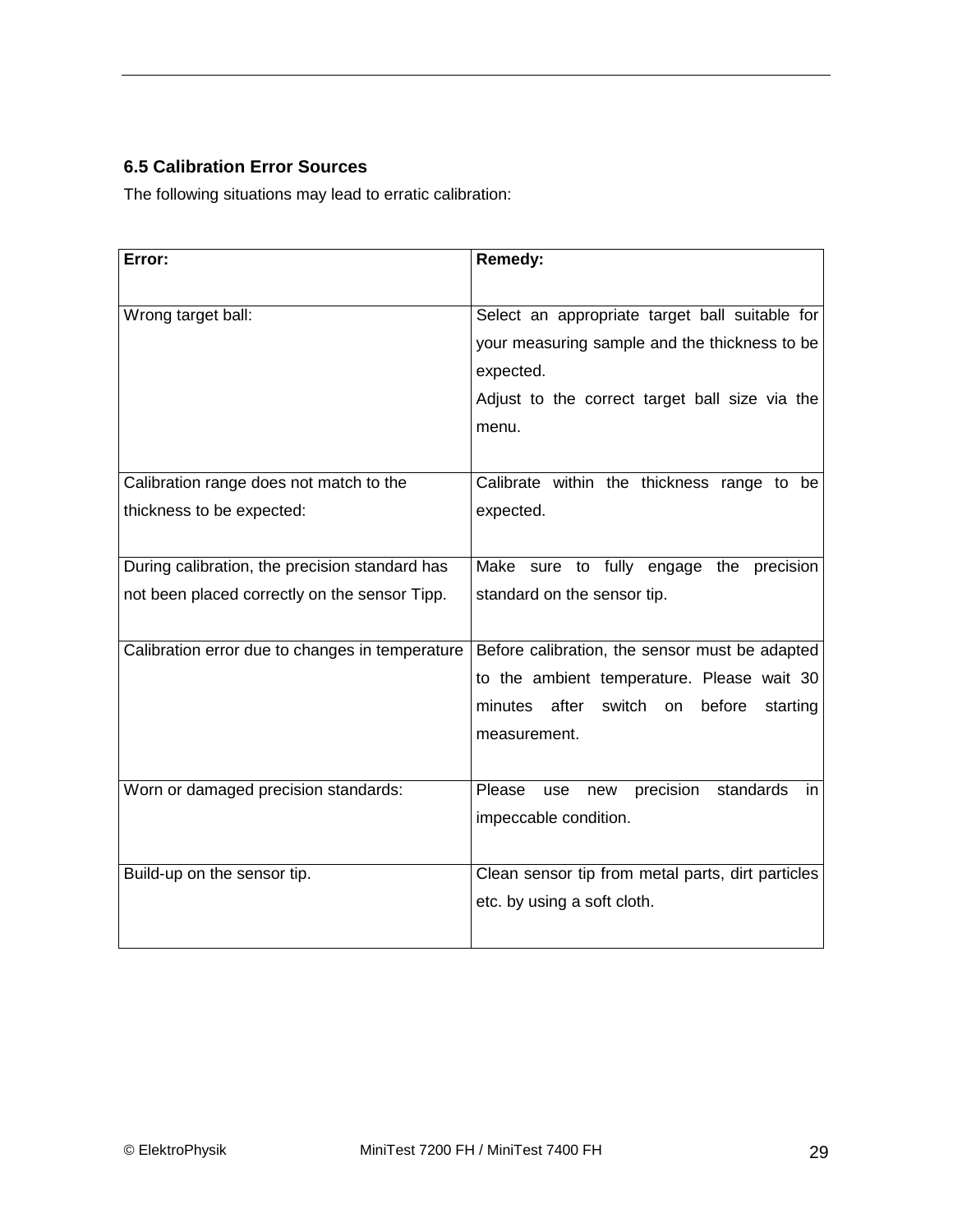## **7. Data Storage**

## **7.1 Batches**

## **7.1.1 General**

Readings and their statistics will be stored in batches. Batches can be named alphanumerically and stored in the database directly or under a certain directory. One batch is firmly installed under the name "Direct Mode". This batch cannot be deleted nor can it be renamed. The model MiniTest 7200 FH does **not i**nclude the database feature, but it offers one predefined measuring batch.

## **7.1.2 Batch Data**

## **7.1.2.1 Readings**

One batch may include as many as 100,000 single readings plus statistics. The model MiniTest 7400 FH offers a maximum of 240,000 values in total.

## **7.1.2.2 Calibration Values**

Calibration always refers to a certain measuring batch. As soon as a measuring batch is called, the corresponding calibration will become active. The calibration includes the following parameter settings: diameter of target ball, type of calibration and sensor.

## **7.1.2.3 Other Parameters**

The parameters as set in the Configuration submenu such as Data logging mode, Logging rate, Graphics (ON/OFF), Upper spec. limit, Lower spec. limit, and Setpoint refer to a certain batch and will become valid as soon as this batch is called.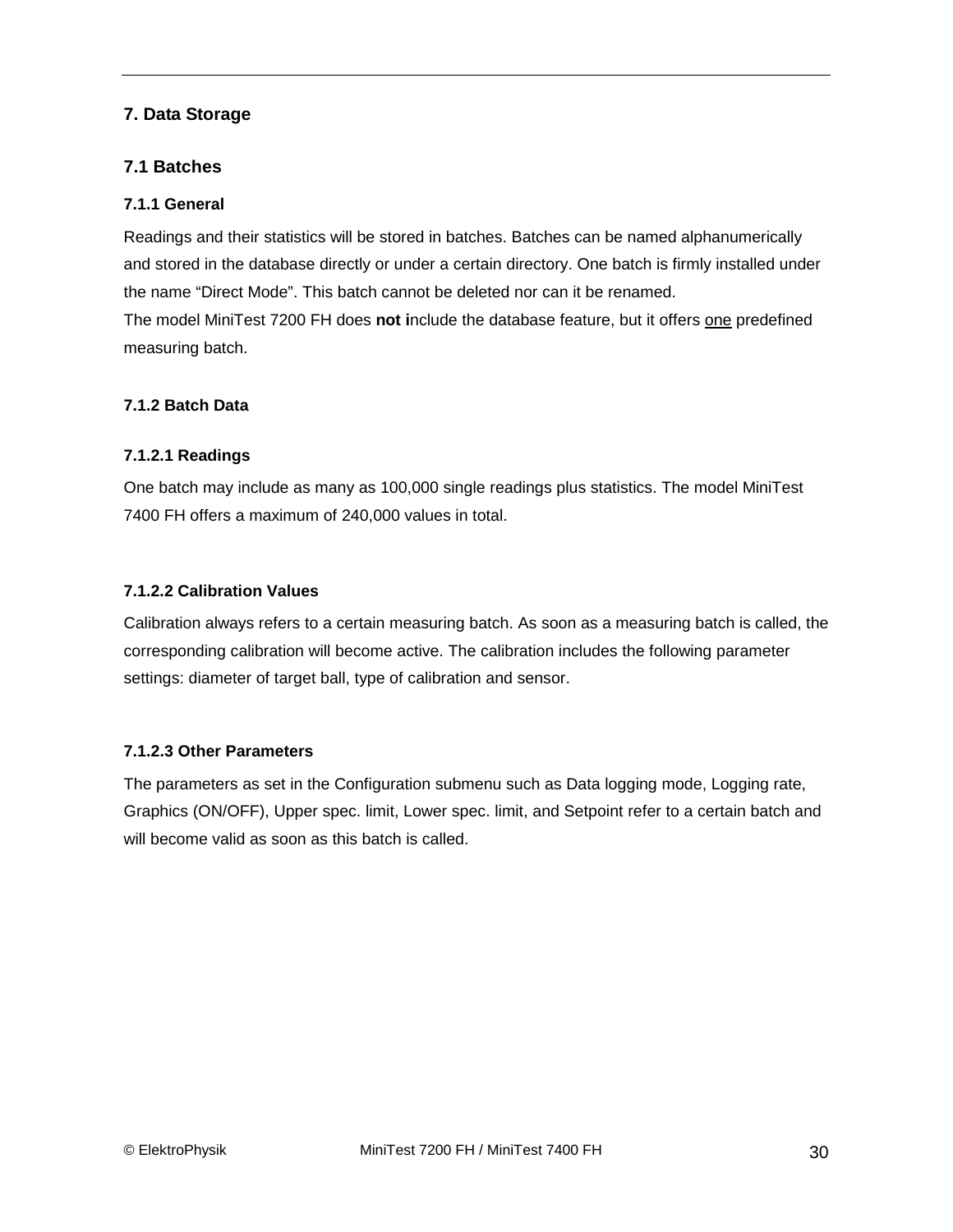## **7.2 Database of the MiniTest 7400 FH**

#### **7.2.1 General Remarks**

The database includes numerous features for data management. Measuring batches can be stored in directories and subdirectories. In total, as many as 500 directories may be created in a maximum of 5 levels. Directories and batches can be named alphanumerically.

#### **7.2.2 Tree structure**



Example for a tree-structured database divided in directories and batches. At first use of the MiniTest 7400 FH, the database only includes one batch named "Direct Mode". You can create other directories or batches as required.

Note: For creating new directories or batches, make sure to place the cursor below this Direct Mode directory.

#### **7.2.3 Create a Directory**





Press function key "Main Menu". Then select "Database" and press OK to confirm.

Use arrow down key of the navigation block to place the cursor below "Direct mode" or, if other directories have already been created, to the requested position where a new directory should be created.

This may be below or between directories or batches. Now press function key "Actions" and press OK to confirm "New Directory" which is highlighted.

Enter a name in the alphanumerical input field. For more details, please refer to section 4.4.3 "Alphanumerical Entries".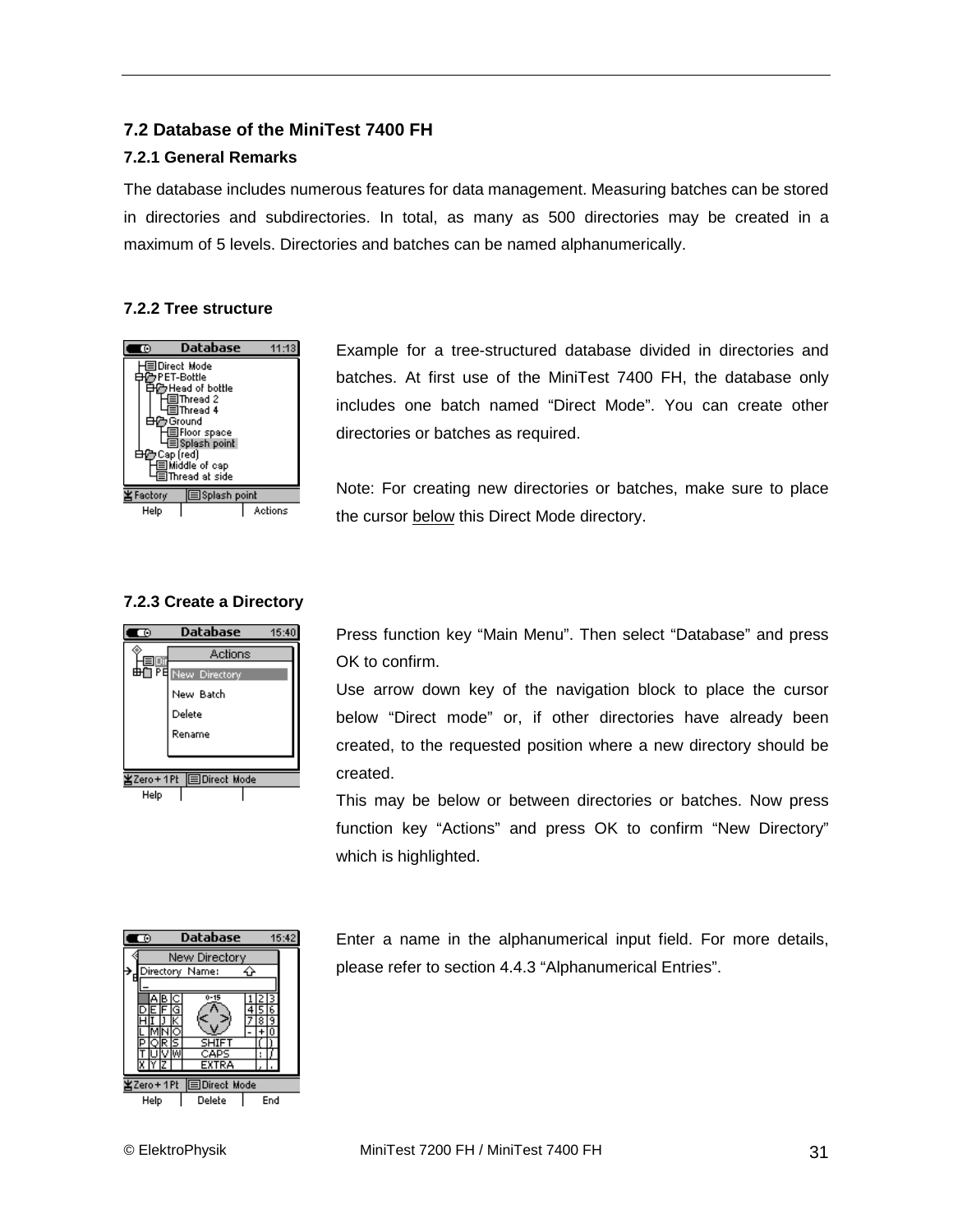#### **7.2.4 Create a New Batch**



From **Measure Menu** press function key "Main Menu". Then select "Database" and press OK. Use arrow down key of the navigation block to place the cursor below "Direct mode" or, if other directories have already been created, to the requested position where a new directory should be created. This may be below or between directories or batches. Now press function key "Actions" and move cursor to "New Batch" which is highlighted. Press OK to confirm. Enter a name in the alphanumerical input field. For more details, please refer to section 4.4.3 "Alphanumerical Entries".



**Database**  $8:44$  $\overline{\phantom{a}}$ New Batch Accept settings from active batch ?  $(\sqrt{C}C)$  $(\overline{\textbf{x}}$ ESC) 当Zero+1Pt | □ Direct Mode Help

After you have entered the batch name, the alphanumerical screen appears. Now you can enter a user name below the batch name according to the procedure as described above.

After completion of user name input, the confirmation as shown on the left appears. If you wish to accept the parameters (calibration and configuration) as set for the active batch for the new batch to be created press OK. If you press ESC, preset parameters of the factory calibration will become valid. Parameter settings can be made in the "Configuration" submenu. Please refer to section 10.4.3 for more details.

#### **7.2.5 Select a Batch for Measurement**

|                                                       | Batch                                           | 9:36 |  |
|-------------------------------------------------------|-------------------------------------------------|------|--|
| Batch:<br>created:<br>modified:<br>User name:         | Direct Mode<br>01.01.05 00:02<br>05.12.05 14:45 |      |  |
| Press OK for Measure Mode<br>{Zero+1Pt   EDirect Mode |                                                 |      |  |
|                                                       | Help/Extra   Readings   Statistics              |      |  |

From **Main Menu** select "Database". Use arrow keys to select the requested batch. Press OK to confirm. The data stored under this batch appear on display. Press OK to switch to **Measure Menu**.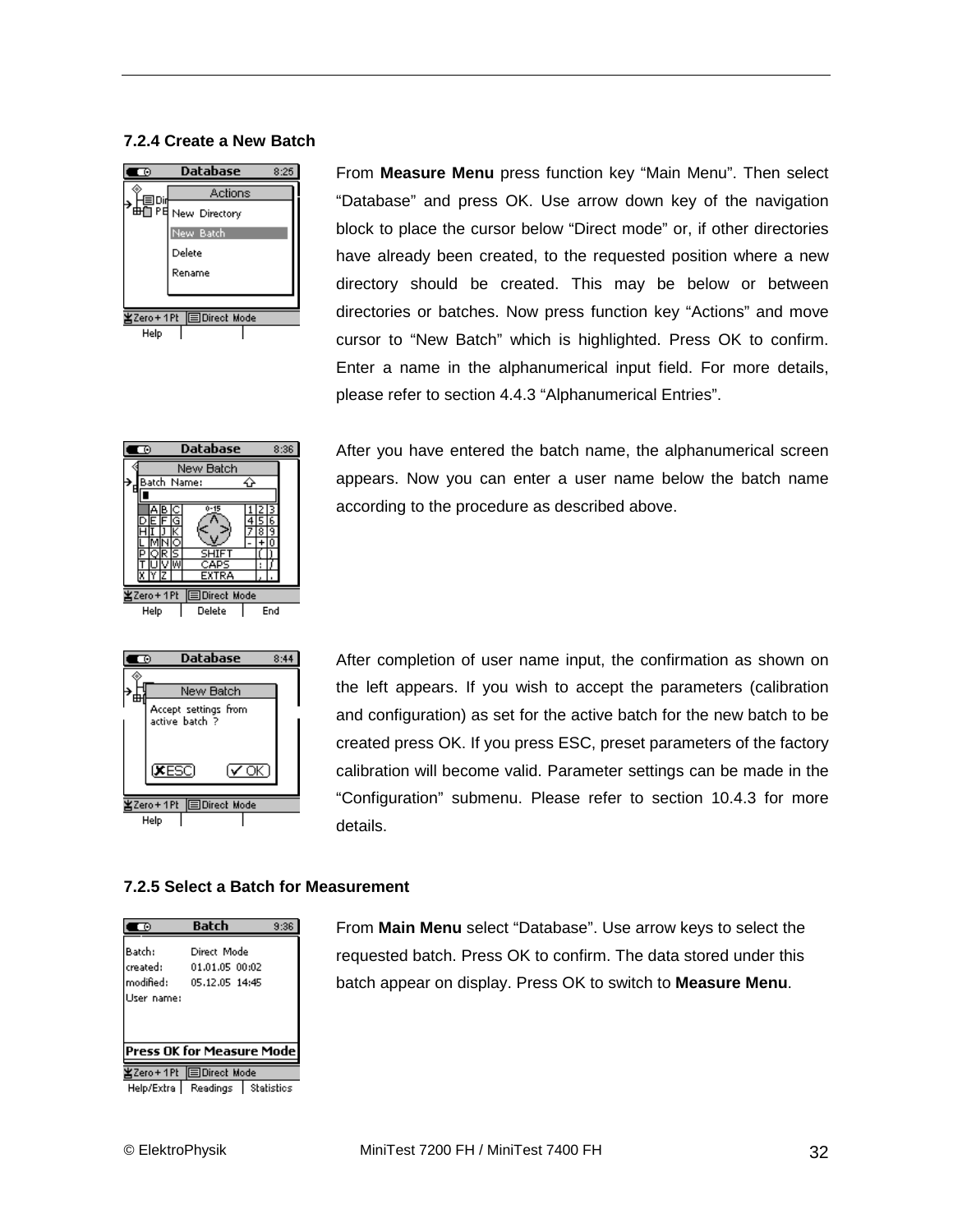## **7.2.6 Delete a Batch / a Directory**



From **Measure Menu** press function key "Main Menu" and select .Database". Press OK to confirm.

Use arrow keys to select the directory or batch to be deleted. Press function key "Actions". Select "Delete" from the "Actions" submenu. A confirmation appears. Press OK to confirm or ESC to abort.

If you have chosen a directory, the delete action will only delete empty directories. If the directory includes subdirectories and batches, these must be deleted previously.

Please note: The batch "Direct Mode" is a permanent part of the database. It can neither be deleted nor renamed. Nor you can assign a username to it. However, you can delete readings or statistical values.



**Once you have deleted data they cannot be restored.** 

## **7.2.7 Rename a Batch / Rename a Directory**



From **Measure Menu** press function key "Main Menu" and select "Database". Press OK to confirm.

Use arrow keys to select the directory or batch to be renamed. Your selection will be highlighted. Press function key "Actions".

Use arrow keys to go to "Rename". Press OK to confirm.

On the alphanumerical input field the name to be changed appears. This name can be changed (see section 4.4.3 "Alphanumerical Entries".) This action will not change the username.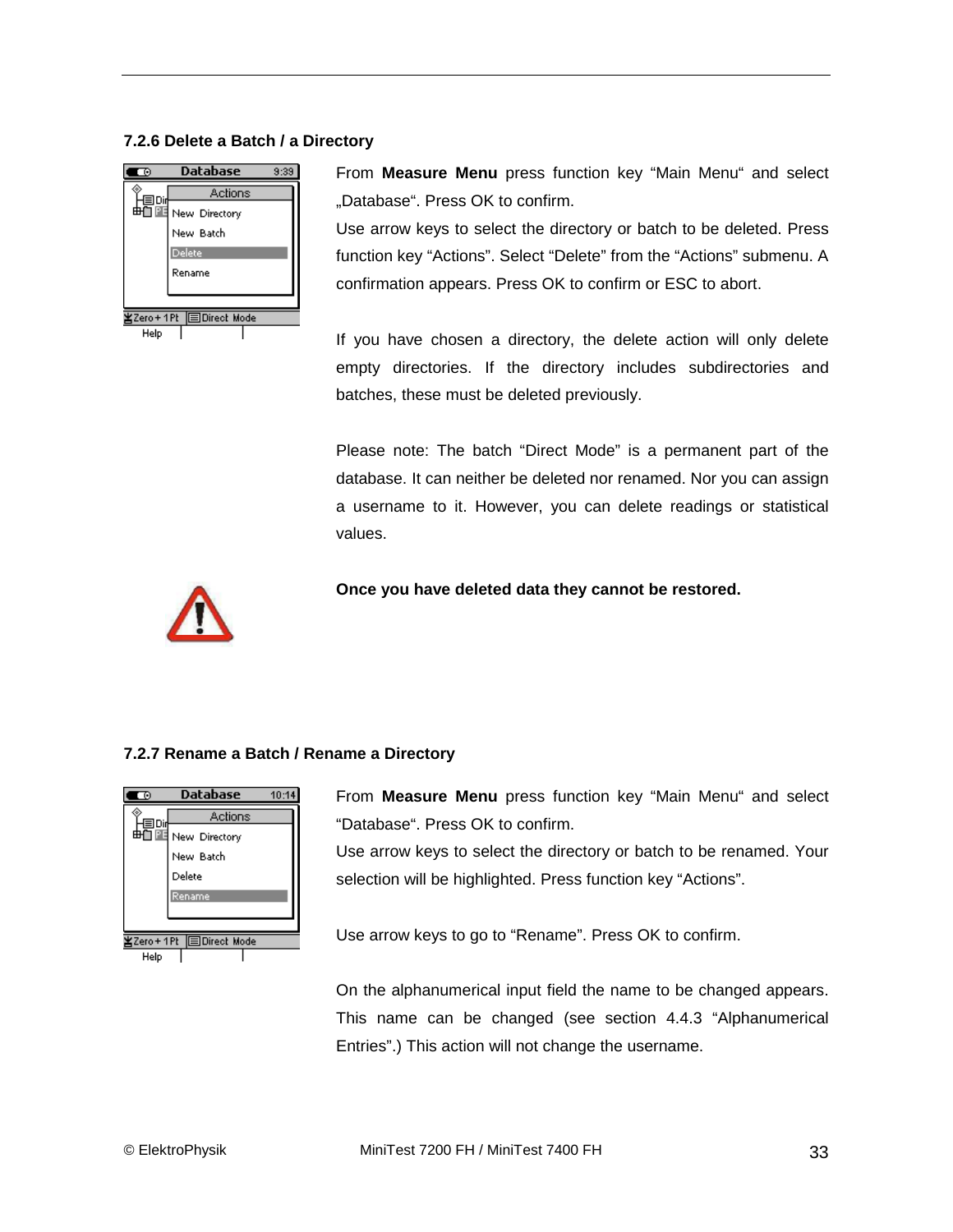## **8. Statistics**

From **Measure Menu** press function key "Statistics".

From **Main Menu** use arrow keys to select "Statistics" and press OK to confirm.

## **8.1 Statistical Parameters**

## **8.1.1 Upper and lower specifications limits (USL and LSL)**

Tolerance limits can be set as requested and offer you the following features:

- Readings beyond the specification limits will be indicated by a signal tone and marked in the statistics.
- The process capability indices Cp and Cpk will be calculated according to the set specification limits.
- In the trend diagram and histogram, readings lying within the set specification limits will be highlighted. This range will determine the real-time trend (only available with MiniTest 7400 FH).



The specification limits can be set in the "Configuration" submenu. . Use arrow keys to go to "Upper spec. limit" and/or "Lower spec. limit"

Specify limits and measuring system (metric/imperial) as requested via the alphanumerical input field. See also section 4.4.2 "Alphanumerical Entries".

Complete your setting by pressing Function key "Ready". The gauge will check automatically whether your spec. limits are reasonable. This is to prevent input errors such as entering a wrong measuring unit. Press OK to confirm your changes.

Spec. limits can be deleted via the function key "Delete".

Spec. limits can be set before or after readings have been taken.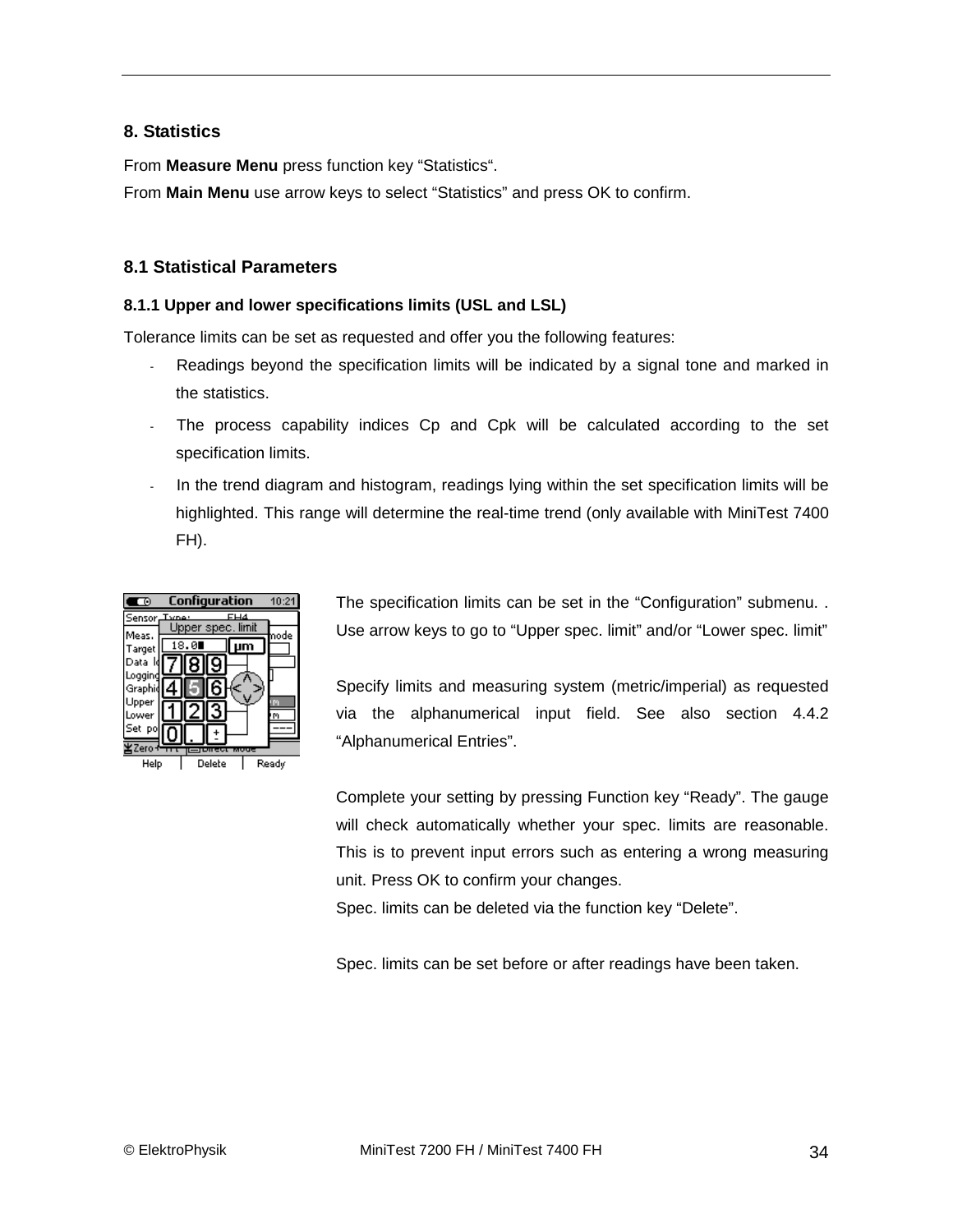## **8.1.2 Set Point (Differential Mode)**

In quality control, it may be interesting to measure the difference between a set point and the actual thickness. Once you have specified a set point, the difference between this set point and the actual thickness will be displayed. A set point must be entered BEFORE storing the first reading. If you change a preset set point, the stored readings must be deleted previously.

The set point can be set in the "Configuration" submenu. Use arrow keys to go to "Set point" and enter a value as requested along with the correct measuring system (metric/imperial) via the alphanumerical input field. See also section 4.4.2 "Alphanumerical Entries".

Complete your setting by pressing Function key "Ready". Set point settings can be deleted via the function key "Delete".

#### **8.2 Readings**

#### **8.2.1 View Readings**

From **Main Menu** go to "Statistics". Press OK and select "Readings" submenu.

From **Measure Menu** press function key "Statistics". Then press function key "Batch" followed by function key "Readings".

Use arrow keys to scroll through the batch as requested. Readings will be indicated along with their current reference number. If spec. limits have been set previously, information is included whether the readings have been above  $(\gg)$  or below  $(\ll)$  the spec. limit.

#### **8.2.2 Delete Single Readings**

| Θ                                   | Readings                                                       | 11:36                                              |  |
|-------------------------------------|----------------------------------------------------------------|----------------------------------------------------|--|
| Number                              | Reading                                                        |                                                    |  |
| 1234<br>×<br>5<br>6<br>×<br>7<br>-> | 9.8<br>9.5<br>9.5<br>9.4<br>3.83<br>9.6<br>9.4<br>3.76<br>13.8 | μм<br>μм<br>μm<br>μm<br>mm<br>μm<br>μм<br>mm<br>μм |  |
| <b>当Factory</b><br>3Direct Mode     |                                                                |                                                    |  |
| Help/Extra                          | Batch<br>Trend                                                 |                                                    |  |

Erratic readings may be deleted from the list. Move the cursor to the reading to be deleted.

Press function key "Help/Extra". Move cursor to "Delete Readings" and press OK to confirm or press ESC to abort.

Readings that have been deleted are marked by (X).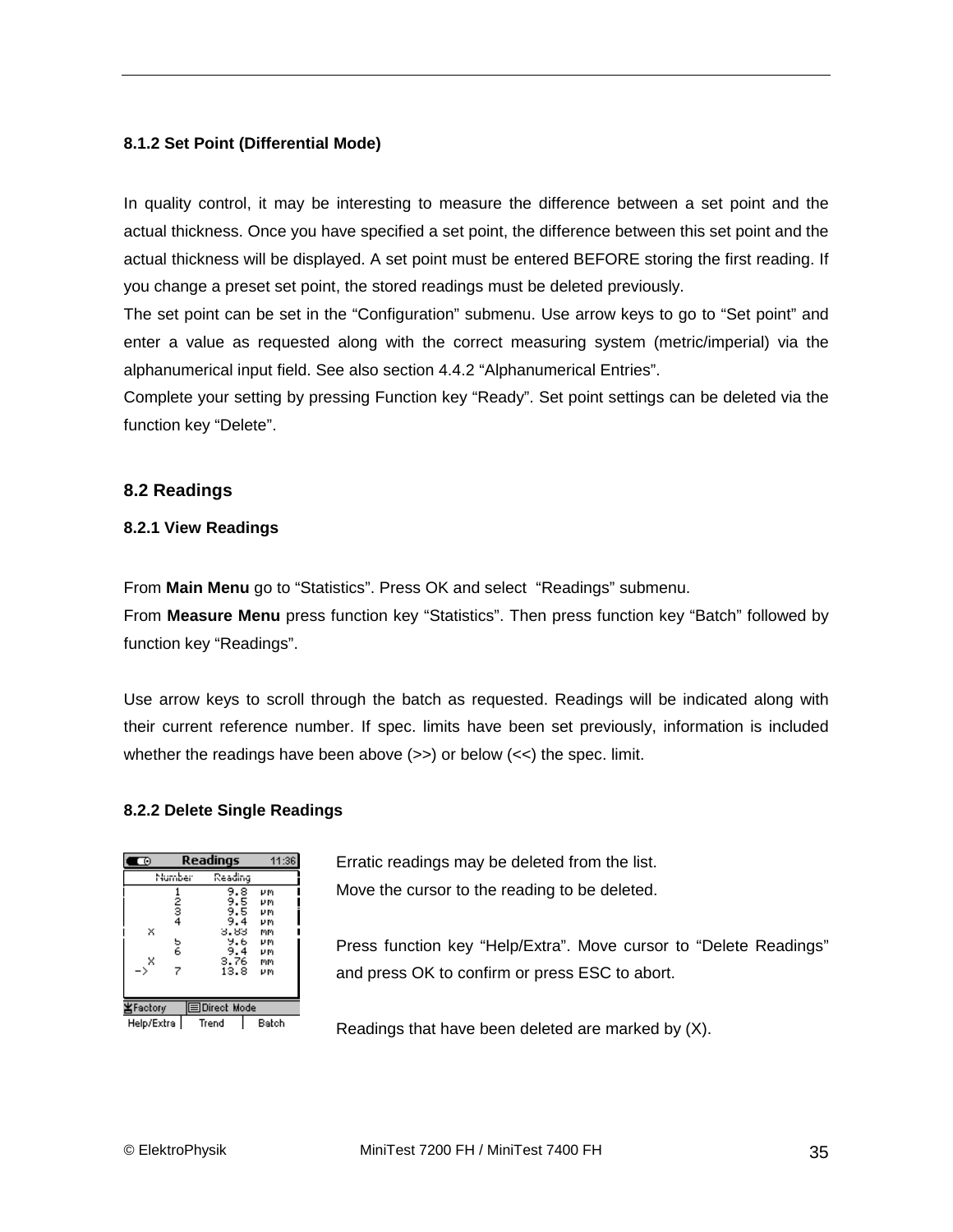#### **8.2.3 Delete all Readings**



From **Main Menu** chose "Statistics". Use arrow keys to move to "Delete all readings". Press OK to confirm.

From **Measure Menu** press function key "Statistics" followed by function key "Help/Extras". Use arrow keys to move to "Delete all readings". Press OK to confirm.

To abort, press ESC.

The delete action will delete all readings of the active batch. Batch name, sensor configuration and calibration for this batch will remain in memory.

#### **8.3 Numerical Statistics**

From **Main Menu** chose "Statistics". Use arrow keys to move to "Numerical Statistics". Press OK to confirm.

From **Measure Menu** press function key "Statistics".

| Statistics                      |          | 11:5'     |
|---------------------------------|----------|-----------|
|                                 |          |           |
| Number of readings:             | 6        |           |
| Average:                        | 10.25 pm |           |
| <b>Standard Deviation</b>       | 1.75 pm  |           |
| Minimum:                        | 9.4 pm   |           |
| Maximum:                        | 13.8 pm  |           |
| <b>Variation Coefficient:</b>   | 17.AZ    |           |
| Cp:                             |          |           |
| Cpk:                            |          |           |
| <b>EDirect Mode</b><br>≰Factory |          |           |
| Help/Extra<br>Batch             |          | Histogram |

Number of readings Average  $(\bar{x})$ Standard deviation (s) Minimum Maximum Variation coefficient Process capability indices Cp and Cpk (if spec. limits have been set).

For more detailed information on statistics please refer to section 15.3.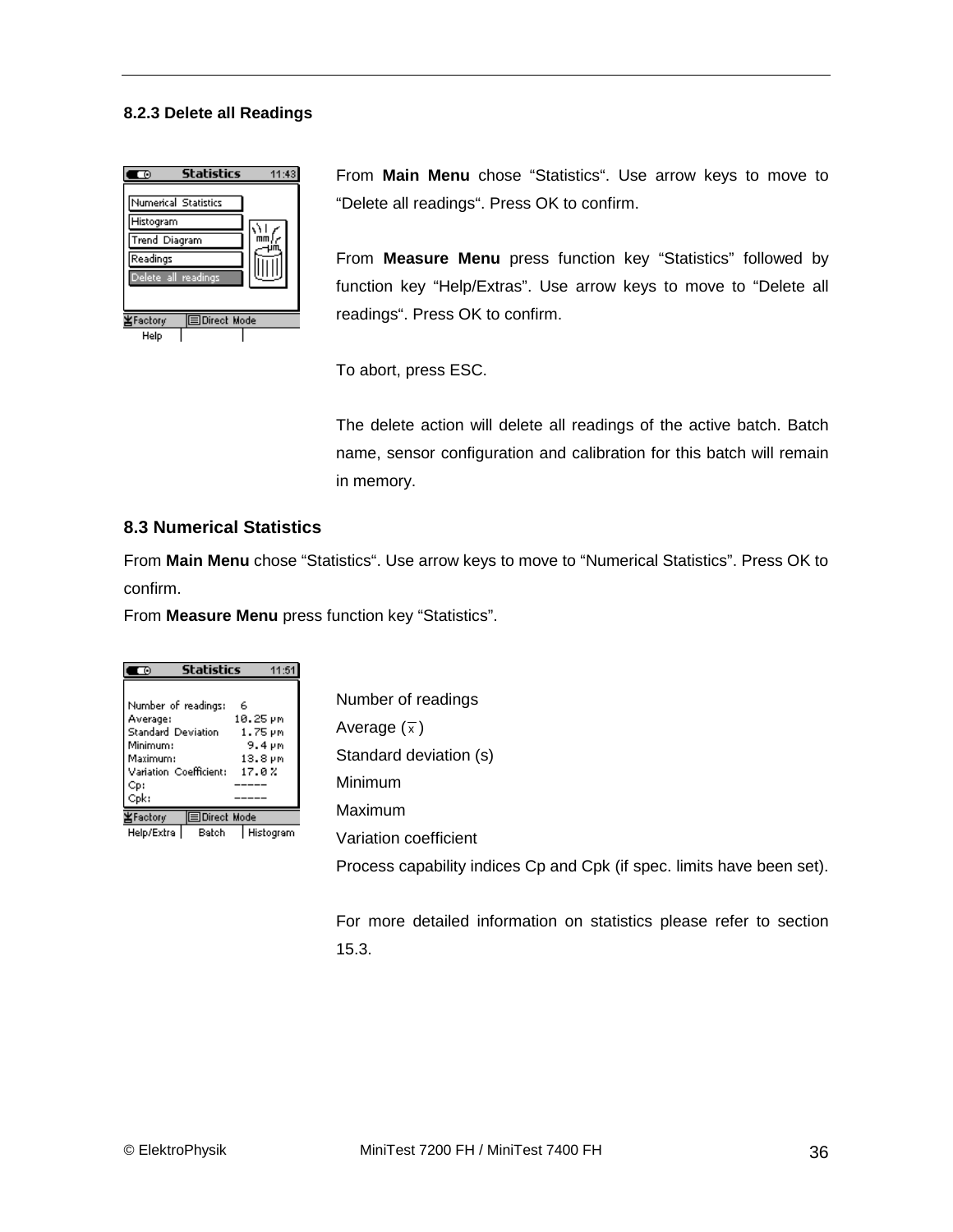## **8.4 Histogram on MiniTest 7400 FH**

From **Main Menu** chose "Statistics". Use arrow keys to move to "Histogram". Press OK to confirm. From **Measure Menu** press function key "Statistics" followed by function key "Histogram".



A histogram is a kind of plot that summarizes how data are distributed. It gives you information on how the production process might be changed in order to be optimized.

The limit range is the gray-highlighted area. See also 8.1.1 "Upper and lower spec. limits".

Please note: For a histogram, a minimum number of 5 readings are required.

## **8.5 Trend Diagram on MiniTest 7400 FH**

From **Main Menu** chose "Statistics". Use arrow keys to move to "Trend Diagram". Press OK to confirm.

From **Measure Menu** press function key "Statistics" followed by function key "Histogram". Then press function key "Trend".



A trend illustrates the tendency of readings so that deviations can be quickly identified.

The limit range is the gray-highlighted-area.

For a trend-diagram, at least 5 readings are required.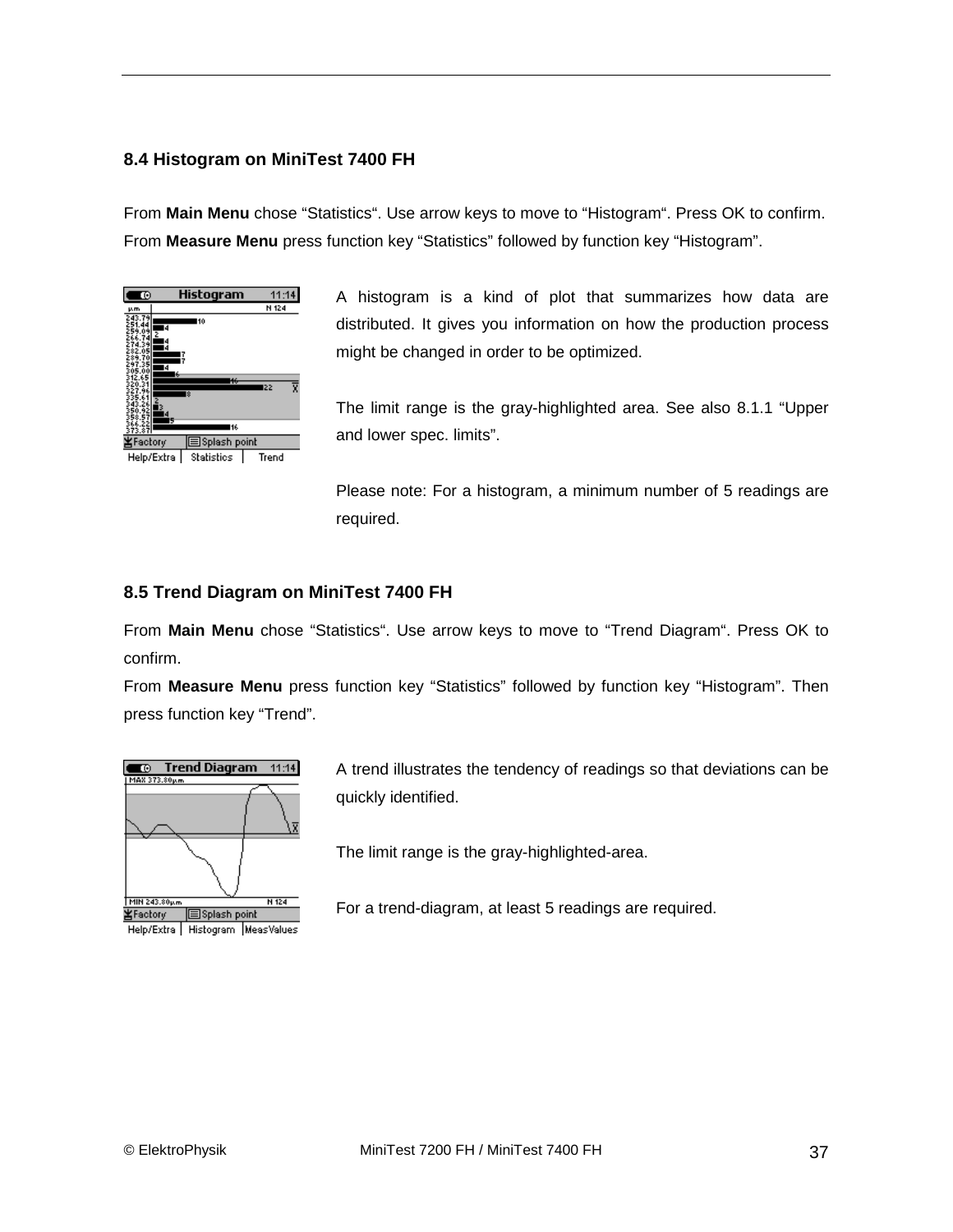## **9. Data Output / Data Transfer**

Both models, MiniTest 7200 FH and MiniTest 7400 FH are equipped with a bi-directional RS232 interface and an infrared interface (IrDA 1.9). Readings and statistics of a batch can be transferred to a PC or to the MiniPrint 7000 data printer (available as an option).

## **9.1 Data Print-Out**

Data transfer of readings and statistics to the data printer MiniPrint 7000 is made via the infrared interface (IrDA 1.0). Before printing out, go to the Main Menu and select "Setup". Use arrow keys to move to "Data Output" and press OK to confirm. Use arrow keys to select "Infrared (IrDA)". For more details, please refer to section 10.5.4.2.



Fig. 1

| Θ            | <b>Statistics</b> | 13:15 |
|--------------|-------------------|-------|
|              | Printing sequence |       |
|              | Logo              |       |
| 2.           | Name + Date       |       |
| م<br>م<br>з. | Operator          |       |
| 4.           | <b>Statistics</b> |       |
| M<br>5.      | lMeas Values      |       |
| 6.           | Histogram         |       |
| 7<br>¢       | Trenddiagram      |       |
| 8.           | Notes-Field       |       |
| Help         |                   | Print |
| Fig. 2       |                   |       |

| O            |                   | <b>Statistics</b> | 11:1  |
|--------------|-------------------|-------------------|-------|
|              |                   | Printing sequence |       |
|              | Logo              |                   |       |
| 22 U D<br>z. | Name              | + Date            |       |
| 3.           | Operator          |                   |       |
| 4.           | <b>Statistics</b> |                   |       |
| 5.           |                   | Trenddiagram      |       |
| ¢            | Histogram<br>6.   |                   |       |
| ¢            | renddiagram<br>7. |                   |       |
| 8.           |                   | Notes-Field       |       |
|              | Heln              | Send -> PC        | Print |

Fig. 3

Readings and statistics may be printed out from all statistical views such as statistics, batch, histogram or trend (MiniTest 7400 FH). Press "Help/Extra" Function key from your selected statistical view. The Help/Extra window opens (Fig. 1) Select "Print" form the list and confirm by "OK".

A "Printing sequence" menu opens (Fig. 2) Move the cursor to the first item on the list and press OK. Use arrow keys to make your selection (Fig. 3). The following options are available:

- Logo (Company logo or other customized logo in graphics format (160x80 Pixel). For inserting such logo, MSoft 7000 software is required.
- Name (of batch) / or name (of batch) + date (MiniTest 7400 FH).
- Operator (with MiniTest 7200 FH Notes-Field only)
- Statistics (number of readings, Average  $(\overline{x})$  Standard deviation (s), Min., Max. Variation Coefficient, Cp and Cpk ).
- Measuring Values or Measuring Values + Deleted Values (see also section 8.2.2).
- Trend (MiniTest 7400 FH only)
- Histogram (MiniTest 7400 FH only)
- Notes-Field (space for remarks with 5 lines)
- ----- (remains empty)

© ElektroPhysik MiniTest 7200 FH / MiniTest 7400 FH 38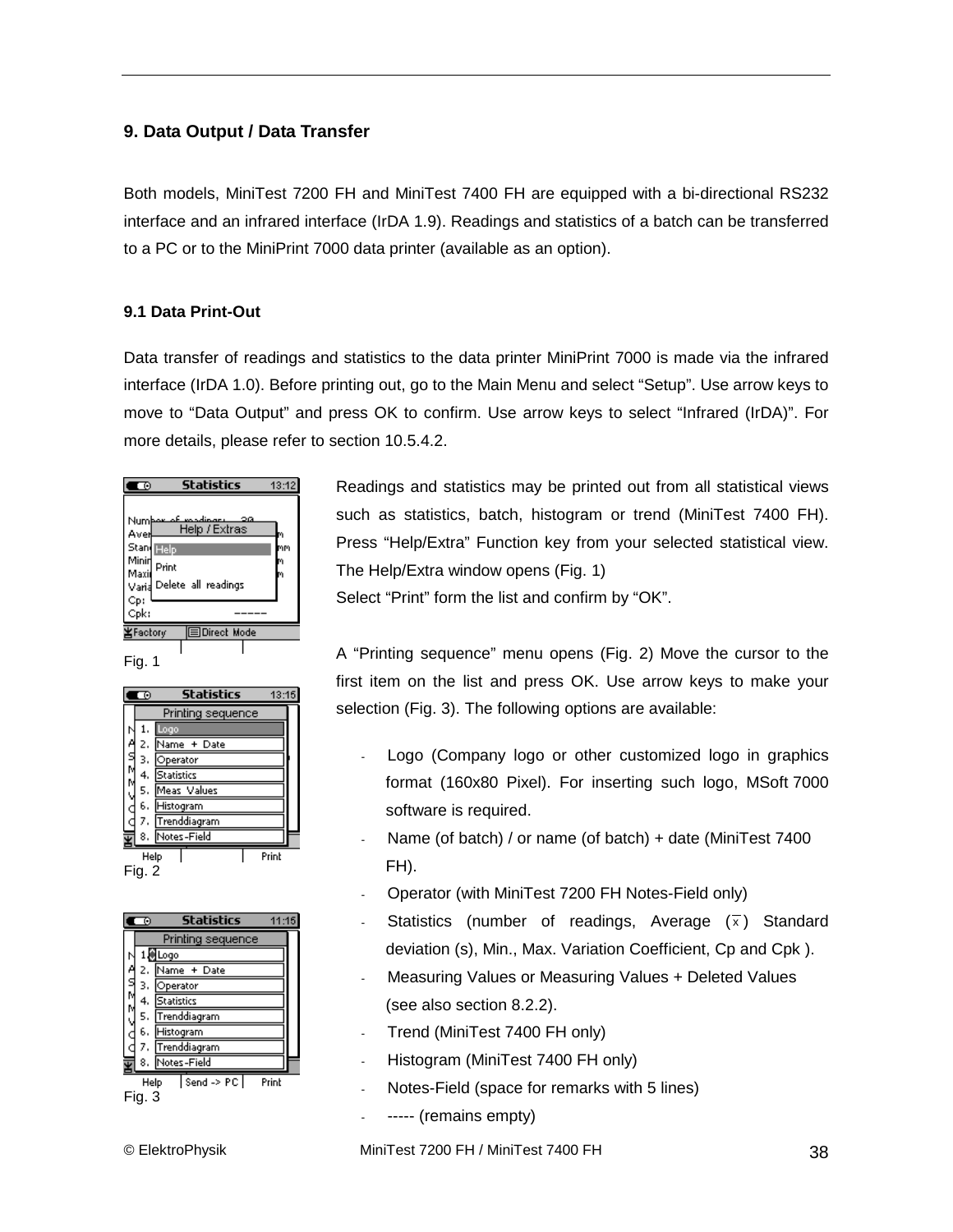Press OK to confirm your selection and go to the next position on the printing list and proceed as described above.

The print-out list can also be limited to fewer items (e.g. statistics and measuring values only, Fig. 4)



Now align the infrared windows of the MiniTest and MiniPrint 7000. Press function key "Print" to start the print-out. To abort, press "ESC".

## **9.1.1 Screen Shot**

Please refer to section 11.2 "Special functions".

## **9.1.2 Print-out a Batch**

Please refer to section 9.1 "Data Print-out"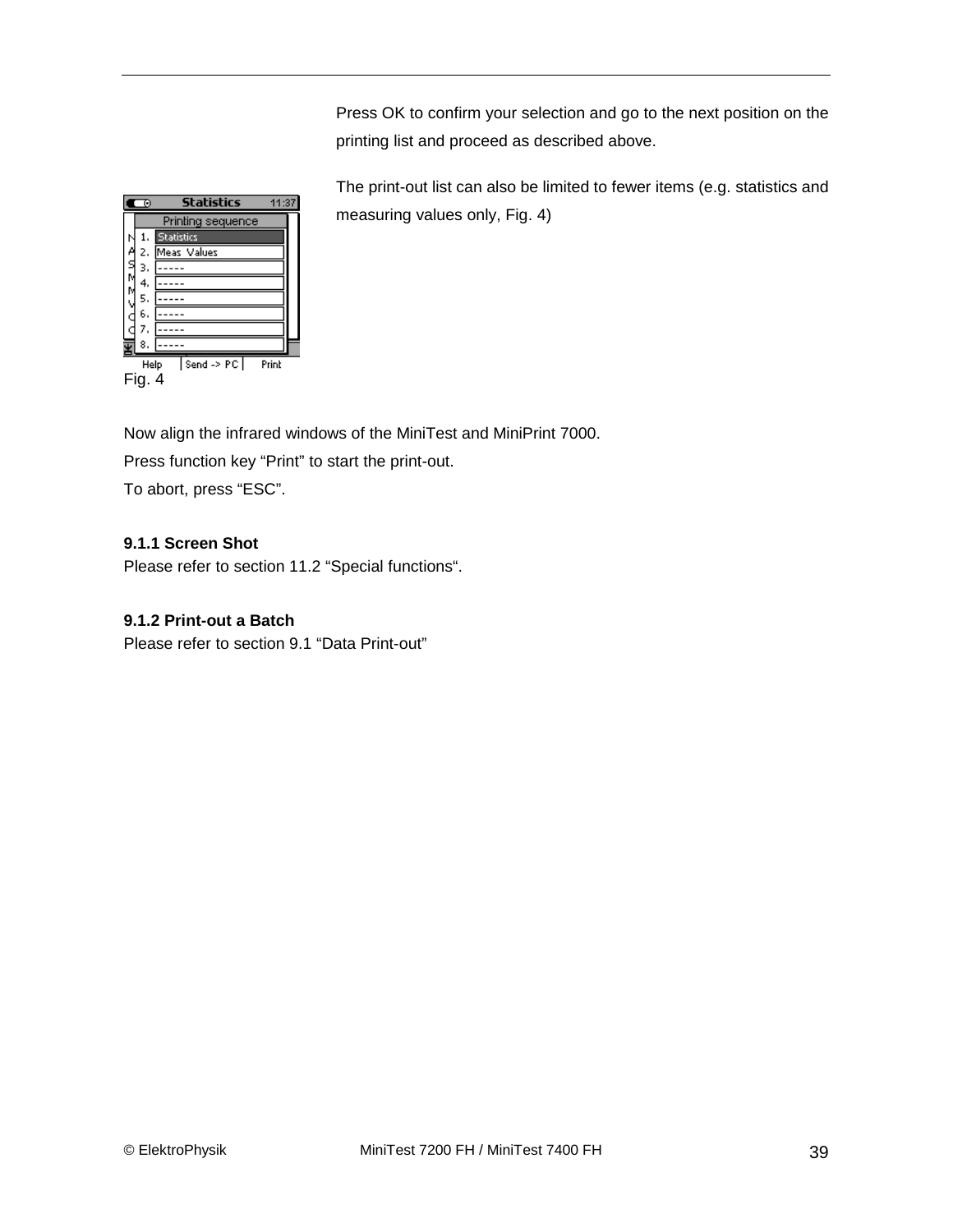## **9.2 Transfer Data to a PC**

Before transferring data, go to the **Main Menu** and select "Setup". Use arrow keys to move to "Data Output" and press OK to confirm. Use arrow keys to select "RS232 cable" or "Infrared (IrDA). Press OK to confirm. See also section 10.5.4. If you adjust to RS232, please make sure to make the correct settings for baud rate and transmission protocol.

| 70                                                                              | <b>Statistics</b>                                  | 13:29 |
|---------------------------------------------------------------------------------|----------------------------------------------------|-------|
| Numi<br>Aver<br>Stan<br>Help<br>Minirl<br>Print<br>Maxi<br>Varid<br>Cp:<br>Cpk: | عصمناه دحم<br>Help / Extras<br>Delete all readings | MΜ    |
| <b>E</b> Factory                                                                | <b>EDirect Mode</b>                                |       |
| Help                                                                            |                                                    |       |

|   | Θ  | <b>Statistics</b> | 10:56 |
|---|----|-------------------|-------|
|   |    | Printing sequence |       |
|   |    | Name<br>- Date    |       |
|   | z. | <b>Statistics</b> |       |
| s | з. | Meas Values + Del |       |
| Μ |    | Operator          |       |
|   | 5  |                   |       |
|   | 6, |                   |       |
|   | 7  |                   |       |
|   | 8  |                   |       |

Send -> PC Print **Help** 

Readings and statistics may be transferred to a PC from all statistical views such as statistics, batch, histogram or trend (MiniTest 7400 FH). Press "Help/Extra" Function key from your selected statistical view. The Help/Extra window opens (Fig. 1) Select "Print" form the list and confirm by "OK".

A "Printing sequence" menu opens. Move the cursor to the first item on the list and press OK. The following options are available:

- Name (of batch) / or name (of batch) + date (MiniTest 7400 FH).
- Statistics (number of readings, Average  $(\overline{x})$ ) Standard deviation (s), Min., Max. Variation Coefficient, Cp and Cpk ).
- Measuring Values or Measuring Values + Deleted Values (see also section 8.2.2).
- Operator (with MiniTest 7200 FH Notes-Field only)
- ----- (remains empty)

Press OK to confirm you selection.

Connect the MiniTest FH via the RS232 cable to your computer or align the infrared windows of your computer or of your IrDA adapter respectively.

Then press Function key "Send->PC".

To abort, press "ESC".

**Please note**: The "MSoft 7000 Pro" software recalculates the histogram and trend diagram (MiniTest 7400 FH oly) and optimizes their display in graphical format.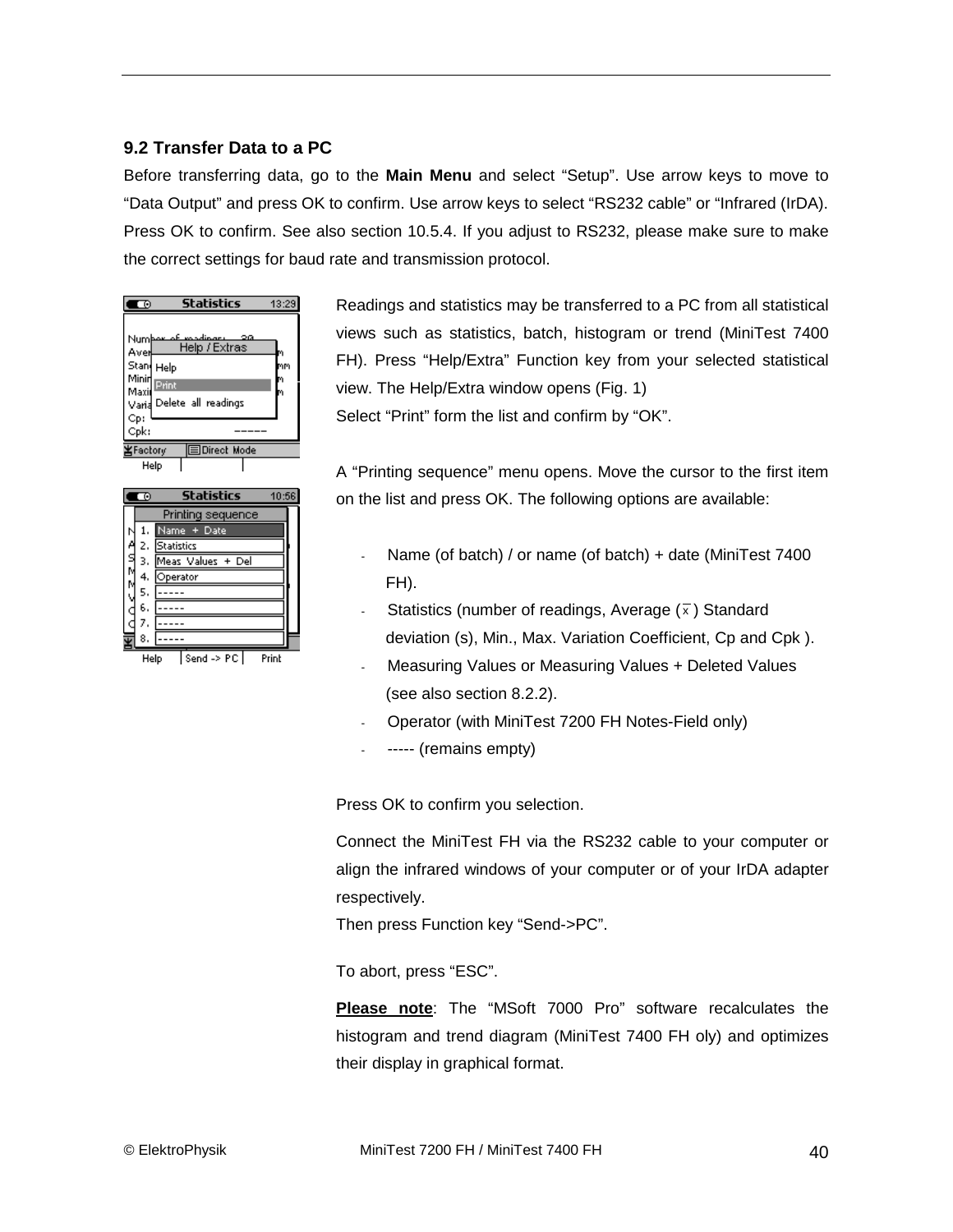## **10. Main Menu**



## **10.1 Database**

Please refer to section 7.2.

## **10.2 Statistics**

Please refer to section 8.

## **10.3 Calibration**

Please refer to section 6.

## **10.4 Active Batch**



From Main Menu chose "**Active Batch**" and press OK to confirm. Now you can select from the options as shown on the left.

## **10.4.1 Batch Properties**

|                                 | Batch                                           |  |
|---------------------------------|-------------------------------------------------|--|
| Batch:<br>created:<br>modified: | Direct Mode<br>06.12.05 11:15<br>06.12.05 12:16 |  |
| User name:                      |                                                 |  |
|                                 |                                                 |  |
|                                 | Press OK for Measure Mode                       |  |
| Factory                         | I⊟Direct Mode                                   |  |
|                                 | Help/Extra   Readings   Statistics              |  |

Select "Batch properties" and press OK to confirm. Now you can view: Batch name (with MiniTest 7400 FH) Create date, Modified date User name. Press function key "Statistics" to view the statistics of this batch..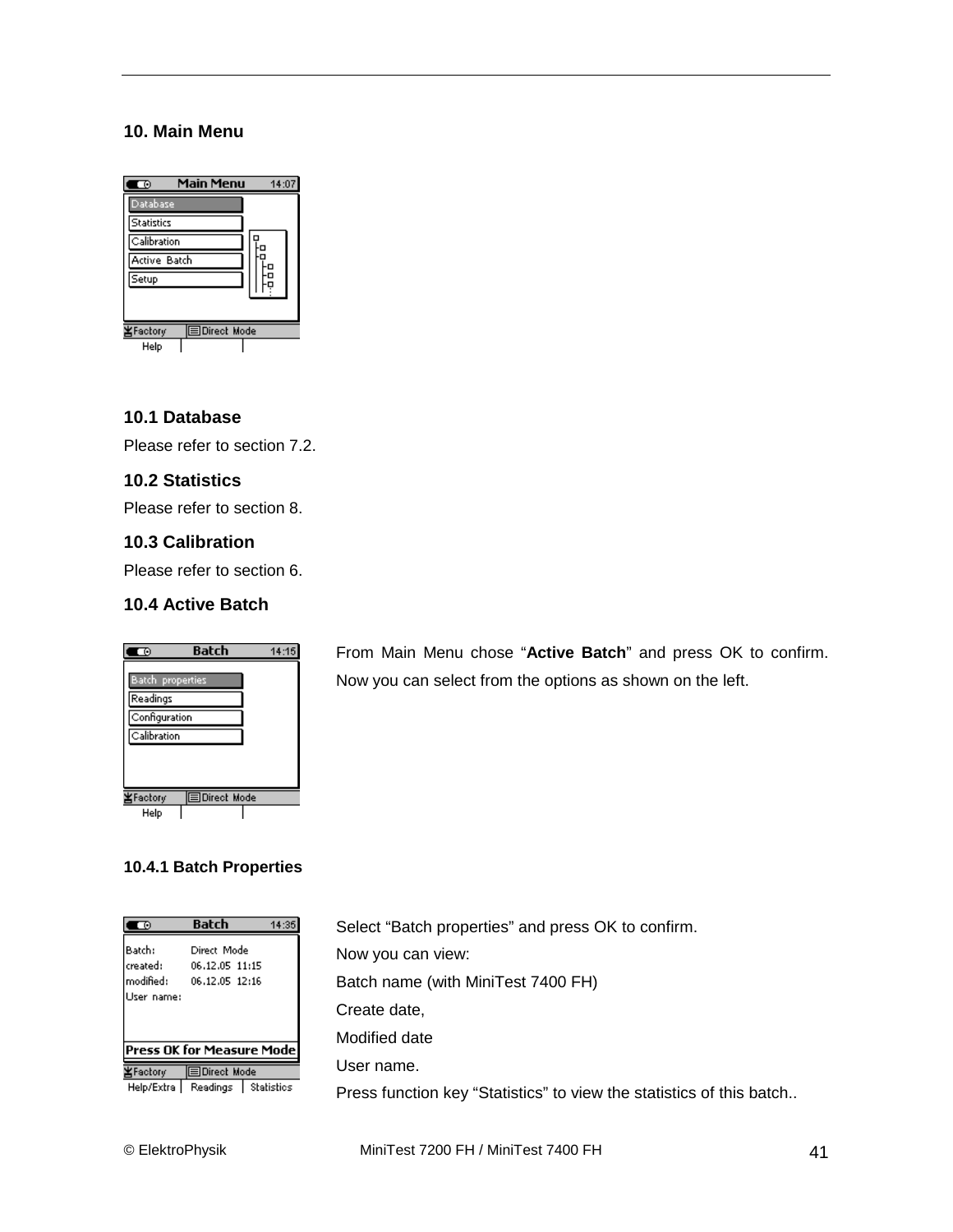#### **10.4.2 Readings**

| Θ                                                              | Readings |                                                                     | 14:37                                                    |
|----------------------------------------------------------------|----------|---------------------------------------------------------------------|----------------------------------------------------------|
| Number                                                         |          | Reading                                                             |                                                          |
| 21<br>22<br>23<br>24<br>25<br>26<br>27<br>28<br>29<br>30<br>-> |          | 7.9<br>7.7<br>7.7<br>7.7<br>3.12<br>8.2<br>7.7<br>7.7<br>7.6<br>7.6 | μм<br>μм<br>μм<br>μм<br>mm<br>μm<br>μm<br>μm<br>μm<br>μм |
| ∃Direct Mode<br><b>ŁF</b> actory                               |          |                                                                     |                                                          |

Help/Extra | Trend | Batch

## **10.4.3 Configuration**

| Configuration<br>O                                                                                                                           |                                      |  |
|----------------------------------------------------------------------------------------------------------------------------------------------|--------------------------------------|--|
| Sensor Type:                                                                                                                                 | FH <sub>4</sub>                      |  |
| Meas. Mode:<br>Target Ball Size:<br>Data logging mode:<br>Logging rate:<br>Graphics:<br>Upper spec, limit<br>Lower spec. limit<br>Set point: | Contin, mode<br>.0 mm<br>Auto<br>sec |  |
| <b>EDirect Mode</b><br>¥Factorγ                                                                                                              |                                      |  |
| Help                                                                                                                                         | Calibration                          |  |

This menu is for viewing readings.

To view the corresponding statistics, press function key "Batch" followed by function key "Statistics". See also section 8.

In this menu you can set the following parameters to define your batch as requested:

> Target ball size (see section 5.2.2) Data logging mode (see section 5.5) Logging rate (see 5.5) Graphics on/off (see section 4.3.2) Upper spec. limit (see section 8.1.1) Lower spec. limit (see section 8.1.1) Set point (see section 8.1.2)

## **10.4.4 Calibration**



Please refer to section 6.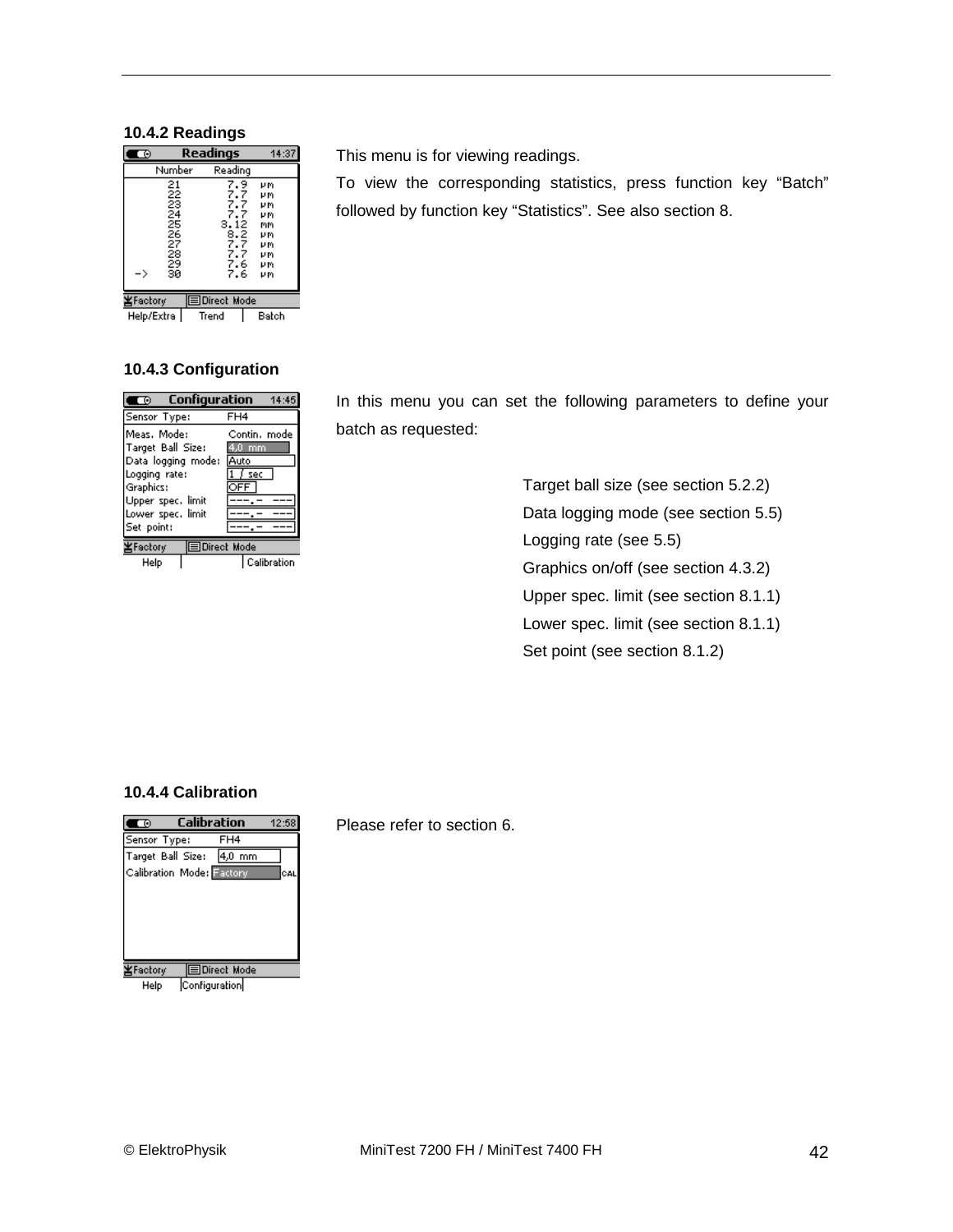#### **10.5 Setup**

#### **10.5.1 General Remarks**

In this menu both models, MiniTest 7200 FH and 7400 FH can be adjusted to customer requirements.



From **Measure Menu** press function key "Main Menu". Use arrow key to select "Setup". Press OK to confirm.

*Use arrow keys to go to the requested item and press OK to confirm.* 

#### **10.5.2 Display**



In this menu you can adjust the backlight of display and keys (on/off); brightness and contrast). Please refer to section 4.4.1 for more details.

## **10.5.3 Date and Time**



In this menu you can adjust date and time, day, month and year. Please refer to section 4.4.1 for more details.

The gauge features a quartz-controlled time clock. The current time is displayed on the top right of display. If connected to the data printer or for PC evaluation, the create date and time and date and time of last modification may be included on the batch report.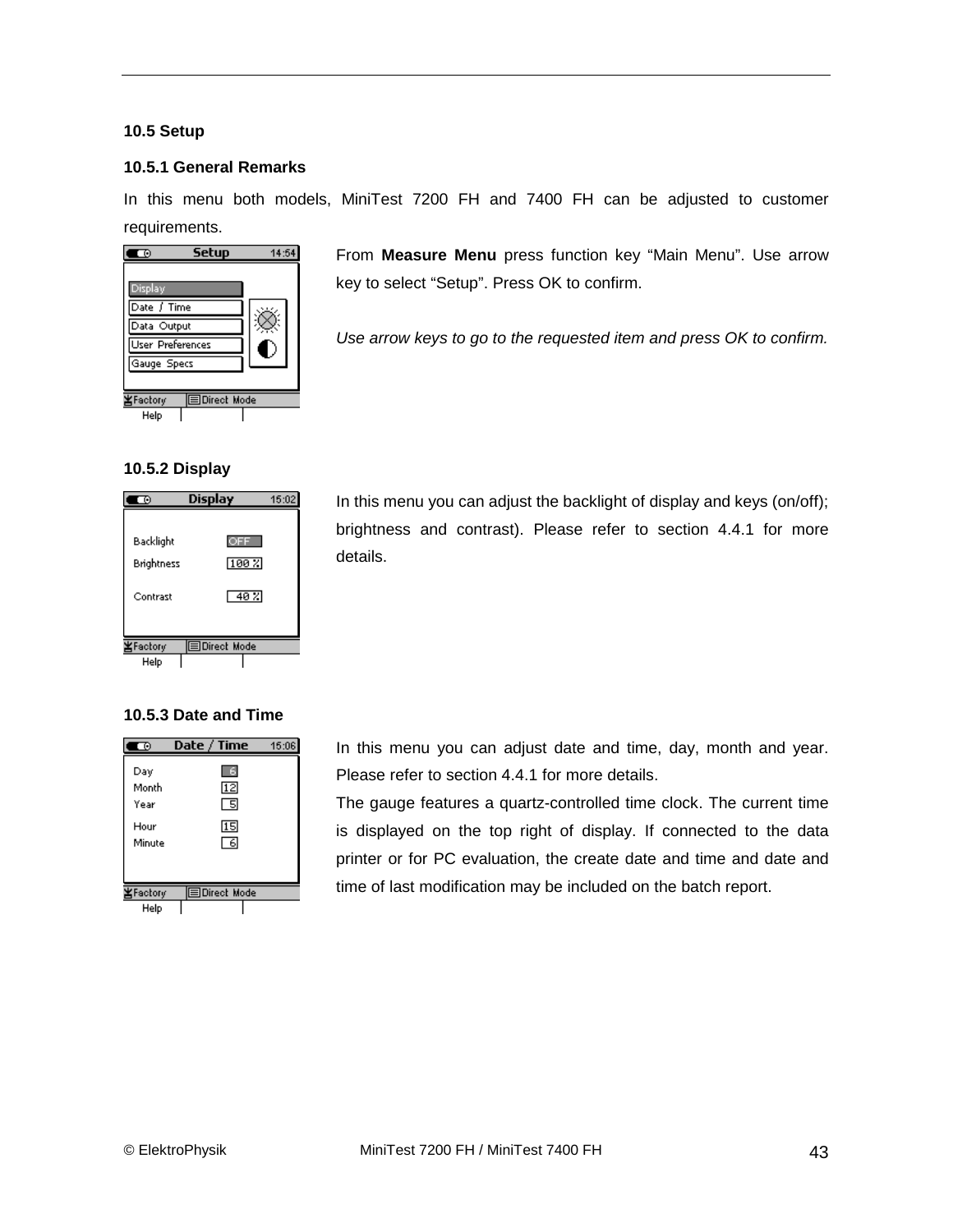#### **10.5.4 Data Outputs**

In the "Data Output" menu you can choose RS232 cable or Infrared (IrDa). Please refer to section 4.4.1 for more details.

#### **10.5.4.1 Data Output RS232 Cable**

| Data Output<br>14:17<br>ত                        |                     |  |
|--------------------------------------------------|---------------------|--|
| Data output                                      | RS232 Cable         |  |
| Multi-Purpose Socket:<br>RS232-Cable Data output |                     |  |
| 57600bps/8D/1S/N<br>Dataformat:                  |                     |  |
| Transmission Protocol:<br>DEE.                   |                     |  |
|                                                  |                     |  |
| <b>E</b> Factory                                 | <b>EDirect Mode</b> |  |
| Help                                             |                     |  |

If "RS232 Cable" has been selected, you can adjust the data format to the requested baud rate:

57600 (default), 38400, 19200, 9600

The settings 8 data bits, 1 Stop-Bit, No Parity do not change.

The Transmission Protocol option must be "off" when using the Msoft 7000 Basic. (Description of transmission protocol available on request).

If you have adjusted to "RS232 Cable", you cannot connect a footswitch, charger unit or alarm device to the multi-purpose socket.

#### **10.5.4.2 Data Output Infrared (IrDA)**

| Data Output<br>8:47<br>ю                           |                        |  |
|----------------------------------------------------|------------------------|--|
| Data output                                        | Infrared (Ir <u>DA</u> |  |
| Multi-Purpose Socket:<br>Footswitch + Alarm output |                        |  |
| Reading(s) with<br>Footswitch                      | Save                   |  |
| Upper spec, limit<br>Alarm signal                  | <b>OFF</b>             |  |
| Lower spec, limit<br>Alam signal                   | <b>OFF</b>             |  |
| ≰Factory                                           | <b>ESplash point</b>   |  |
| Help                                               |                        |  |

If you have adjusted to "Infrared (IrDA)", data transmission to the MiniPrint 7000 data printer or to a PC will be wireless.

In this setting, you can connect a footswitch, power supply unit or alarm device to the multipurpose socket. If a footswitch has been connected, a power unit and an alarm device may be connected to the footswitch.

Via the footswitch you can "Save" readings to the statistics or "delete" Minimum and Maximum values during measurement.

The duration of the alarm signal can be adjusted individually so that you are able to distinguish the alarm signals for exceeding upper specification limit and lower specification limit. The duration can be adjusted to 50, 100, 150, 200, 250, 300, 350, 400 ms or to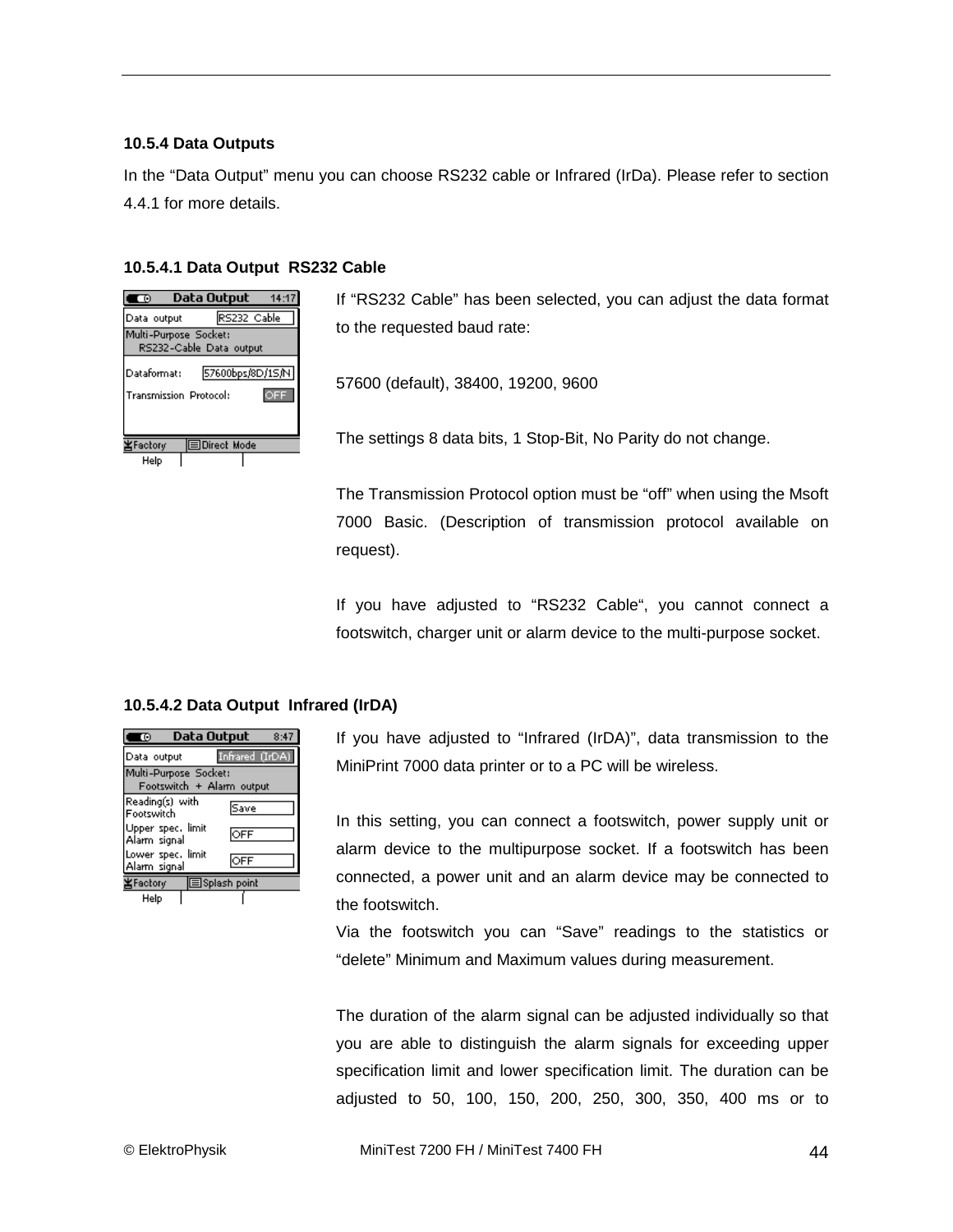#### permanent signal.

#### **10.5.5 User Preferences**

| ල User Preferences 8:44          |               |  |
|----------------------------------|---------------|--|
| Language                         | English       |  |
| Meas,system                      | lmetric       |  |
|                                  |               |  |
| Loudspeaker                      | lоn           |  |
| Signal Volume                    | llow          |  |
| Auto Switch OFF after 10 minutes |               |  |
| Entry accepted                   | after 0.5 sec |  |
| Modification lock                | <b>OFF</b>    |  |
| Factory                          | I⊟Direct Mode |  |
| Help                             |               |  |

In the User Preferences menu the following settings can be made:

- **Language**
- Measuring system (metric / imperial)
- Loudspeaker (ON/OFF).
- Signal Volume (low, high, medium)
- Auto Switch OFF (after 1, 3, 10, 30 minutes, disabled)
- Entry accepted (numeric or alphanumeric entries accepted (after 0,5, 1, 1,5 or 2 seconds).
- Modification lock\*\*

\*\* You can assign a password for the Modification lock (pay attention to upper and lower case so that the modification lock will be password protected. If you have forgotten the password you can make a total reset. Please note: a total reset deletes all readings and settings stored in memory. Please also refer to section 4.4.1.

#### **10.5.6 Gauge Specifications**

| 70                                                         | Gauge Specific.<br>11:37  |
|------------------------------------------------------------|---------------------------|
| Type<br>Serial No.                                         | MiniTest 7400FH<br>100133 |
| Hardware Version<br>Software Release<br>Comm.Process.Vers. | 1.3<br>1.02D<br>1.01      |
| Zero                                                       | I⊟Direct Mode             |
| Help                                                       | Sensor                    |

| Sensor Specific.<br>ರಾ          | 9:42            |
|---------------------------------|-----------------|
|                                 |                 |
| Type                            | FH <sub>4</sub> |
| Serial No.                      | 100051          |
|                                 |                 |
| Hardware Version                | 1.0             |
| Software Release                | 0.879           |
| Data Set Version                | Record 0,02     |
|                                 |                 |
| <b>EDirect Mode</b><br>(Factory |                 |
| Help<br>Gauge                   |                 |
|                                 |                 |

From Setup Menu use arrow keys to go to "Gauge Specs". Press OK to confirm. Now you can view gauge specifications.

For viewing sensor data press function key "Sensor".

In case of service requests please make available these data for further reference.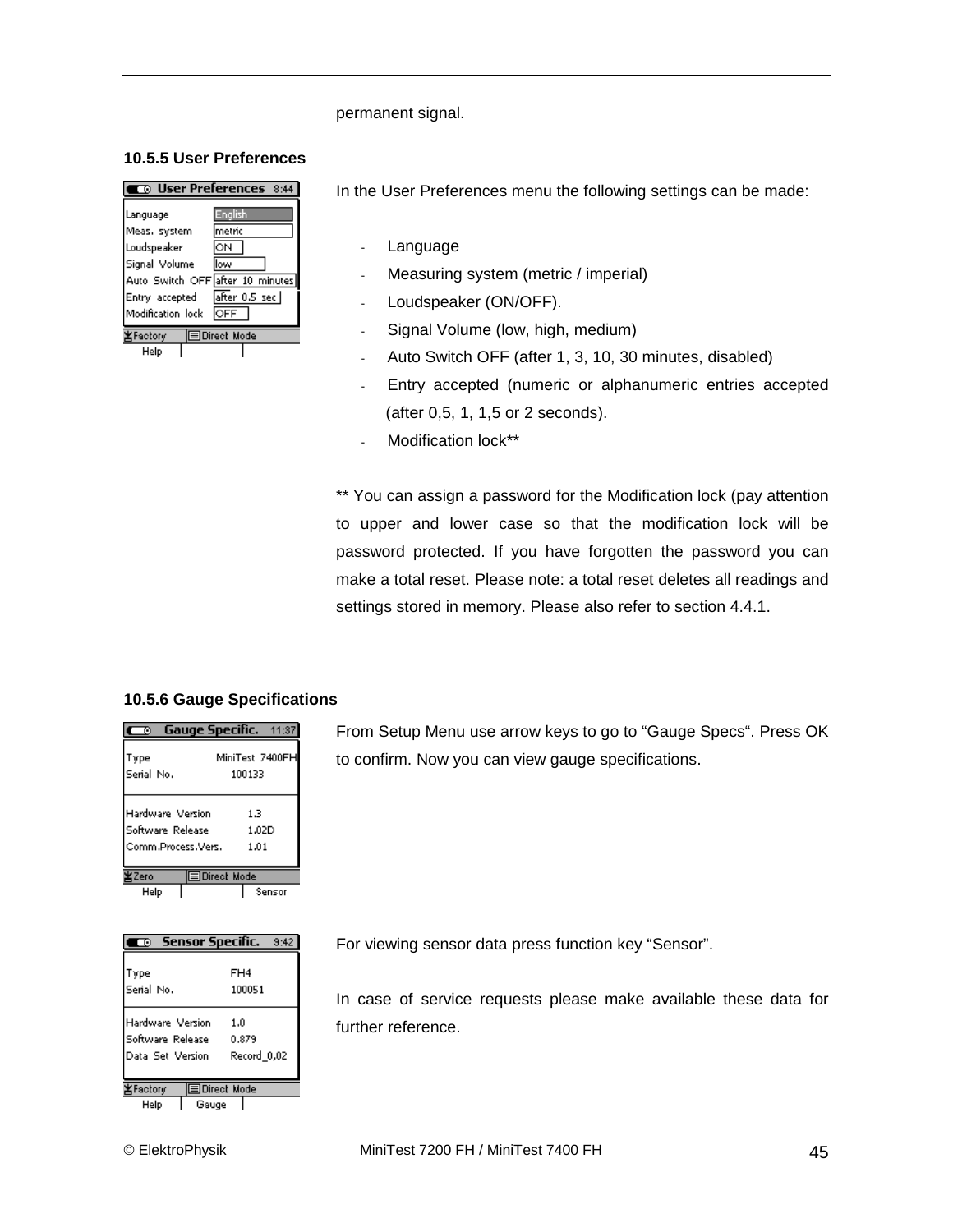## **11. Special functions**

## **11.1 Initializing**

At first use or on demand the initializing sequence may be called.

Press ON/OFF button and ESC simultaneously to go to the initializing sequence.

A language flag symbol appears.

Use arrow keys to make your selection. Press OK to confirm or ESC to abort.

Now a Total Reset query appears. Press "No" if you do not wish to perform a Total Reset to delete all data.



## **Attention!**

Pressing "Yes" will irrevocably delete all data and settings stored in memory. However, your language setting remains and the gauge will be reset to factory setting.

All directories and batches will be deleted along with their readings, statistics and calibration values.

Press ESC to abort the Total Reset process. Only the language settings remain in memory.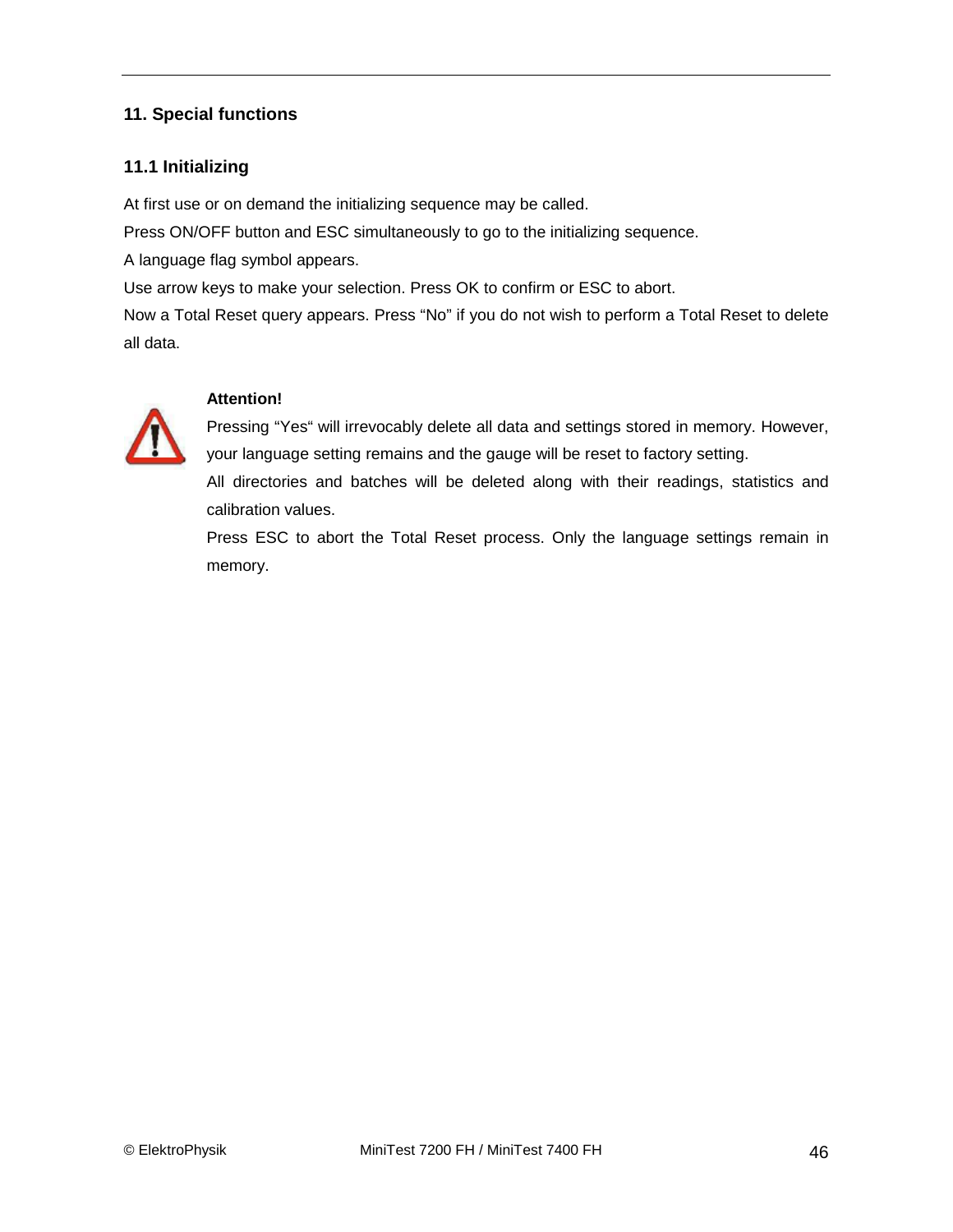## **11.2 Special functions**

Press ON/OFF button for more than one second while the gauge is switched on. Now a **Special functions** menu appears with the following setting options:

|               | Main Menu<br>ю                   | 8:47 |  |
|---------------|----------------------------------|------|--|
|               | Database                         |      |  |
|               | Special functions                |      |  |
| ੋ             | Print Screen                     |      |  |
|               | Backlight ON                     |      |  |
| $\frac{A}{S}$ | Backlight OFF                    |      |  |
|               | Metric system                    |      |  |
|               | Imperial system                  |      |  |
|               | <b>ESplash point</b><br>KFactory |      |  |
|               | Help                             |      |  |

- Print Screen (print-out of screenshot on MiniPrint 7000 data printer)
- Backlight (of display and keyboard) ON
- Backlight (of display and keyboard) OFF
- Metric system
- Imperial system

All these setting options except the Print Screen item may also be accessed via the menu system. The **Special functions** menu is meant for quick access to these functions at any time during operation. To quit the Special functions menu and to go back to your current operation, press OK to confirm your setting or ESC.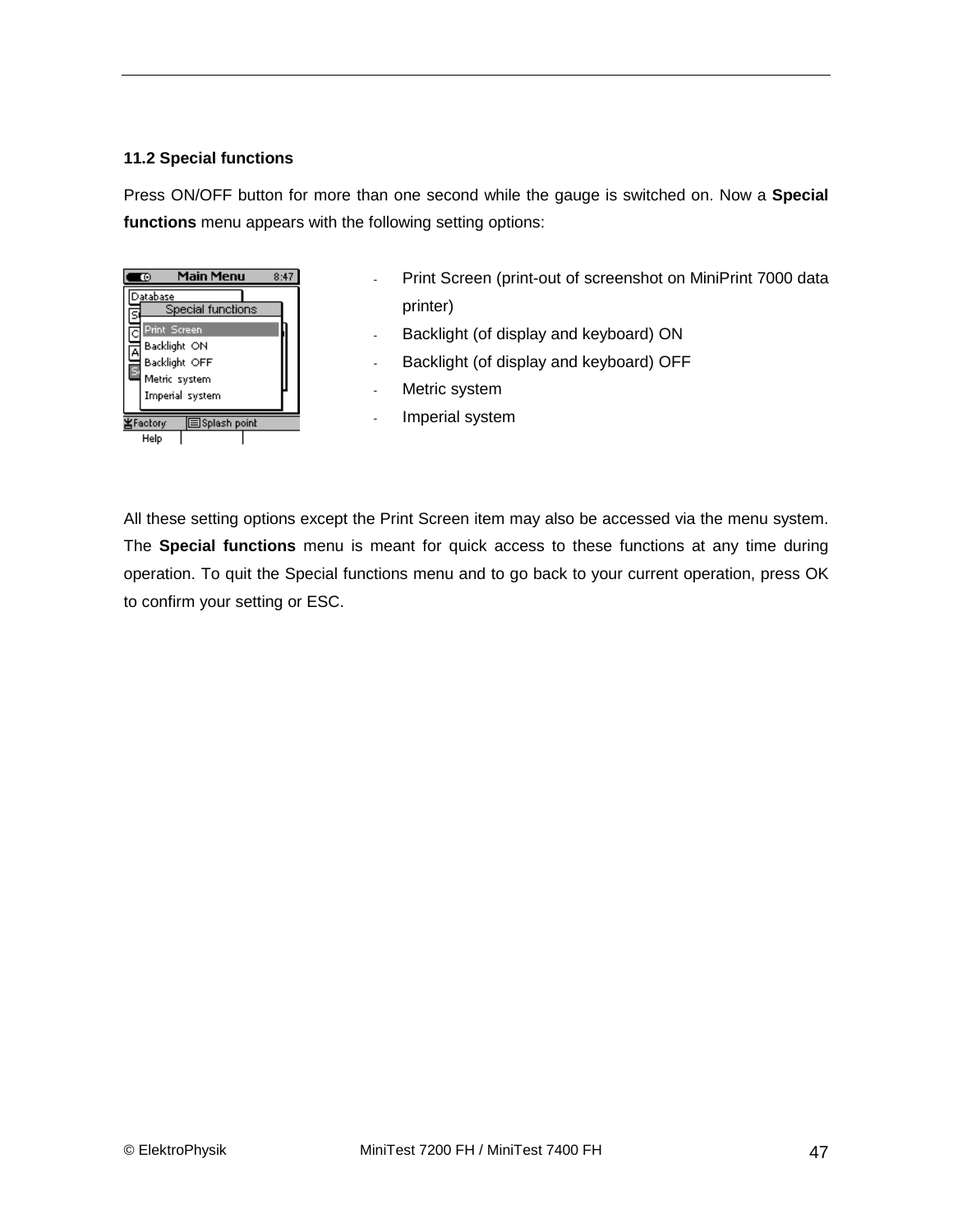## **12. Quick Reference**

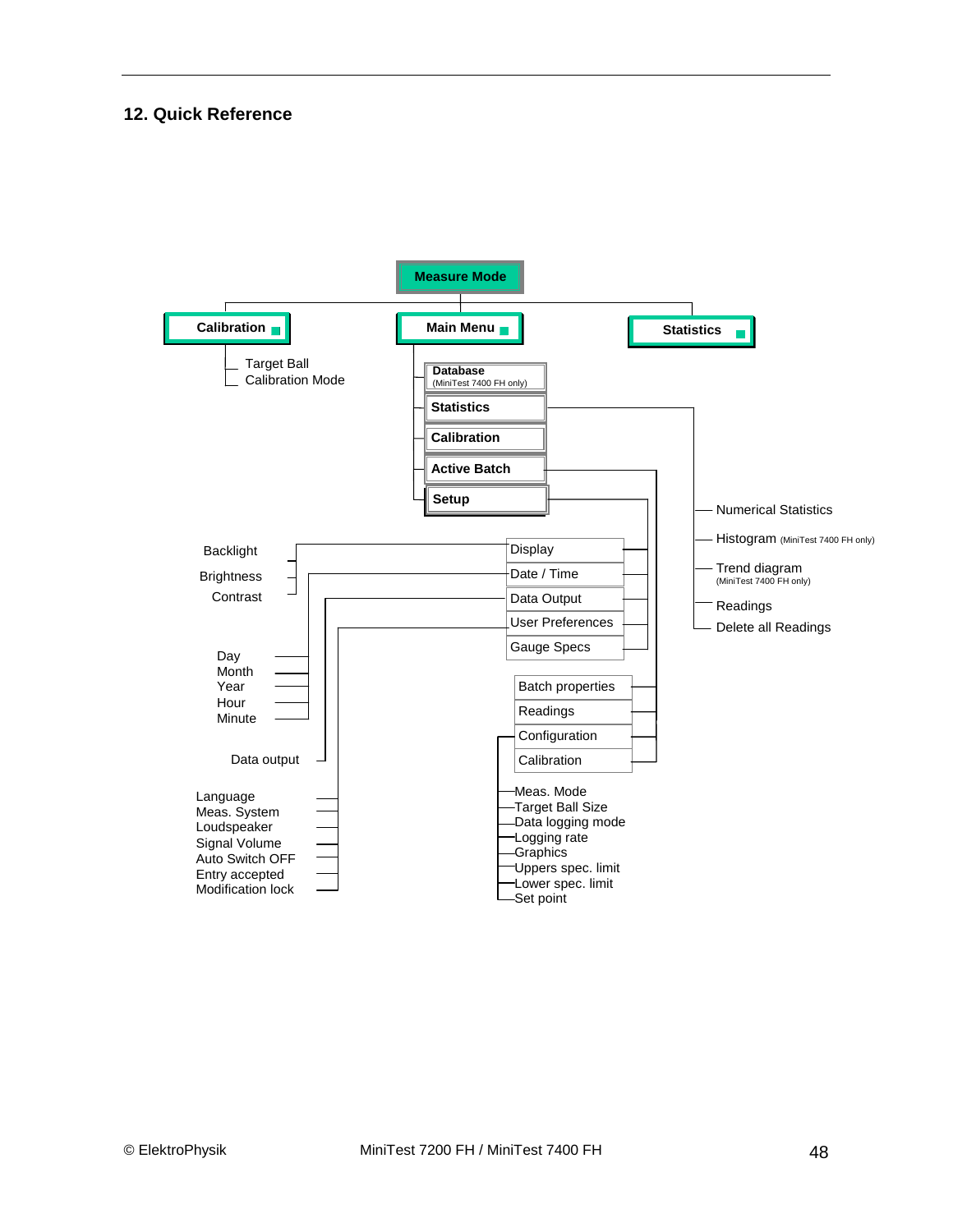## **13. Care and Maintenance**

## **13.1 Care**

Use a soft damp cloth with water or a mild detergent to clean the gauge and accessories.

## **Caution:**

Do not use solvents because they might damage the plastic parts. Do not use metal brushes or other tools for cleaning the sensor tip.

## **13.1.1 Using NiMH storage batteries**

To achieve optimal service life of the NiMH storage batteries, please respect the following instructions.

- Make sure to use the full battery capacity before your recharge it. Frequent short discharge and recharge cycles prematurely reduce their service life.
- The storage batteries should always be fully recharged. Avoid premature interrupt of reload process, otherwise batteries may not be recharged to their full capacity any more.
- Try to save battery life e. g. by operating the MiniTest 7200 FH / 7400 FH in Auto Switch off mode, instead of continuous service.

## **13.2 Maintenance**

Generally, no maintenance work is required for MiniTest 7200 FH / 7400 FH.

Please note: Repairs may only be carried out by authorized ElektroPhysik staff.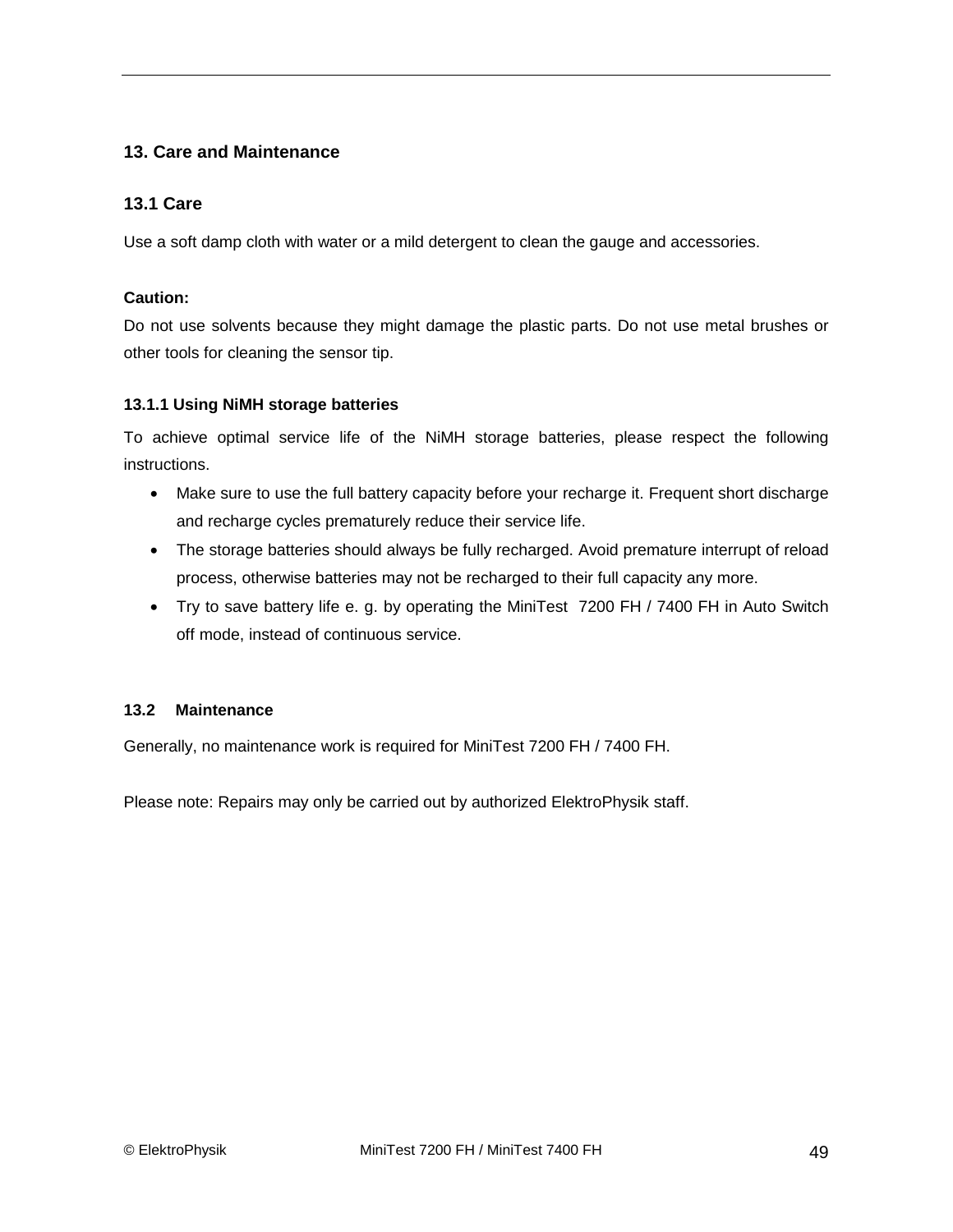# **14. Technical specification**

## **14.1 Gauge and Sensor Specification**

| <b>Measuring principle:</b> |                                                                                                                                               |  | magneto-static principle, suitable for nonmagnetic materials                                                                                                                                                                                                                                                            |                          |                                                                                                                           |                                   |
|-----------------------------|-----------------------------------------------------------------------------------------------------------------------------------------------|--|-------------------------------------------------------------------------------------------------------------------------------------------------------------------------------------------------------------------------------------------------------------------------------------------------------------------------|--------------------------|---------------------------------------------------------------------------------------------------------------------------|-----------------------------------|
| <b>Measuring rate:</b>      |                                                                                                                                               |  | 20 readings per second (factory set)                                                                                                                                                                                                                                                                                    |                          |                                                                                                                           |                                   |
| for statistics:             | Number of readings to be logged                                                                                                               |  | 1, 2, 5, 10 or 20 readings per second (user adjustable)                                                                                                                                                                                                                                                                 |                          |                                                                                                                           |                                   |
| <b>Sensor types:</b>        | FH <sub>4</sub>                                                                                                                               |  | <b>FH10</b>                                                                                                                                                                                                                                                                                                             |                          |                                                                                                                           |                                   |
| Low range resolution:       |                                                                                                                                               |  | $0.1 \mu m$                                                                                                                                                                                                                                                                                                             |                          | $0.2 \mu m$                                                                                                               |                                   |
| <b>Display resolution</b>   |                                                                                                                                               |  |                                                                                                                                                                                                                                                                                                                         | Ranges                   | <b>Resolution:</b>                                                                                                        |                                   |
|                             |                                                                                                                                               |  | $0.0 \,\text{\mu m} - 59.9 \,\text{\mu m}$<br>60.0 $\mu$ m - 149.9 $\mu$ m<br>150.0 $\mu$ m - 299.5 $\mu$ m<br>$300.0 \,\text{\upmu m} - 599.0 \,\text{\upmu m}$<br>600.0 $\mu$ m - 998.0 $\mu$ m<br>$1.000$ mm $- 1.498$ mm<br>$1.500$ mm $-2.995$ mm<br>$3.00 \text{ mm} - 5.99 \text{ mm}$<br>$6.00$ mm $- 10.12$ mm |                          | $0.1 \mu m$<br>$0.2 \mu m$<br>$0.5 \mu m$<br>$1 \mu m$<br>$2 \mu m$<br>$2 \mu m$<br>$5 \mu m$<br>$10 \mu m$<br>$20 \mu m$ |                                   |
| <b>FH4 Sensor</b>           |                                                                                                                                               |  |                                                                                                                                                                                                                                                                                                                         |                          |                                                                                                                           |                                   |
| Target ball Ø               | <b>Measuring</b><br>range                                                                                                                     |  | <b>Reproducibility</b>                                                                                                                                                                                                                                                                                                  | Factory<br>calibration:  | Tolerance:<br>Zero-point<br>calibration                                                                                   | <b>Multi-point</b><br>calibration |
| $1.5 \text{ mm}$            | $0 1.5$ mm                                                                                                                                    |  | $\pm$ (1.5 µm + 0.5%)*                                                                                                                                                                                                                                                                                                  | $\pm$ (10 µm + 3%)*      | $\pm$ (5µm + 1.5%)*                                                                                                       | $\pm$ (3µm + 1%)*                 |
| $2.5 \text{ mm}$            | $02.5$ mm                                                                                                                                     |  | $\pm$ (2.5 µm + 0.5%)*                                                                                                                                                                                                                                                                                                  | $\pm$ (15 µm + 3%)*      | $\pm (8 \mu m + 1.5\%)^*$                                                                                                 | $\pm$ (5µm + 1%)*                 |
| 4.0 mm                      | $04.0$ mm                                                                                                                                     |  | $\pm (5 \,\text{\mu m} + 0.5\%)^*$                                                                                                                                                                                                                                                                                      | $\pm$ (30 µm + 3%)*      | $\pm$ (15µm + 1.5%)*                                                                                                      | $\pm (10 \mu m + 1\%)^*$          |
| FH10 Sensor                 |                                                                                                                                               |  |                                                                                                                                                                                                                                                                                                                         |                          |                                                                                                                           |                                   |
|                             | <b>Measuring</b>                                                                                                                              |  |                                                                                                                                                                                                                                                                                                                         |                          | Tolerance:                                                                                                                |                                   |
| Target ball Ø               | range                                                                                                                                         |  | <b>Reproducibility</b>                                                                                                                                                                                                                                                                                                  | Factory<br>calibration:  | Zero-point<br>calibration                                                                                                 | <b>Multi-point</b><br>calibration |
| $2.5 \text{ mm}$            | $0 2.5$ mm                                                                                                                                    |  | $\pm$ (2.5 µm + 0.5%)*                                                                                                                                                                                                                                                                                                  | $\pm$ (15µm + 3%)*       | $\pm$ (8µm + 1.5%)*                                                                                                       | $\pm (5 \mu m + 1\%)^*$           |
| 4.0 mm                      | $04.0$ mm                                                                                                                                     |  | $\pm (5 \,\mu m + 0.5\%)^*$                                                                                                                                                                                                                                                                                             | $\pm$ (30µm + 3%)*       | $\pm$ (15µm + 1.5%)*                                                                                                      | $\pm (10 \mu m + 1\%)^*$          |
|                             | $06$ mm                                                                                                                                       |  | $\pm$ (10 µm + 0.5%)*                                                                                                                                                                                                                                                                                                   | $± (50 \mu m + 3\%)*$    | $\pm$ (30µm + 1.5%)*                                                                                                      | $\pm (20 \mu m + 1\%)^*$          |
| $6.0 \text{ mm}$            | 6  10 mm                                                                                                                                      |  | $\pm$ 0.5%*                                                                                                                                                                                                                                                                                                             | $± 4\%$ <sup>*</sup>     | $± 2.5\%$ <sup>*</sup>                                                                                                    | $± 1.5\%$ <sup>*</sup>            |
| 9.0 mm                      | $010$ mm                                                                                                                                      |  | $\pm$ (10 µm + 0.5%) *                                                                                                                                                                                                                                                                                                  | $\pm (50 \mu m + 3\%)^*$ | $± (30 \mu m + 1.5\%)*$                                                                                                   | $\pm$ (20µm + 1%)*                |
|                             | All percentages are related to the measuring value<br>Measurement on horizontal surfaces, mean value calculated from a minimum of 10 readings |  |                                                                                                                                                                                                                                                                                                                         |                          |                                                                                                                           |                                   |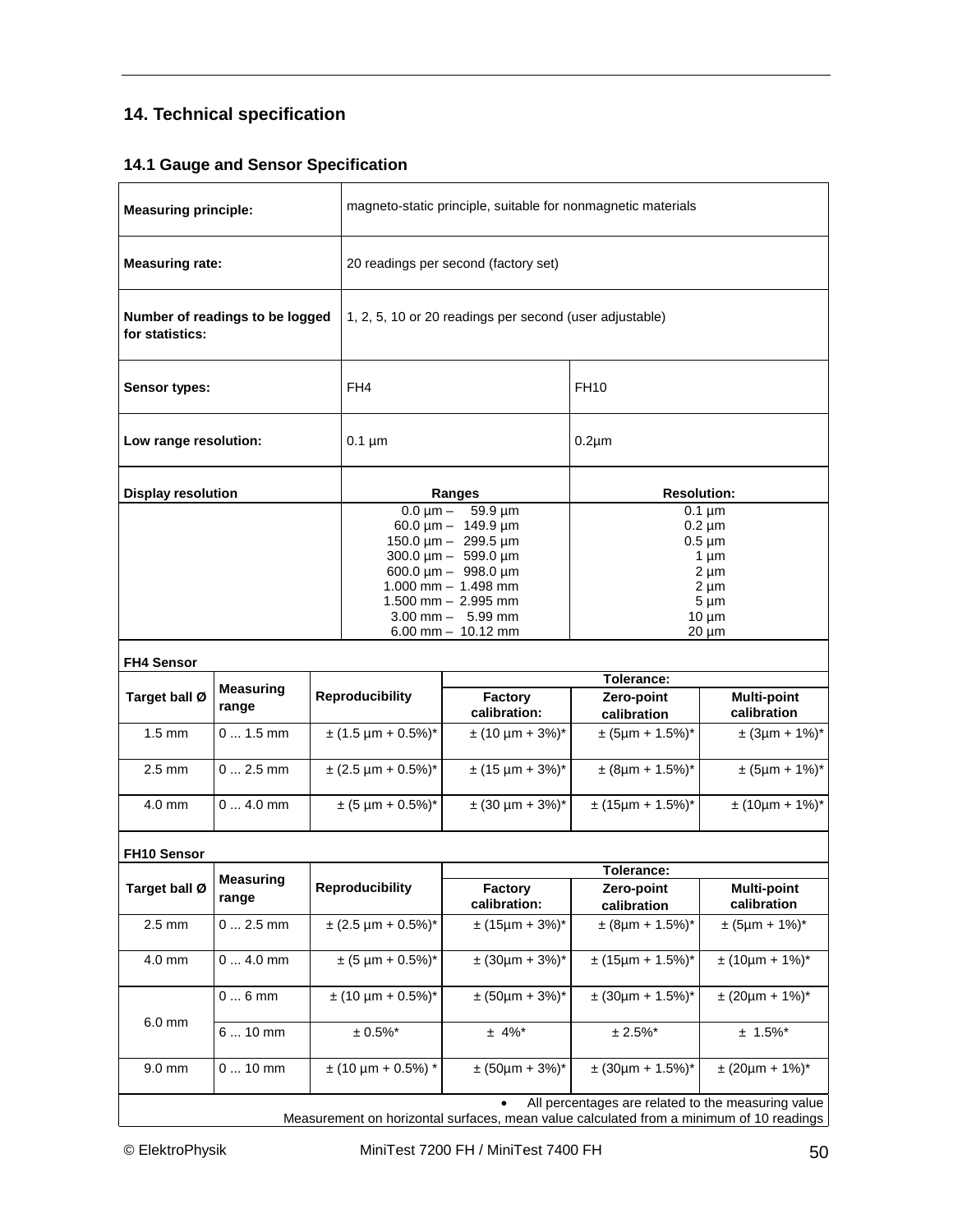| <b>Calibration modes:</b>                 | Factory calibration, Zero point calibration and multi-point calibration ((Zero plus 1)<br>to 4 calibration points)                                                                       |                                                 |
|-------------------------------------------|------------------------------------------------------------------------------------------------------------------------------------------------------------------------------------------|-------------------------------------------------|
| Display:                                  | LCD 160 x 160 pixel, backlit (user adjustable)                                                                                                                                           |                                                 |
| <b>Measuring system:</b>                  | metric (µm, mm) and imperial (mils)                                                                                                                                                      |                                                 |
| <b>Statistics functions:</b>              | Single readings, number of readings, min, max, average, standard deviation,<br>variation coefficient and process capability indices Cp and Cpk (only available<br>with MiniTest 7400 FH) |                                                 |
| Data memory:                              | 7200 FH                                                                                                                                                                                  | 7400 FH                                         |
| <b>Maximum number of directories:</b>     | $\Omega$                                                                                                                                                                                 | 500 subdivided into 5 levels                    |
| Maximum number of batches:                | 1                                                                                                                                                                                        | 200                                             |
| Maximum number of readings:               | 100.000                                                                                                                                                                                  | 240.000                                         |
| <b>Differential mode:</b>                 | Display of the difference between current reading and preset set point                                                                                                                   |                                                 |
| <b>Statistics:</b>                        | 7200 FH:<br>numerical                                                                                                                                                                    | 7400 FH:<br>numerical, histogram, trend diagram |
| Languages:                                | English, German, French, Italian, Spanish, Portuguese                                                                                                                                    |                                                 |
| Interfaces:                               | IrDA, 1.0, Multi-purpose socket for RS232 TTL, footswitch, power supply unit and<br>alarm device                                                                                         |                                                 |
| <b>Operating temperature:</b>             | $-10C$ to + 60°C                                                                                                                                                                         |                                                 |
| <b>Storing temperature:</b>               | -20 $C$ to + 80 $C$                                                                                                                                                                      |                                                 |
| Protection class of gauge<br>housing:     | IP 50                                                                                                                                                                                    |                                                 |
| Dimensions and weight of gauge:           | 153 mm x 89 mm x 32 mm / 310 g including batteries                                                                                                                                       |                                                 |
| Dimensions and weight of FH 4<br>sensor   | Ø 17 mm x 96 mm / 90 g                                                                                                                                                                   |                                                 |
| Dimensions and weight of FH 10<br>sensor: | Ø 30 mm x 125 mm / 300 g                                                                                                                                                                 |                                                 |
| Dimensions of plastics carrying<br>case:  | 365 mm x 450 mm x 140 mm                                                                                                                                                                 |                                                 |
| Power supply:                             | 4 x 1,5 V LR 6 - AA baby cells, Power supply unit (90 to 240V AC /<br>48 - 62 Hz)                                                                                                        |                                                 |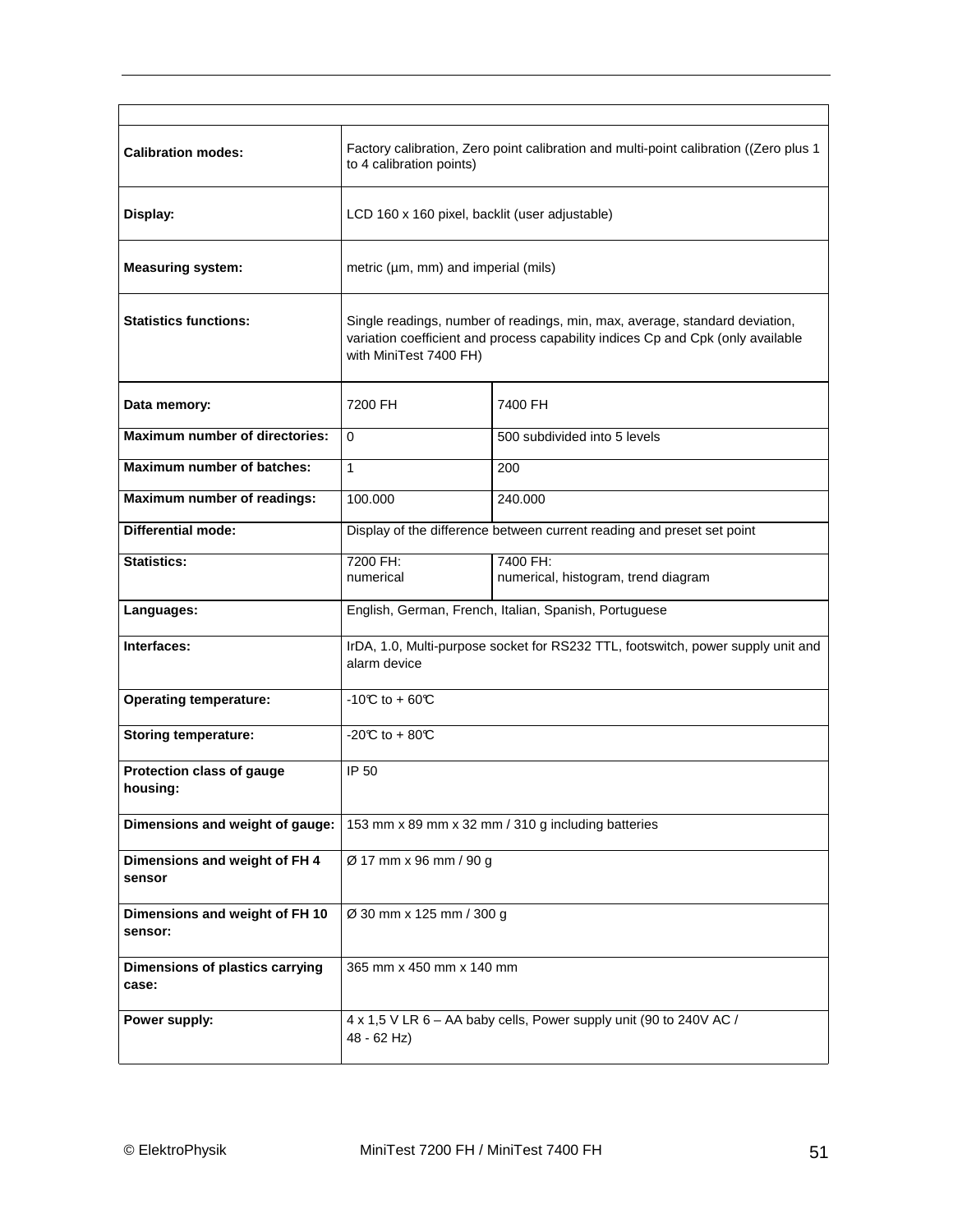# **14.2 Delivery Schedule**

## **14.2.1 Thickness gauge MiniTest 7200 FH / 7400 FH**

| <b>Description</b>                                                         | Order number |
|----------------------------------------------------------------------------|--------------|
|                                                                            |              |
| Thickness gauge MiniTest 7400 FH for non-magnetic materials                | 80-176-0000  |
|                                                                            |              |
| or                                                                         |              |
|                                                                            |              |
| Thickness gauge MiniTest 7200 FH for non-magnetic materials                | 80-177-0000  |
|                                                                            |              |
| including:                                                                 |              |
| Instruction manual in German/English/French on CD-Rom                      |              |
| Short instructions                                                         |              |
| 4 x batteries AA (LR06),                                                   |              |
| Plastics carrying case, rubber protection case with positioning device and |              |
| shoulder belt, 1 magnetic screwdriver                                      |              |

## **14.2.2 Sensors**

| <b>Description</b>                                                                                                                                                                                                                                                                                                                                                              | Order number |
|---------------------------------------------------------------------------------------------------------------------------------------------------------------------------------------------------------------------------------------------------------------------------------------------------------------------------------------------------------------------------------|--------------|
| Sensor FH4 for thickness measurement<br>measuring range: 0  4.0 mm                                                                                                                                                                                                                                                                                                              | 80-174-0000  |
| including:<br>shielding tube                                                                                                                                                                                                                                                                                                                                                    |              |
| 3 precision standards 0.25 mm, 1 mm, 3 mm<br>1 zero calibration standard for the target balls with 1.5 mm, 2.5 mm, 4 mm dia. (1)<br>zero calibration standard per size)<br>1 spring loaded sensor stand                                                                                                                                                                         |              |
| 1 set of target balls with 1.5 mm and 2,5 mm dia. (100 balls each size)<br>1 set of target balls with 4 mm dia (50 balls)                                                                                                                                                                                                                                                       |              |
| Sensor FH 10 for thickness measurement                                                                                                                                                                                                                                                                                                                                          | 80-175-0000  |
| measuring range: 110.0 mm                                                                                                                                                                                                                                                                                                                                                       |              |
| including<br>shielding tube<br>3 precision standards 1 mm, 3 mm, 8 mm<br>set of zero calibration standards for the target balls with 2.5mm, 4mm and 6mm<br>dia. (1 pc each ball size)<br>1 spring-loaded sensor stand<br>1 set of target balls with 2.5 mm dia. (100 balls)<br>1 set of target balls with 4 mm dia (50 balls)<br>1 set of target balls with 6 mm dia (25 balls) |              |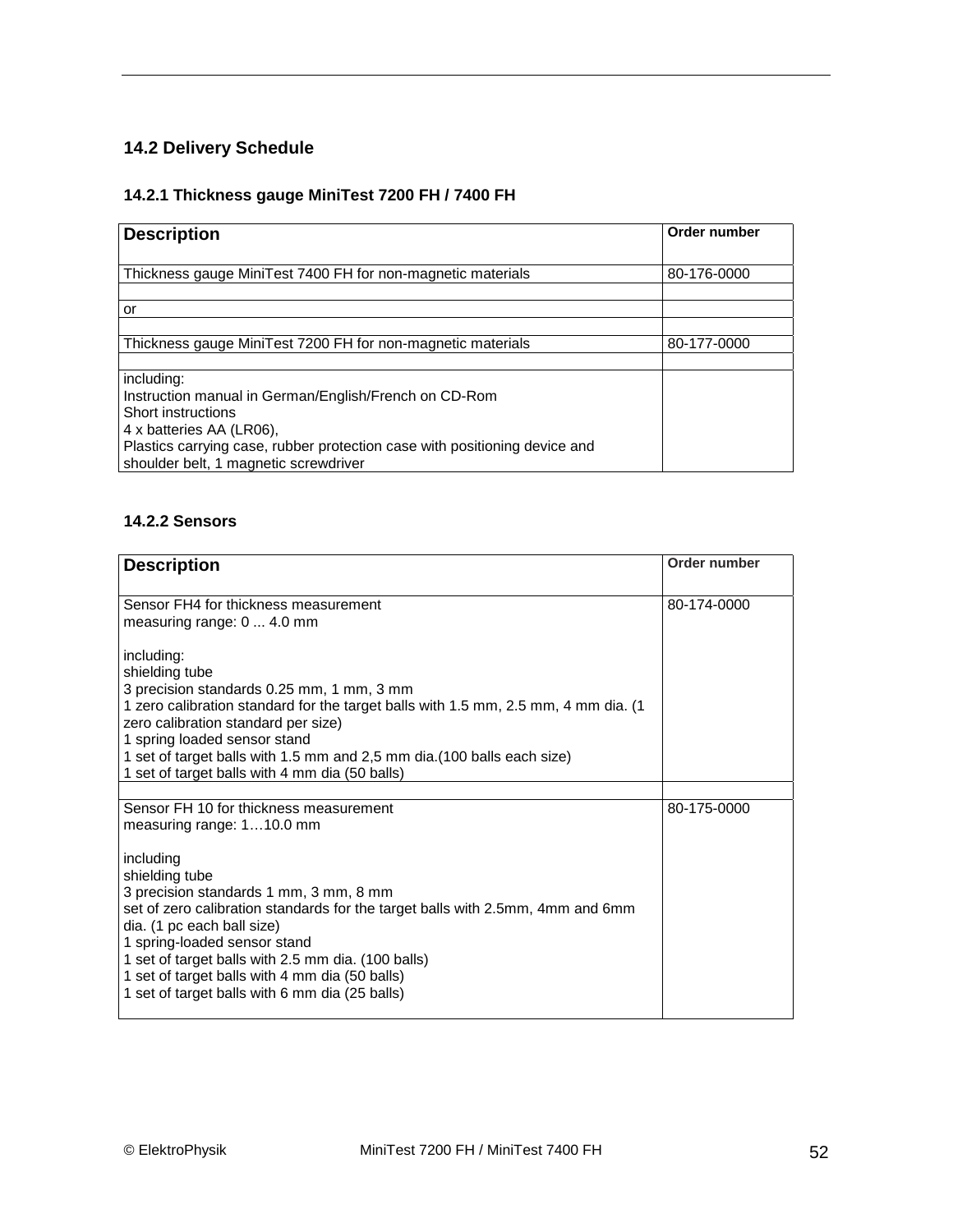## **14.3 Accessories**

| <b>Description</b>                                                                  | <b>Order number</b> |
|-------------------------------------------------------------------------------------|---------------------|
| Data printer MiniPrint 7000 incl. charger unit                                      | 80-202-0000         |
| Quick charger for NiMH storage batteries                                            | 02-070-0001         |
| NiMH storage baby cells, AA HR6 1,2V (4 pcs required for MiniTest FH)               | 02-064-0001         |
| Baby cells AA LR6 1,5V (4 pcs required for MiniTest)                                | 02-064-0008         |
| Power supply unit                                                                   | 80-900-0004         |
| Footswitch for storing readings into the data memory, incl. adapter unit for        | 80-901-1800         |
| mains operation                                                                     |                     |
| Rubber protection case with positioning device (included in standard                | 82-010-0003         |
| supply schedule)                                                                    |                     |
| Belt for rubber protection case                                                     | 82-010-0016         |
| Case with shoulder belt for MiniTest 7200 FH / 7400 FH                              | 82-010-0007         |
| Plastics carrying case (incl. in standard supply schedule)                          | 82-020-0033         |
| Dust protection pouch                                                               | 85-199-0001         |
| IR / USB converter                                                                  | 85-139-0014         |
| IR/RS232 converter                                                                  | 85-139-0013         |
| Connecting box for footswitch, USB, power unit, alarm deice, headphones             |                     |
| MSoft 7000 basic data transmission software                                         | 80-901-1600         |
| MSoft 7000 pro data management software                                             | 80-901-xxxx         |
|                                                                                     |                     |
| Manufacturer's Test Certificate according to DIN 55350 M for gauges and             |                     |
| sensors                                                                             |                     |
|                                                                                     |                     |
| <b>Accessories for sensor FH4</b>                                                   |                     |
| Sensor stand, spring-loaded, for s Sensor FH4 (incl. in standard delivery)          | 70-174-0015         |
|                                                                                     |                     |
| Zero calibration standard for FH4 sensor 1. 5 mm dia. target ball (stand. delivery) | 82-174-0024         |
| Zero calibration standard for FH4 sensor 2. 5 mm dia. target ball (stand. delivery) | 82-174-0025         |
| Zero calibration standard for FH4 sensor 4 mm dia. target ball (stand. delivery)    | 82-174-0026         |
|                                                                                     |                     |
| Precision standard for sensor FH4 0.3 mm (standard delivery)                        | 82-174-0020         |
| Precision standard for sensor FH4 1 mm (standard delivery)                          | 82-174-0021         |
| Precision standard for sensor FH4 3 mm (standard delivery)                          | 82-174-0023         |
|                                                                                     |                     |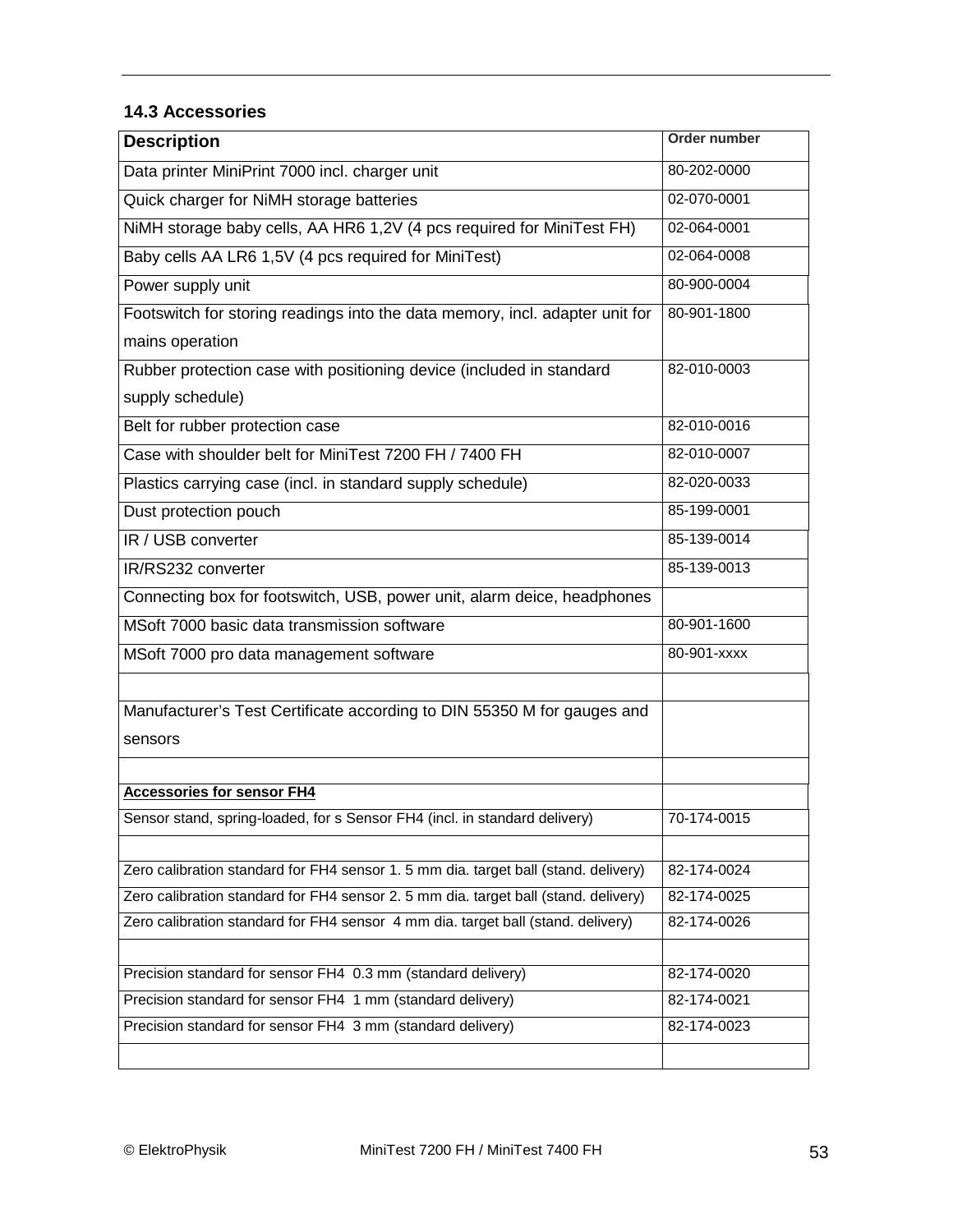| 1 set precision standards for sensor FH 4 for multi-point calibration for 1.5 mm dia.                                                                                                        | 82-174-0010  |
|----------------------------------------------------------------------------------------------------------------------------------------------------------------------------------------------|--------------|
| target ball size, comprising:                                                                                                                                                                |              |
| 1 precision standard set for approx. 0.15 mm, 0.25 mm, 0.43 mm, 0.75 mm and                                                                                                                  |              |
| $1.3 \text{ mm}$                                                                                                                                                                             |              |
| 1 set precision standards for sensor FH4 for multi-point calibration for 2.5 mm                                                                                                              | 82-174-0011  |
| target ball size, comprising:                                                                                                                                                                |              |
| 1 precision standard set for approx. 0.25 mm, 0.43 mm, 0.75 mm, 1.3 mm and                                                                                                                   |              |
| 2.2mm (1 pc each)                                                                                                                                                                            |              |
| 1 set precision standards for sensor FH4 for multi-point calibration for 4,0 mm                                                                                                              | 82-174-0012  |
| target ball size, comprising:                                                                                                                                                                |              |
| 1 precision standard set for approx. 0.43 mm, 0.75 mm, 1.3 mm, 2.2 mm and                                                                                                                    |              |
| 3.6mm (1 pc each)                                                                                                                                                                            |              |
|                                                                                                                                                                                              |              |
| 1 set of target balls, 1.5 mm dia. (100 pcs)                                                                                                                                                 | 82-174-0004  |
| 1 set of target balls, 2.5 mm dia. (100 pcs)                                                                                                                                                 | 82-175-0004  |
| 1 set of target balls, 4 mm dia. (50 pcs)                                                                                                                                                    | 82-175-0005  |
|                                                                                                                                                                                              |              |
| Manufacturer's Test Certificate according to DIN 55350 M for precision standards                                                                                                             |              |
| Manufacturer's Test Certificate according to DIN 55350 M for 1 set precision                                                                                                                 |              |
| standards for multi-point calibration                                                                                                                                                        |              |
|                                                                                                                                                                                              |              |
|                                                                                                                                                                                              |              |
| <b>Accessories for sensor FH10</b><br>Sensor stand, spring-loaded, for s Sensor FH 10 (incl. in standard delivery)                                                                           | 70-175-0014  |
|                                                                                                                                                                                              |              |
| Zero calibration standard for FH 10 sensor 2.5 mm dia. target ball (standard<br>delivery)                                                                                                    | 82-175-0033  |
| Zero calibration standard for FH 10 sensor 4 mm dia. target ball (standard<br>delivery)                                                                                                      | 82-175-0034  |
| Zero calibration standard for FH 10 sensor 6 mm dia. target ball (standard                                                                                                                   | 82-175-0035  |
| delivery)<br>Zero calibration standard for FH 10 sensor 9 mm dia. target ball (standard                                                                                                      | 82-175--0036 |
| delivery)                                                                                                                                                                                    |              |
|                                                                                                                                                                                              |              |
| Precision standard for sensor FH10 1 mm (standard delivery)                                                                                                                                  | 82-175-0030  |
| Precision standard for sensor FH10 3 mm (standard delivery)                                                                                                                                  | 82-175-0031  |
| Precision standard for sensor FH10 8 mm (standard delivery)                                                                                                                                  | 82-175-0032  |
| 1 basic calibration set for sensor FH10 for target ball dia. 9.0 mm, comprising:<br>Zero calibration standard, and 10 pcs target balls 9 mm dia., comes in a plastics<br>box                 | 82-175-0038  |
|                                                                                                                                                                                              |              |
| 1 set precision standards for sensor FH10 for multi-point calibration for target ball<br>dia. 2.5 mm, comprising:<br>1 set precision standards approx. 0.25 mm, 0.43 mm, 0.75 mm, 1.3 mm and | 82-175-0020  |
| 2.2mm                                                                                                                                                                                        |              |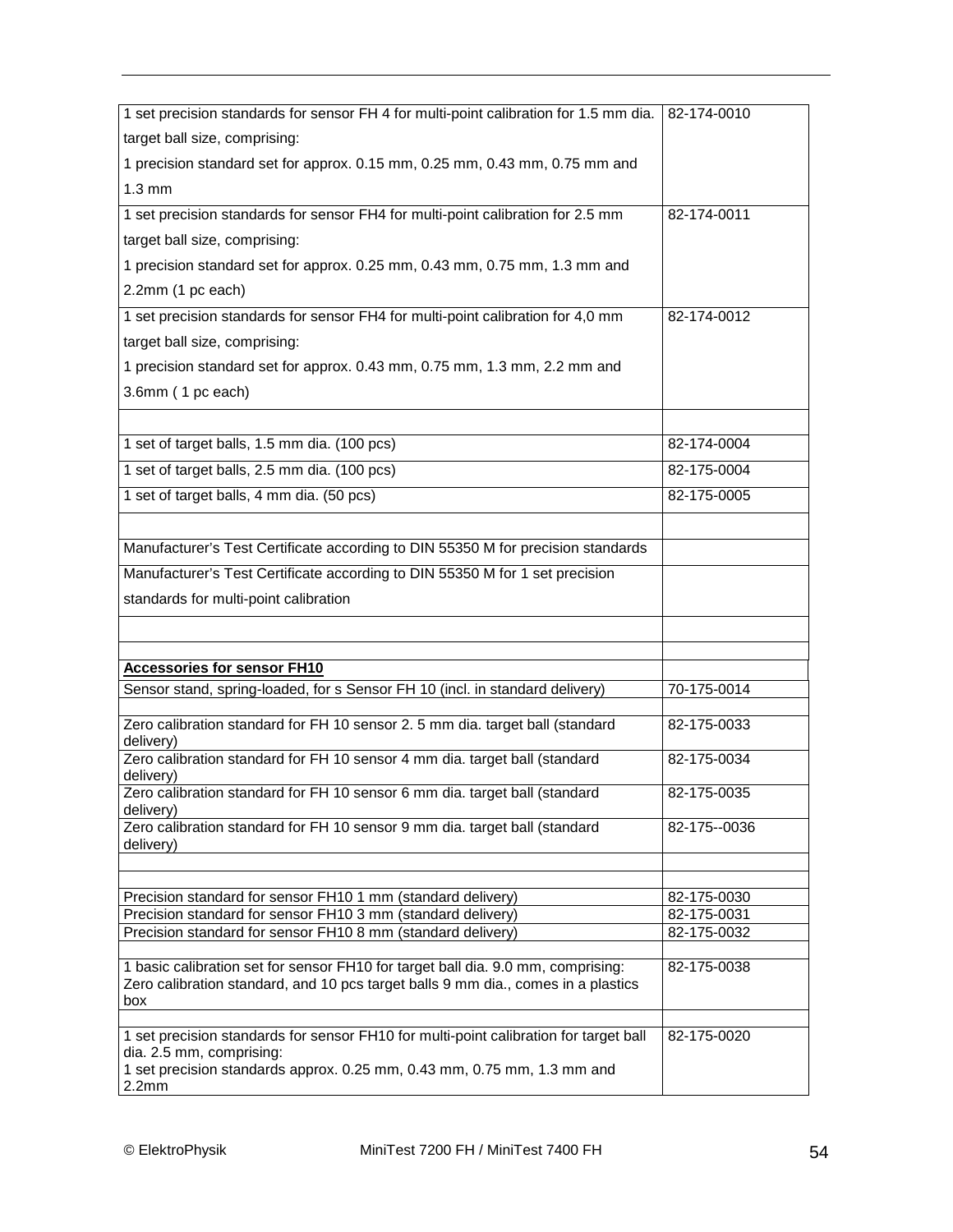| 1 set precision standards for sensor FH10 for multi-point calibration for target ball | 82-175-0017 |
|---------------------------------------------------------------------------------------|-------------|
| dia. 4.0 mm, comprising:                                                              |             |
| 1 set precision standards approx 0.43 mm, 0.75 mm, 1.3 mm, 2.2 mm and 3.6 mm          |             |
| 1 set precision standards for sensor FH10 for multi-point calibration for target ball | 82-175-0010 |
| dia. 6.0 mm, comprising:                                                              |             |
| 1 set precision standards approx 1.0 mm, 1.7 mm, 3.0 mm, 5.2 mm and 9.0 mm            |             |
| 1 set precision standards for sensor FH10 for multi-point calibration for target ball | 82-175-0037 |
| dia. 9.0 mm, comprising:                                                              |             |
| 1 set precision standards approx 1.0 mm, 1.7 mm, 3.0 mm, 5.2 mm and 9.0 mm            |             |
|                                                                                       |             |
| 1 set of target balls, 2.5 mm target ball size (100 pcs)                              | 82-174-0004 |
| 1 set of target balls, 4 mm target ball size (50 pcs)                                 | 82-175-0005 |
| 1 set of target balls, 6 mm target ball size (25 pcs)                                 | 82-175-0006 |
| 1 set of target balls, 9 mm target ball size (10 pcs)                                 | 82-175-0014 |
|                                                                                       |             |
| Manufacturer's Test Certificate according to DIN 55350 M for precision standards      |             |
| Manufacturer's Test Certificate according to DIN 55350 M for 1 set precision          |             |
| standards for multi-point calibration                                                 |             |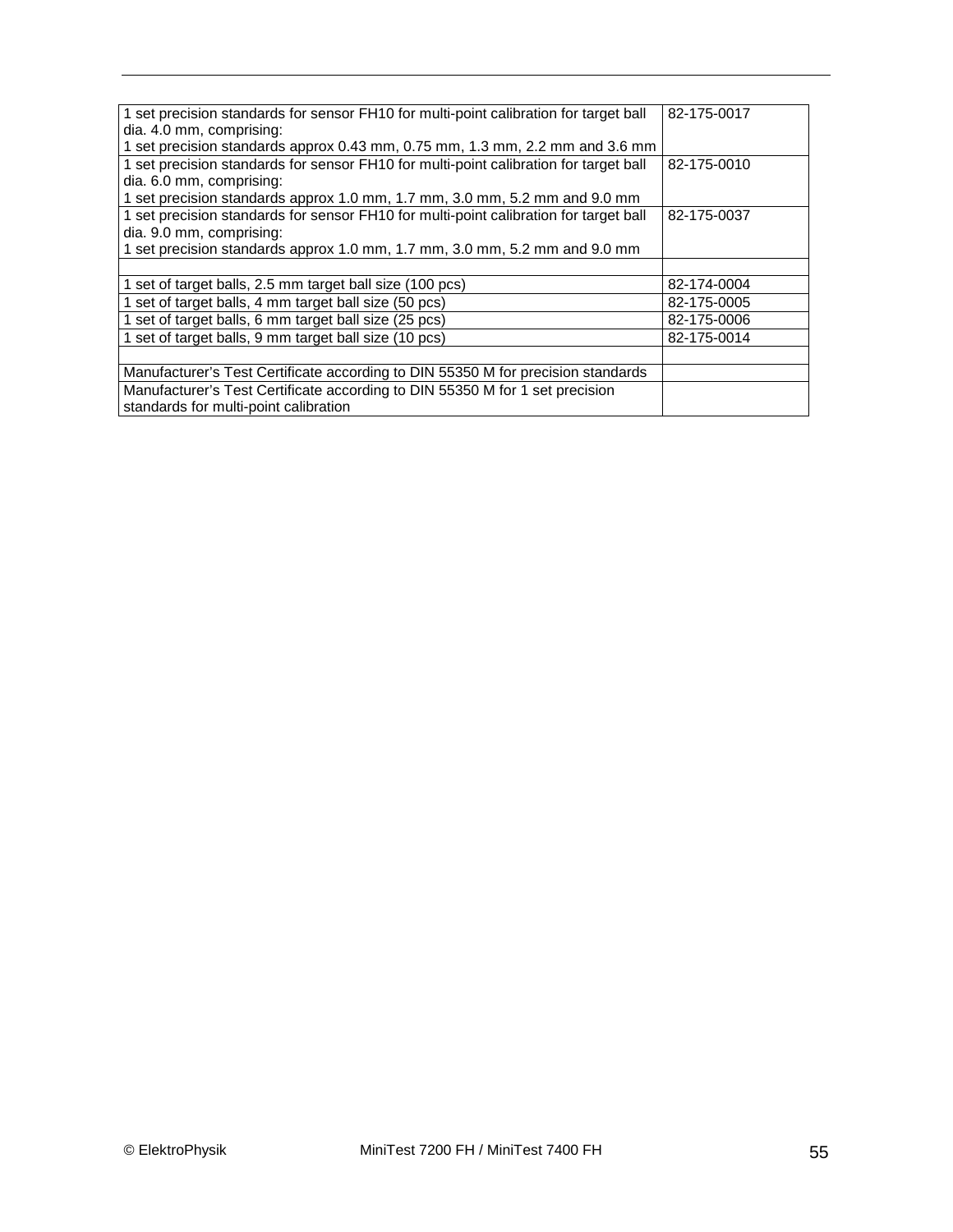# **15. Appendix**

# **15.1 Troubleshooting**

| <b>Error message</b>               | Problem                                | Remedy                             |
|------------------------------------|----------------------------------------|------------------------------------|
| "Please check clock settings"      | If you insert batteries at initial use | Reset clock (s. section 10.5.3)    |
|                                    | or if the gauge has been cut from      |                                    |
|                                    | power supply for more than 5           |                                    |
|                                    | minutes                                |                                    |
|                                    |                                        |                                    |
| "Low Bat !!!"                      | Though you can continue to             | Change batteries. Dispose          |
|                                    | measure, it is recommended to          | batteries according to your local  |
|                                    | change batteries. If battery           | regulations.                       |
|                                    | voltage is below minimum, the          |                                    |
|                                    | gauge will switch off                  |                                    |
|                                    | automatically.                         |                                    |
| "Please hold probe in air(infinite | Please check                           |                                    |
| range) !! "                        | a) whether you have removed the        | a) Remove shielding tube or        |
|                                    | shielding tube or protection cap       | protection cap                     |
| (Briefly appears on display at     | b) whether a target ball is            |                                    |
| switch on)                         | positioned on the sensor tip           | b) Remove target ball from sensor  |
|                                    | c) whether the sensor tip is in        | tip                                |
|                                    | contact with a steel part              | c) Enlarge distance between        |
|                                    |                                        | sensor head and steel part         |
|                                    | See also section 6.1                   | Now the message on display         |
|                                    |                                        | should disappear and the           |
|                                    |                                        | sensor is ready for                |
|                                    |                                        | measurement.                       |
| "Confirm sensor in infinite range" | a) a target ball is placed on the      | The message does not               |
|                                    | sensor tip or the sensor is near an    | disappear, and the following       |
|                                    | ferritic object or magnetic field.     | message appears after about        |
|                                    |                                        | $10$ sec:                          |
|                                    | b) Infinite adjustment required.       | "Make sure there is no target ball |
|                                    |                                        | near the sensor.                   |
|                                    |                                        | Please keep the sensor away        |
|                                    |                                        | from metallic objects or magnetic  |
|                                    | See also section 6.1                   | fields."                           |
|                                    |                                        |                                    |
|                                    |                                        | If this message persists, press    |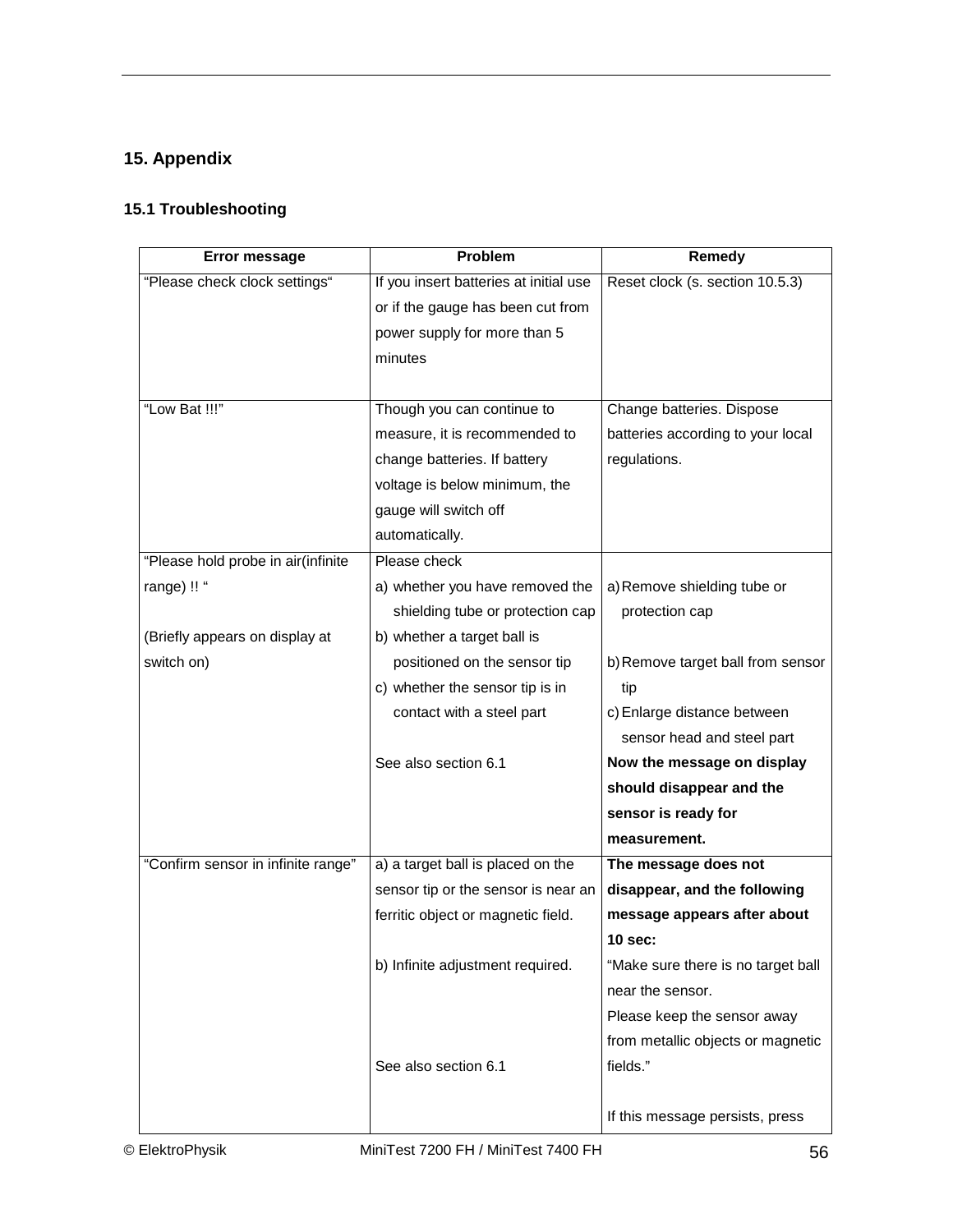|                                  |                                     | Function key "Infinite".             |
|----------------------------------|-------------------------------------|--------------------------------------|
|                                  |                                     | Now the message should               |
|                                  |                                     | disappear and the gauge is ready     |
|                                  |                                     | for measurement.                     |
|                                  |                                     |                                      |
|                                  |                                     | Attention:                           |
|                                  |                                     | Make sure not to press the           |
|                                  |                                     | Infinite function key unless you     |
|                                  |                                     | have removed the error sources       |
|                                  |                                     | (target ball, magnetic field or      |
|                                  |                                     | metallic parts).                     |
|                                  |                                     |                                      |
|                                  |                                     |                                      |
| "Refresh infinite value !!!"     | To ensure the guaranteed            | Remove target ball from sensor.      |
|                                  | measuring accuracy, the infinite    | If the message persists, please      |
| (The infinite value should be    | value must be refreshed.            | press Refresh function key.          |
| actualized)                      |                                     |                                      |
|                                  | See also section 6.1                | During a measurement you can         |
|                                  |                                     | press ESC in order to cancel the     |
|                                  |                                     |                                      |
|                                  |                                     | Refresh procedure.                   |
| "Sensor type not compatible with | Another sensor has been             | Select or create another batch.      |
| batch ! "                        | specified for the active batch.     |                                      |
| "Service failure"                |                                     |                                      |
| (MiniTest 7400 FH only)          |                                     |                                      |
| "Batch readings do not match     | Another sensor has been             | Select or create another batch or    |
| connected sensor!"               | specified for the active batch.     | add sensor data of the sensor        |
|                                  |                                     | currently being used.                |
| "Delete readings?"               |                                     |                                      |
| "Please check for correct target | You have probably selected a        | Make sure the adjusted target        |
| ball size!"                      | wrong target ball.                  | ball size matches the target ball    |
|                                  |                                     | used for measurement.                |
| "Please check sensor and target  | Make sure there is not target ball  | Remove target ball from sensor.      |
| ball position!"                  | positioned laterally to the sensor  | Keep away from ferrite objects or    |
|                                  | tip. Make sure to keep the sensor   | magnetic fields.                     |
|                                  | out off the influence of ferrite    |                                      |
|                                  | objects or magnetic fields.         |                                      |
| "Carry out Zero measurement      | The magnetic field of the sensor    | Place target ball matching to the    |
| and the gauge will be ready for  | has been influenced e.g. by a       | adjusted target ball size on the     |
| measurement again.               | target ball laterally to the sensor | sensor tip. This step is required to |
|                                  | tip or by any magnetic field.       | make the gauge ready for             |
|                                  |                                     |                                      |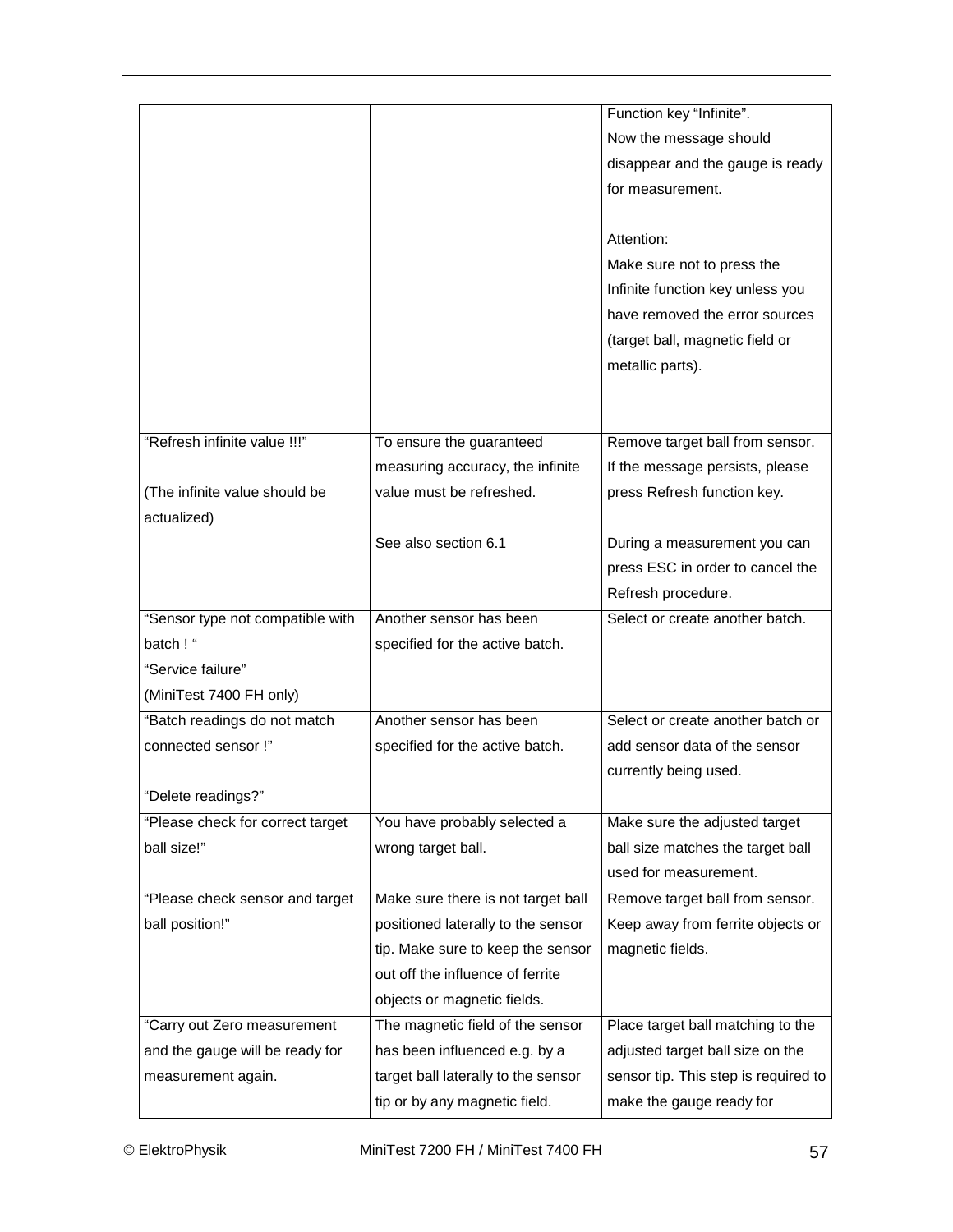| Target ball: (adjusted ball size) |                               | measurement.                      |
|-----------------------------------|-------------------------------|-----------------------------------|
| "Full memory capacity !"          | Probable cause:               | Delete readings, batches or       |
|                                   | You have reached maximum      | directories in the database which |
|                                   | number of storable readings.  | you do not need any more.         |
|                                   | You have reached maximum      |                                   |
|                                   | number of entries in the data |                                   |
|                                   | base (MiniTest 7400 only)     |                                   |
| "Memory optimization in           | Message appears briefly on    | Automatic procedure. No further   |
| progress"                         | display.                      | action required.                  |
| "Check sensor connection!"        | Possible cause:               | Please check the options. If the  |
|                                   | the<br>sensor<br>has<br>been  | sensor is defective, please       |
|                                   | removed                       | change it or contact after sales  |
|                                   | loose probe connection        | service.                          |
|                                   | damaged cable                 |                                   |
|                                   | defective sensor              |                                   |
| "No sensor connected ! "          | Sensor connecting error.      | Please check the options. If the  |
|                                   | Possible cause:               | sensor is defective, please       |
| "Changes not possible !"          | no sensor connected           | change it or contact after sales  |
|                                   | loose probe connection        | service.                          |
|                                   | damaged cable                 |                                   |
|                                   | defective sensor              |                                   |
| "Sensor failure ""                |                               | Please contact after-sales        |
|                                   |                               | service.                          |

The following errors may be remedied by a total reset (see section 11.1)

- keyboard failure
- no measuring admitted
- illogical readings

If the gauge cannot be switched off via the ON/OFF button, remove and reinsert batteries.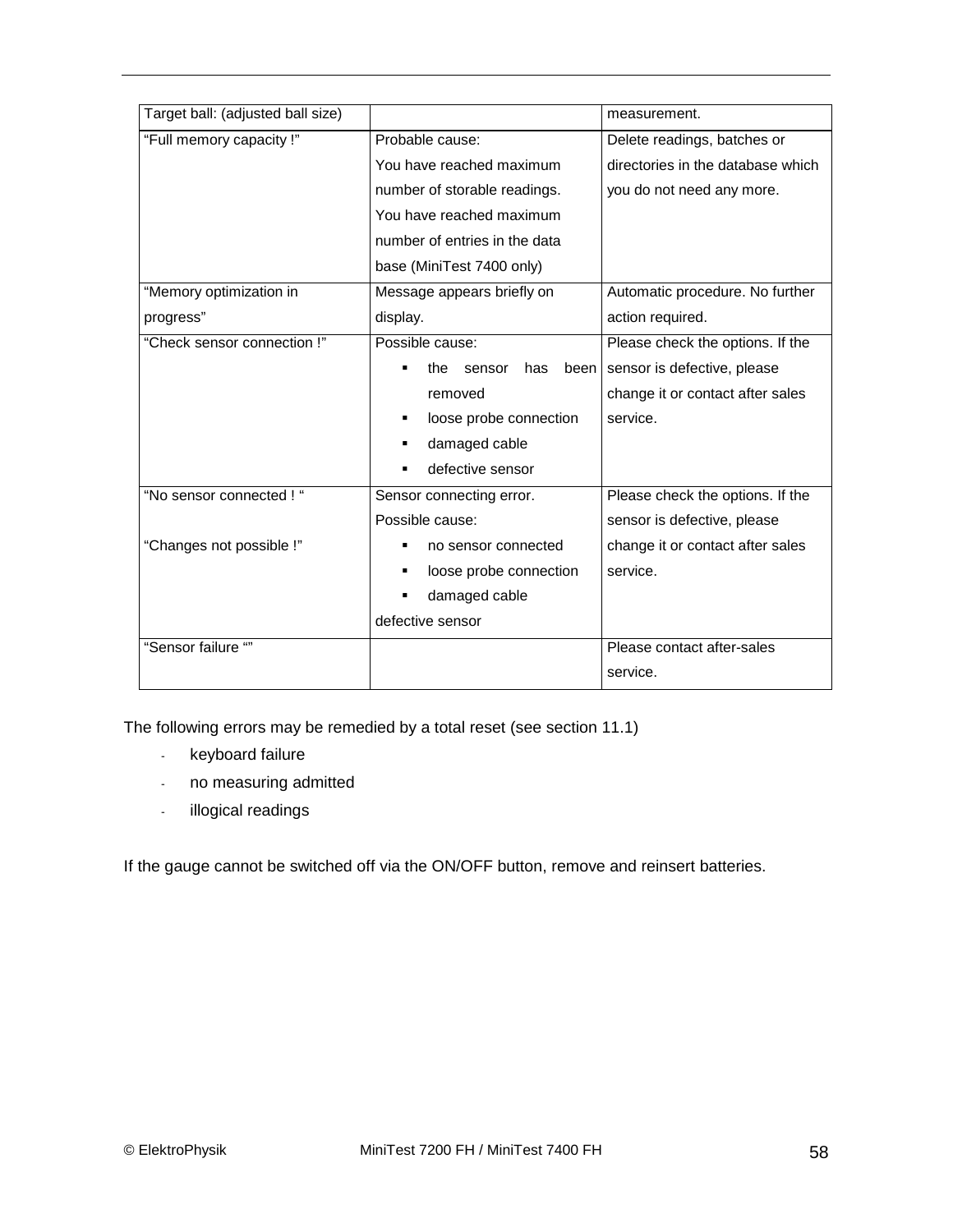## **15.2 Detection of Error sources (INF flag)**

Measurement may be influenced by static or alternating magnetic fields and by metallic objects near the sensor.

|                 | Measure Mode<br>m.<br>12:53                                                                                                                                                              |
|-----------------|------------------------------------------------------------------------------------------------------------------------------------------------------------------------------------------|
| <b>INF</b> flag | $\frac{1}{\mathsf{NF}}$ N=12<br>$(6.0)$ FH<br><b>SETPOINT DK</b> Save reading<br>2.975 mm<br>Min<br>Max<br><b>当Factory</b><br><b>EDirect Mode</b><br>Main Menu Statistics<br>Calibration |
|                 | Measure Mode<br>ю<br>12:53                                                                                                                                                               |
|                 | <sup>Ω</sup> N=12<br>$(6,0)$ FH                                                                                                                                                          |
|                 | SETPOINT DK Save reading                                                                                                                                                                 |
|                 | $2.975$ mm<br>Min<br>Max                                                                                                                                                                 |
|                 | <b>X</b> Factory<br><b>Direct Mode</b>                                                                                                                                                   |
|                 | Calibration  <br>Main Menu   Statistics                                                                                                                                                  |
| <b>INFdis-</b>  |                                                                                                                                                                                          |

appeared

If no target ball is placed on the sensor, the "INF" flag appears on display. That means that the probe is in the infinity range.

Make sure that INF **is shown** so that **correct** readings can be taken.

If the sensor is subject to some interference (e.g. through electro-motors, transformers, potential distribution or if a steel plate is near the sensor) the INF flag **disappears**.

Try to move the sensor a little bit in order to locate the source of interference. If you have detected the error source, move the sensor away from it. As soon as the "INF" flag appears on display, the sensor is out of the error source range and the gauge is ready again to take correct measurements.

To be sure, take double the distance form the error source.

In the default measure mode using a target ball, it is not of importance if the "INF"-flag disappears.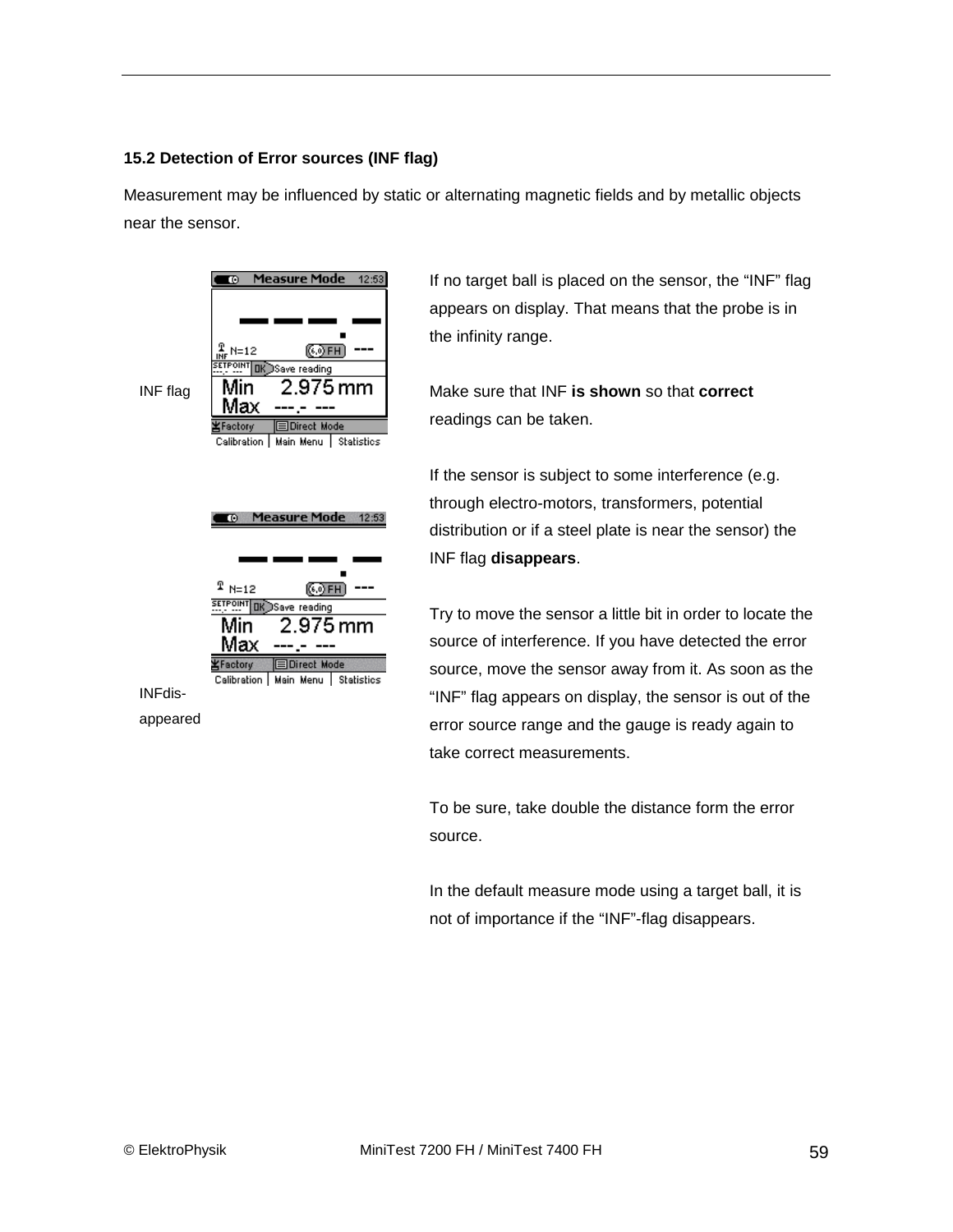## **15.3 Statistical Terms**

The statistical evaluation will help you to assess the quality of your product.

## **Average (Mean)**

The sum of single readings divided by the total number of readings.

$$
\overline{x} = \frac{\Sigma x}{n}
$$

## **Standard Deviation** (STD. DEV.) s ( $s = \sigma$  = sigma)

The sample standard deviation is a statistic that measures how "dispersed" the sample is around the sample mean. The sample standard deviation increases with increasing spread out. The standard deviation of a set of numbers is the root mean square of the variance **s².**

$$
s^2 = \frac{\Sigma(x-\overline{x})^2}{n-1}
$$

$$
s\!=\!\sqrt{s^2}
$$

## **Variance**

The variance of a list is the square of the standard deviation of the list, that is, the average of the squares of the deviations of the numbers in the list from their mean divided by the (number of readings minus 1).

## **Variation coefficient (Var.-coeff.)**

The variation coefficient is the standard deviation divided by the arithmetic mean. The variation coefficient is indicated in percent.

K var =  $\frac{s}{\overline{x}}$  ×100%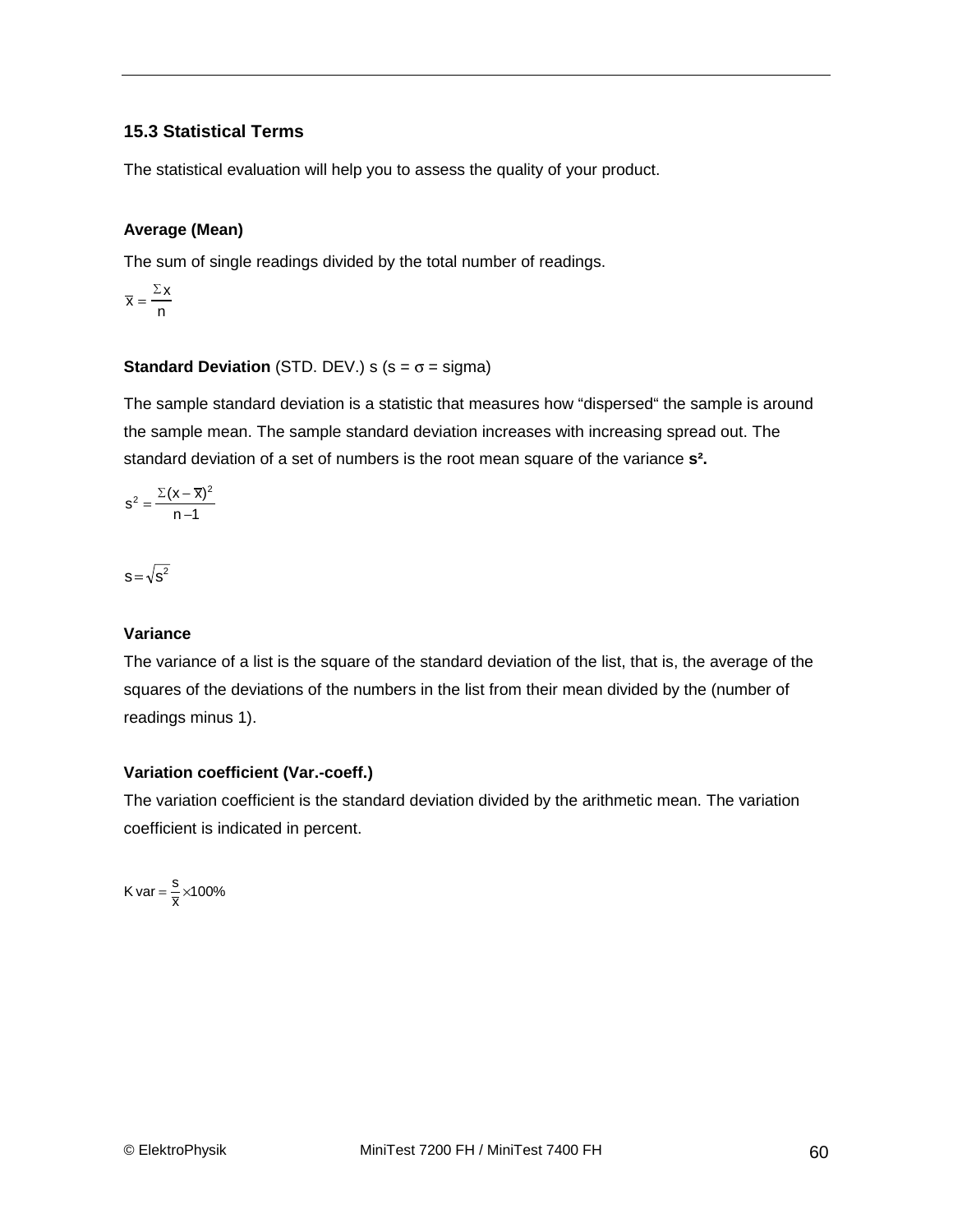## **Process capability index (Cp)**

The *cp* index is a measure of the spread of the readings as related to the specification limits. Only the spread is of importance here. The *cp* index is calculated as follows:

$$
C_p = \frac{USL - LSGL}{6s}
$$

where USL = Upper specification limit where LSL = Lower specification limit

## **Process capability index (Cpk)**

In addition to the spread, the **cpk** index also takes into account the location of midpoint as related to the specification limits.

$$
Cpku = \frac{\overline{x} - LSL}{3s}
$$

$$
Cpko = \frac{USL - \overline{x}}{3s}
$$

 $Cpk = Min \{ Cpkl, Cpku \}$ 

where USL = Upper specification limit where  $LSL = Lower specification limit$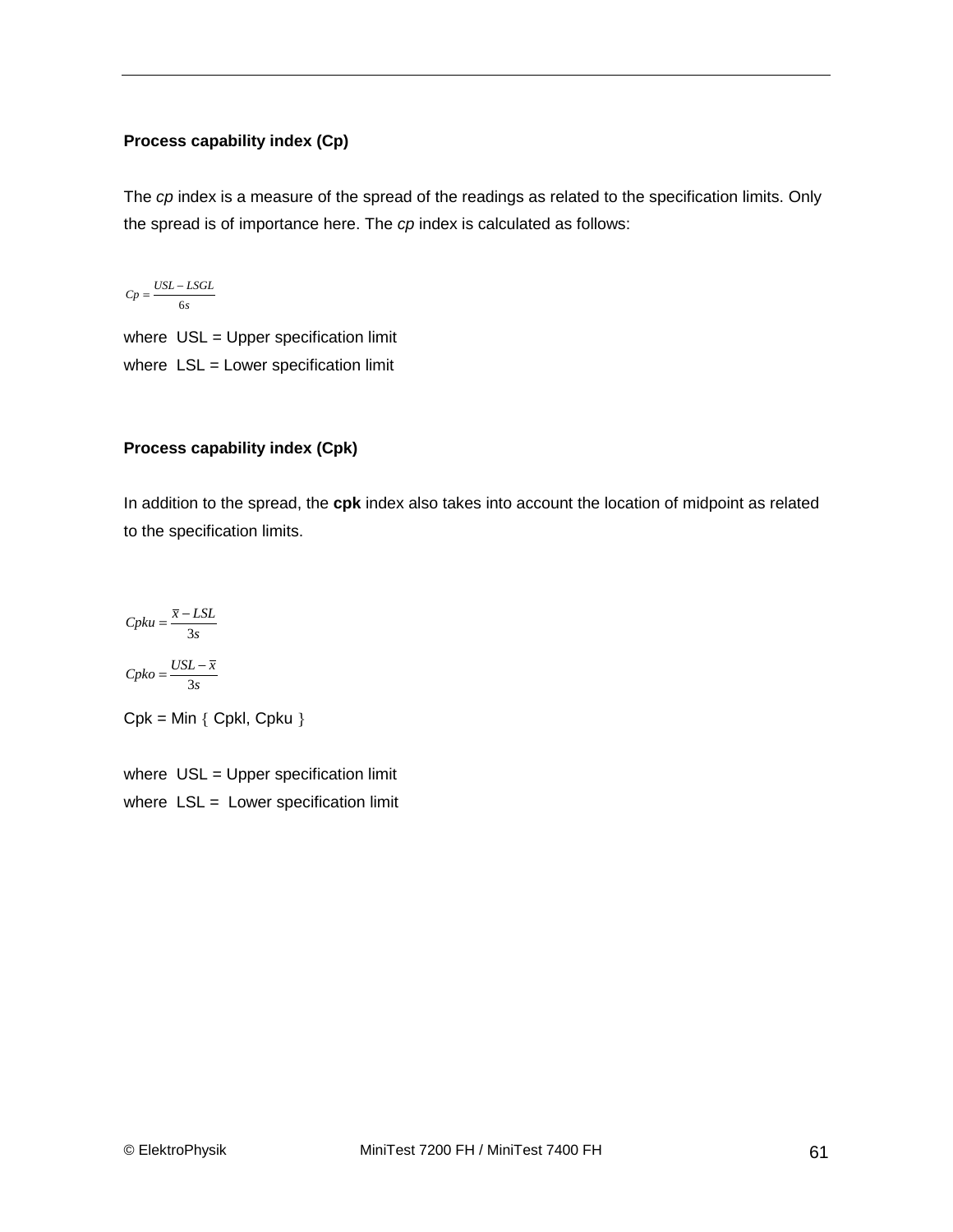## **15.4 Safety Notes**

Safe operation will be ensured as far as the instructions and notes in this manual and/or gauge will be observed.

For installation work, please cut power supply. Use only original spare parts and/or accessories. If not in use, the sensor must always be stored with the protection tube put on it.

| Risk through exposure to magnetic fields                                 |
|--------------------------------------------------------------------------|
| Within a distance of 15 cm, the sensor creates static magnetic fields of |
| up to 1 mTesla.                                                          |
|                                                                          |
| <b>Pacemakers</b>                                                        |
| Patients with heart pacemakers should consult their doctor to clarify    |
| whether using the magnetic sensor may imply any health risk for them.    |
|                                                                          |
| <b>Magnetic data carriers</b>                                            |
| The magnetic field created y the sensor may impair the operability of    |
| magnetic data carriers, electronic devices and all kinds of encoded      |
| magnetic media. Do not place the sensor alongside computer disks,        |
| credit cards, travel cards and other magnetic media. The information     |
| contained on disks or cards may be affected by the sensor. Make sure     |
| to keep a safety distance of at least 30 cm.                             |
|                                                                          |
| Keep away from monitors and electronic devices                           |
| The magnetic field created by the sensor may impair the operability of   |
| computer or video monitors, electronic devices and measuring gauges      |
| or even destroy them. Make sure to keep a safety distance of at least 20 |
| cm from such devices.                                                    |
|                                                                          |
|                                                                          |
| Keep away from watches and metallic parts                                |
| The static magnetic field created by the sensor may magnetize watches    |
| or other metallic parts. Make sure to keep a safety distance of at least |
| 20 cm from such items.                                                   |
|                                                                          |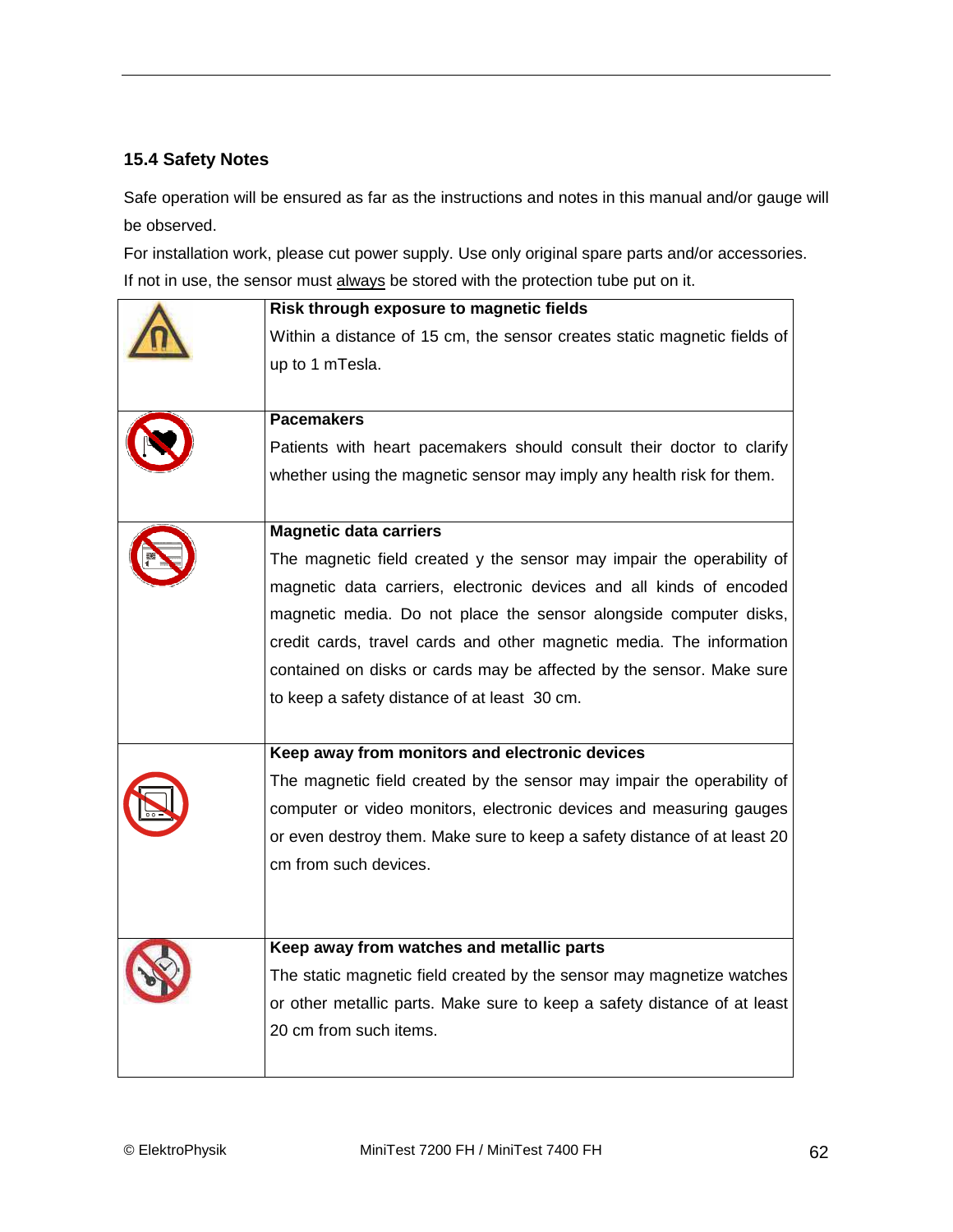| <b>Risk of injury</b>                                                            |
|----------------------------------------------------------------------------------|
| Within a distance of 15 cm, the sensor creates static magnetic fields of         |
| up to 1 mTesla Keep a safety distance of at least 15 cm in order to avoid        |
| injury through metallic parts being attracted by the sensor                      |
|                                                                                  |
|                                                                                  |
| Risk of injury through metallic splinters                                        |
| The magnetic field may attract metal parts damaging the hard metal               |
| sensor tip. Through the impact, the hard metal housing of sensor might           |
| go into splinters.                                                               |
|                                                                                  |
| <b>Storage batteries and accessories</b>                                         |
| original<br>batteries<br>Make<br>only<br>accessories<br>and<br>sure<br>to<br>use |
| supplied/recommended by the manufacturer of gauge. Connect only to               |
| compatible peripheral devices.                                                   |
|                                                                                  |
| <b>Connecting other devices</b>                                                  |
| If you connect the gauge to another device as recommended by the                 |
| manufacturer, please refer to the corresponding instruction manual for           |
| detailed information on safety issues. Do only connect original                  |
| accessories recommended by the manufacturer of the MiniTest 7200 FH              |
| /7400 FH.                                                                        |
| Keep away from water                                                             |
| The measuring unit is not waterproof. Keep in a dry place.                       |
|                                                                                  |
| Keep away from explosion-hazardous area                                          |
|                                                                                  |
| Approved after-sales service                                                     |
| The gauge may only be repaired by approved and qualified after-sales             |
| service personnel.                                                               |
| <b>Medical facilities</b>                                                        |
| Please ask for permission before using the gauge in medical facilities.          |
|                                                                                  |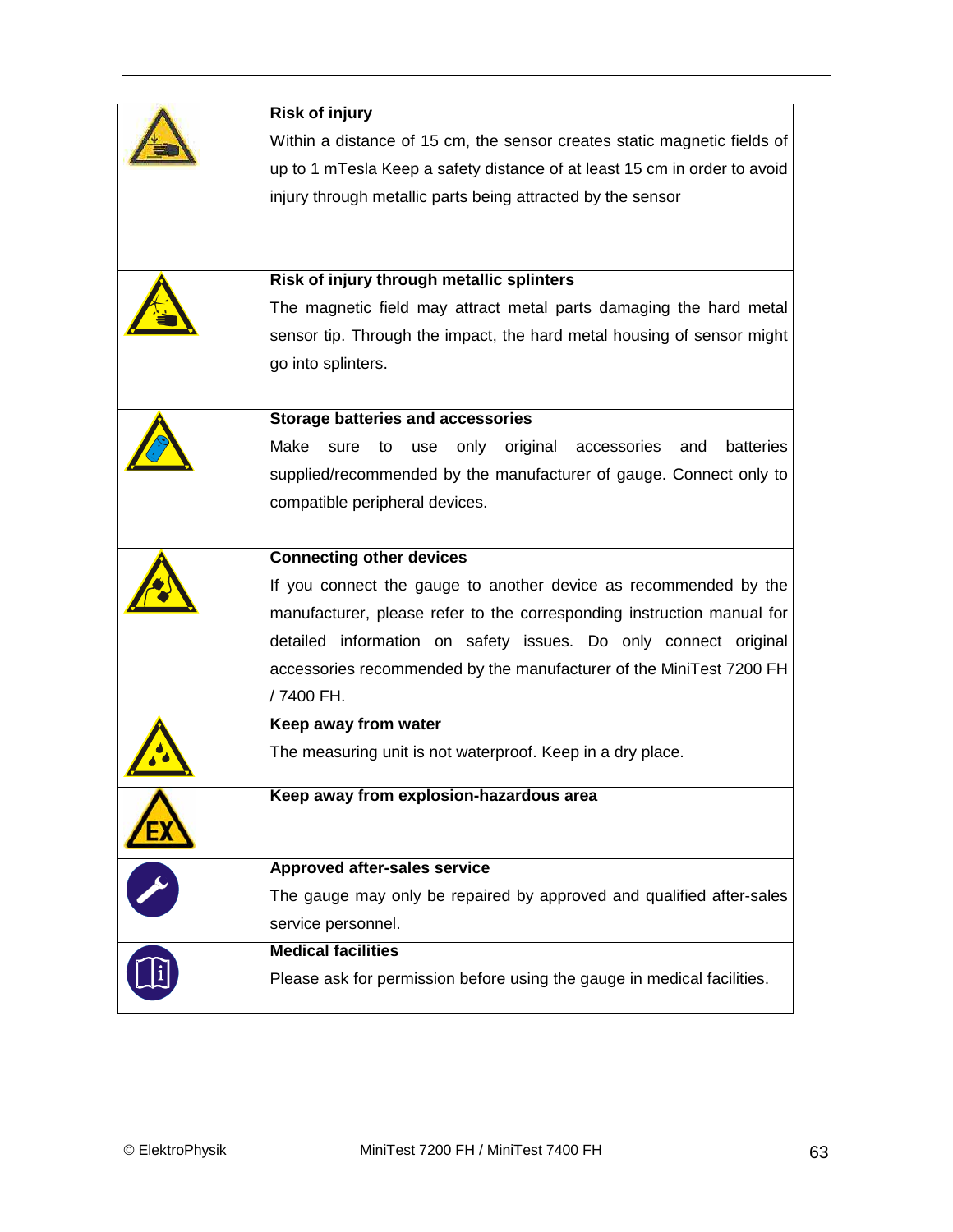## **15.5 Declaration of Conformity**

We, ElektroPhysik, Pasteurstr. 15, D-50735 Cologne, Germany, declare in sole responsibility that the products MiniTest 7400 FH, MiniTest 7200 FH and MiniPrint 7000 to which this declaration relates is in conformity with the provisions of directive 89 / 336 / EEC (Electromagnetic compatibility), in Germany: EMVG (Gesetz über die elektromagnetische Verträglichkeit) of November,  $9<sup>th</sup>$ , 1992.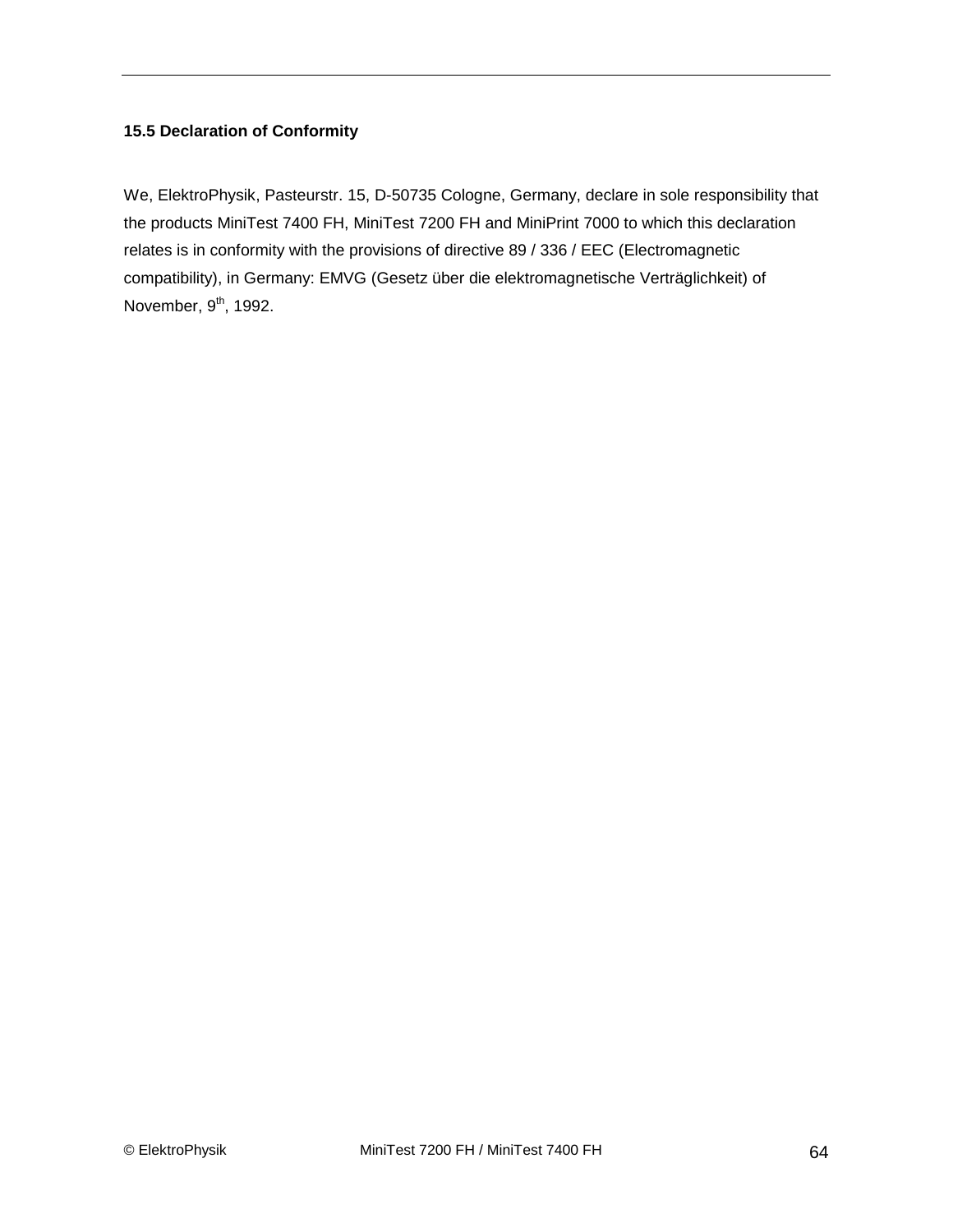## **15.6 After Sales Service**

MiniTest 7200 FH / MiniTest 7400 FH models are manufactured according to state-of-the-art production methods using high-class components. Careful production controls along with a Certified Quality Management according to DIN EN ISO 9001 ensure optimum product quality.

In case of errors please contact ElektroPhysik. If repairs should become necessary, please send the gauge to ElektroPhysik or contact your local ElektroPhysik representative for return and repair instructions.

Please note that the gauge should only be repaired by authorized, skilled and trained personnel. Service attempts by untrained personnel could cause extensive damage to the gauge and possibly void any and all warranties.

For more detailed information on the use, applications, service or technical data, please contact your local ElektroPhysik representative.

| Germany                        | <b>USA</b>                    |
|--------------------------------|-------------------------------|
| ElektroPhysik                  | ElektroPhysik USA             |
| Dr. Steingroever GmbH & Co. KG | 770 Algonquin Rd.             |
| Pasteurstr. 15                 | Arlington Heights IL 60005    |
| D-50735 Köln                   | Phone: $+ 1 (847) 4 37-66 16$ |
| Phone: +49 221 75204-0         | Fax +1 (847) 4 37-00 53       |
| Fax: +49 221 75204-69          | epusa@elektrophysik.com       |
| info@elektrophysik.com         |                               |
|                                |                               |
| <b>The Netherlands</b>         |                               |
|                                | <b>Belgium</b>                |
| ElektroPhysik Nederland        | ElektroPhysik Belgium         |
| Borgharenweg 140               | Rue Jouhaux 16                |
| NL-622 AA Maastricht           | B-4102 Ougrée                 |
| Phone: +31-43 52 00 60         | Phone: +32 4 336 52 05        |
| Fax: +31 43 363 11 68          | Fax: $+32$ 4 338 01 80        |